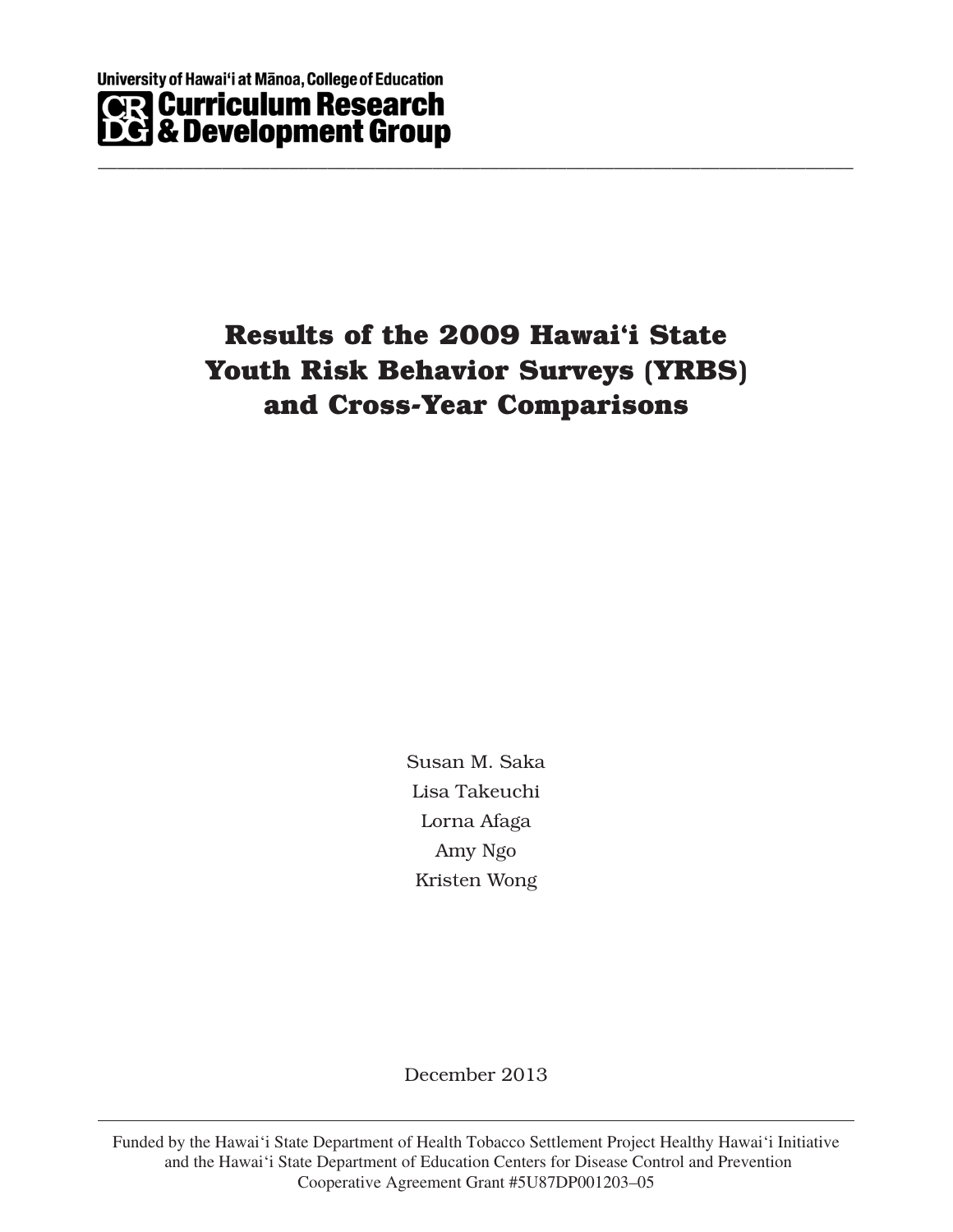# **Acknowledgments**

The production of this report was made possible by collaboration among the Hawai'i Department of Education; the Hawai'i Department of Health; the University of Hawai'i; Westat; and the Division of Adolescent and School Health, Centers for Disease Control and Prevention. Gratitude is especially extended to the principals, teachers, staff, and students of the Hawai'i public middle and high schools who participated in the surveys.

Note: This report of the 2009 Hawai'i High School and Middle School Youth Risk Behavior Surveys was published in 2013 due to the unanticipated requirement to administer the 2011 Hawai'i High School Youth Risk Behavior Survey in fall 2010 for the Communities Putting Prevention to Work grant. Time that would have been spent preparing the report in 2010 was instead used to fulfill the requirement.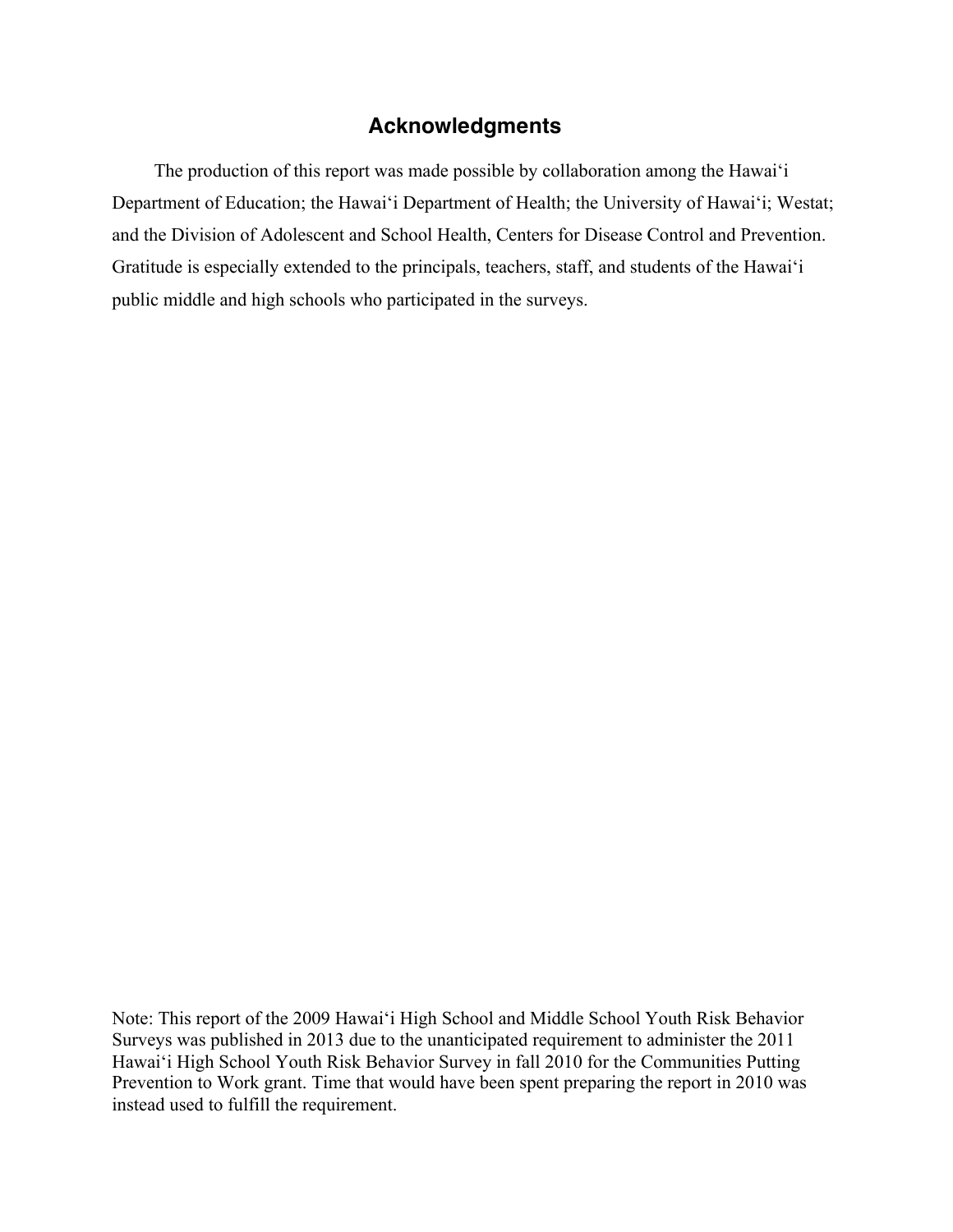# *Results of the 2009 Hawai'i State Youth Risk Behavior Surveys (YRBS) and Cross-Year Comparisons*

# **Background**

The Youth Risk Behavior Survey (YRBS) is one component of the Hawai'i School Health Survey administered in odd-numbered years to public school students in grades 6–12. The YRBS is part of the Youth Risk Behavior Surveillance System (YRBSS) developed by the U.S. Department of Health and Human Services, Centers for Disease Control and Prevention (CDC) in collaboration with representatives from state and local departments of education and health, other federal agencies, and national education and health organizations. The YRBSS, established in 1991, monitors six types of health-risk behaviors that contribute to the leading causes of death and disability among youth and adults, including

- behaviors that contribute to unintentional injuries and violence,
- sexual behaviors that contribute to unintended pregnancy and sexually transmitted diseases (STDs), including human immunodeficiency virus (HIV) infection,
- tobacco use,
- alcohol and other drug use,
- unhealthy dietary behaviors, and
- physical inactivity.<sup>1</sup>

The YRBSS also measures self-reported height and weight to allow calculation of body mass index (BMI) for assessment of whether students are overweight or obese and monitors asthma. More information about the YRBSS can be obtained from http://www.cdc.gov/yrbss.

The YRBSS, which includes a national school-based survey conducted by the CDC and state, tribal, and local surveys conducted by state, territorial, and local education and health agencies, and tribal governments has been conducted primarily during the spring in oddnumbered years since 1991. In 2009, 47 states, 4 territories, 2 tribal governments, and 23 large urban school districts participated in the high school YRBS.

The CDC does not conduct a national middle school survey. Fifteen states, 3 territories, 2 tribal governments, and 13 large urban school districts participated in the middle school YRBS.

<sup>1</sup> http://www.cdc.gov/healthyyouth/yrbs/index.htm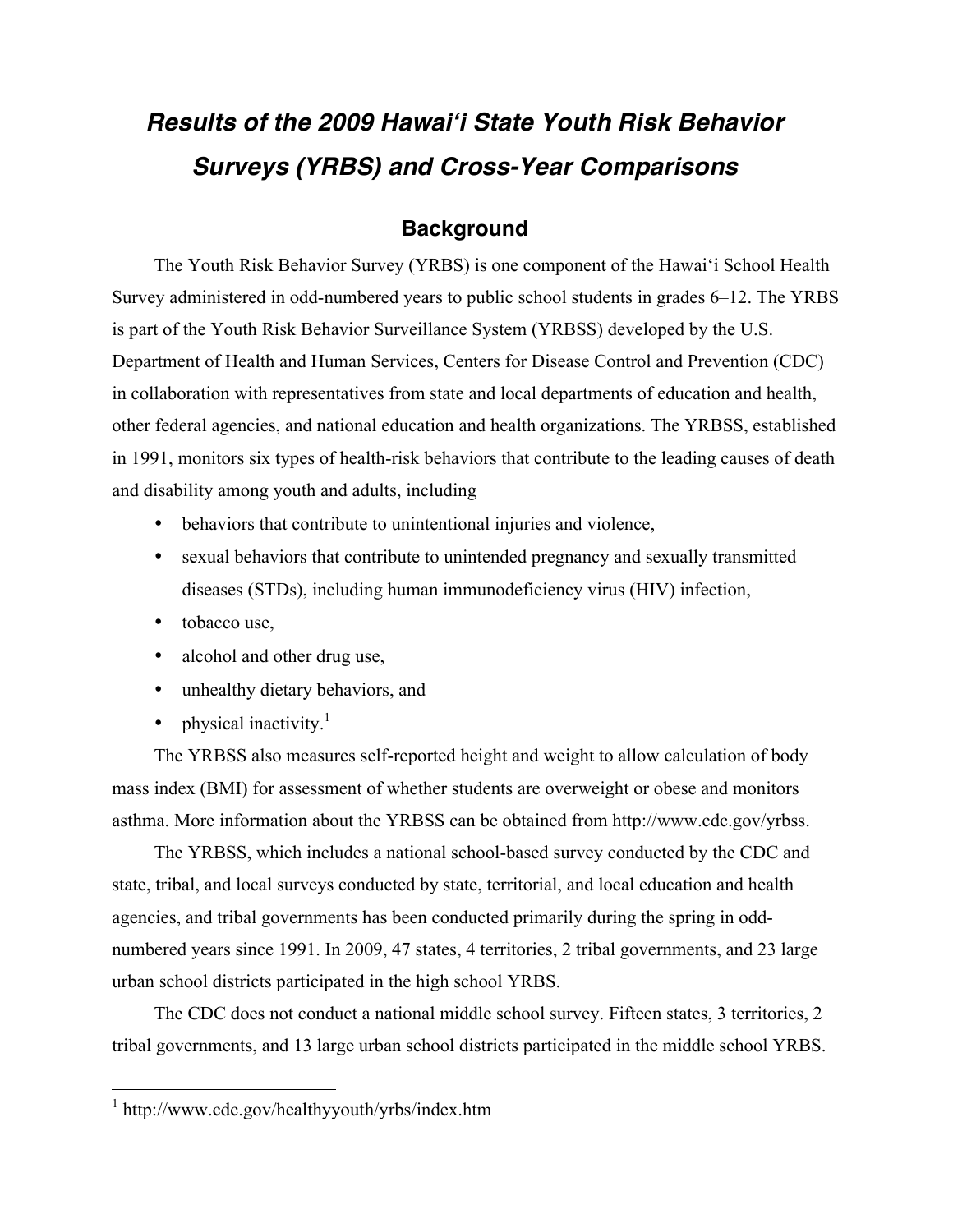There were 72 CDC-developed questions (hereafter referred to as core items) in the 2009 Hawai'i High School YRBS (hereafter referred to as high school HYRBS). In addition, there were 24 Hawai'i-specific questions covering local variations on the same topics and other healthrelated topics of local interest such as access to mentor-like relationships.

In Hawai'i, the high school HYRBS was conducted during the spring in odd-numbered years from 1991 to 1999 and in 2007 and 2009 and during the fall from 2001 through 2005. The change in survey administration periods between spring and fall was due to local situations.

A similar survey of Hawai'i middle and intermediate school students (hereafter referred to as middle school HYRBS) was conducted in odd-numbered years since 1997 in conjunction with the high school version. In 2009, it contained 75 questions: 35 CDC-developed questions and 40 Hawai'i-specific questions covering local variations on the same topics and other health-related topics of local interest such as access to mentor-like relationships.

The results of these surveys, conducted in compliance with the requirements of the Hawai'i State Department of Education's cooperative agreement with the Division of Adolescent and School Health, CDC, and largely funded by the Hawai'i Department of Health's Healthy Hawai'i Initiative, will be used to

- 1. identify focus areas for curriculum development and teacher training,
- 2. identify focus areas for prevention and treatment efforts and resources,
- 3. identify health-risk behaviors of Hawai'i public school students in grades 6–12 and assess their trends,
- 4. measure progress toward achieving national health objectives for Healthy People and other program and policy indicators,
- 5. support health-related legislation, and
- 6. seek funding and other support for new initiatives.

This document is a comprehensive reporting of the 2009 high school HYRBS and 2009 middle school HYRBS state results. It does not include the results by age, grade, race/ethnicity, or sex. Because of the vast amount of data, it is difficult to cover everything of possible interest in one easy-to-follow report. We have chosen to report all of the state results in one document. More detailed breakdowns of the data are available through the Hawai'i Health Data Warehouse (HHDW) at http://www.hhdw.org and the CDC's Youth Online website at http://www.cdc.gov /healthyyouth/yrbs/index.htm. The CDC website provides data for CDC core items for the years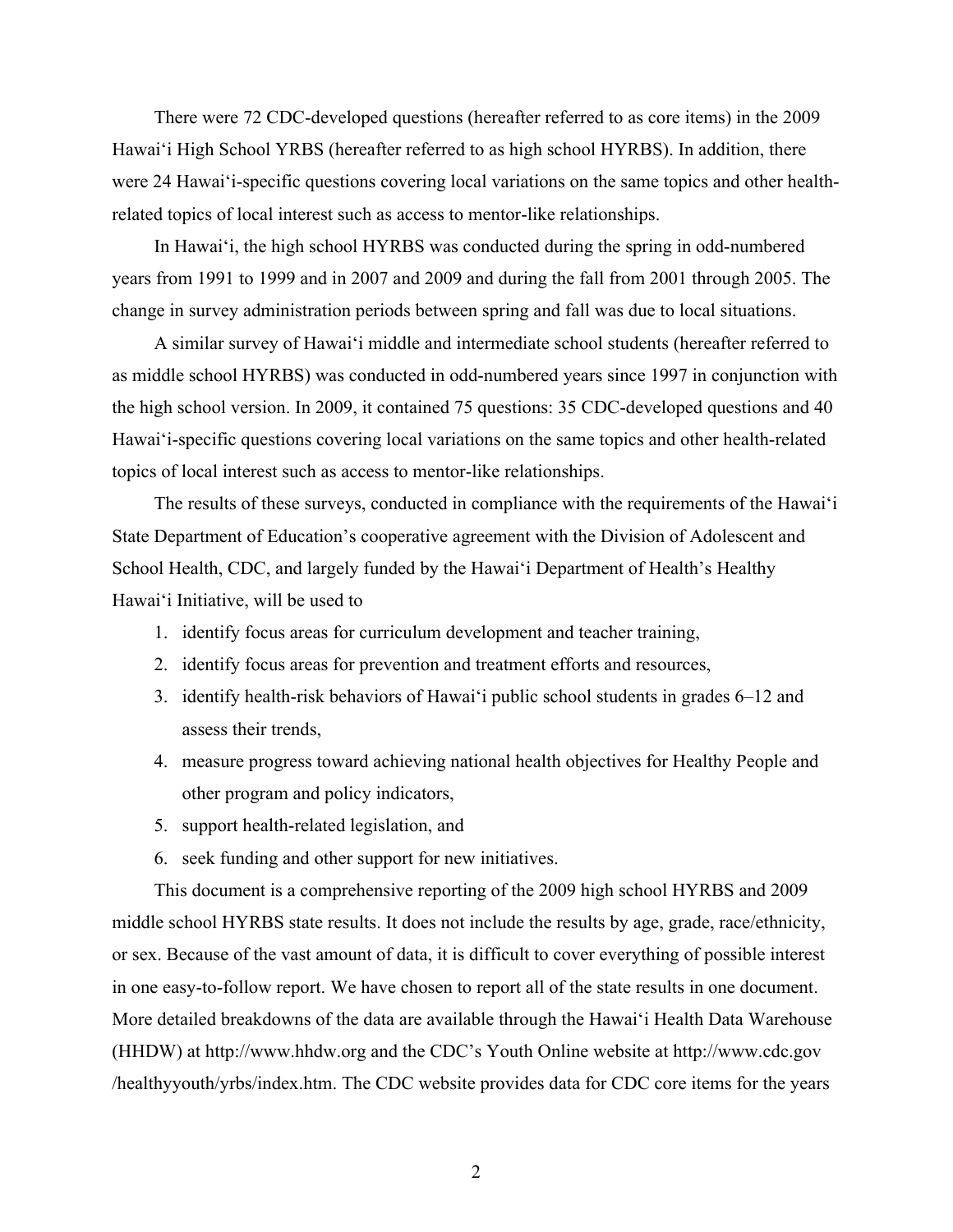when weighted results<sup>2</sup> were obtained (i.e., all years except 1991, 2001, and 2003 for the high school level and 2005 for the middle school level when we chose to use the high school core items). The HHDW website contains results for core and Hawai'i-added items and reports by Hawai'i-specific race/ethnicity. This website can be found at http://www.hhdw.org/cms /index.php?page=yrbss-reports. The Hawai'i School Health Survey committee<sup>3</sup> plans to issue topical briefs utilizing further analyses of the YRBS data in the future.

#### **Methods**

A two-stage, stratified random sampling procedure was used to produce final samples of 1,611 students in 26 Hawai'i public middle and intermediate schools (grades 6–8) and 1,511 students in 25 Hawai'i public high schools (grades 9–12). The response rates were 60% and 63%, respectively. Survey procedures were designed to protect the privacy of students through anonymous and voluntary participation. School-level personnel proctored the self-administered questionnaire. Written parental permission was required.

The data from the middle school and high school HYRBS were statistically weighted; thus, according to the CDC, it is possible to make valid statewide (public schools only) comparisons across years, and the results are representative of all public middle school students in grades 6–8 and public high school students in grades 9–12. Table 1 compares the 2009 public high school HYRBS results to the 2007 results and to the 2009 national YRBS results.

For the 2009 national survey, a three-stage cluster sample design was used to produce the representative sample of 16,410 students in grades 9–12 who attended regular public and private schools in the 50 states and the District of Columbia. See http://www.cdc.gov/mmwr/pdf/ss /ss5905.pdf for details. The University of Hawai'i (UH) Curriculum Research & Development Group (CRDG) conducted *t*-test analyses at *p <* .05 to determine whether there were statistically

<sup>&</sup>lt;sup>2</sup> Weighted results mean that the overall response rate was at least 60%. The overall response rate is calculated by multiplying the school response rate times the student response rate. Weighted results are representative of all students attending public schools in each jurisdiction, grades 6–8 for the middle school HYRBS and grades 9–12 for the high school HYRBS. With weighted data, it is possible to say, for example, "X% of students in state Y never or rarely wore a seat belt when riding in a car driven by someone else." http://www.cdc.gov/healthyyouth/yrbs/history -states.htm.

<sup>&</sup>lt;sup>3</sup> Committee members are from the Hawai'i Departments of Education and Health and the University of Hawai'i.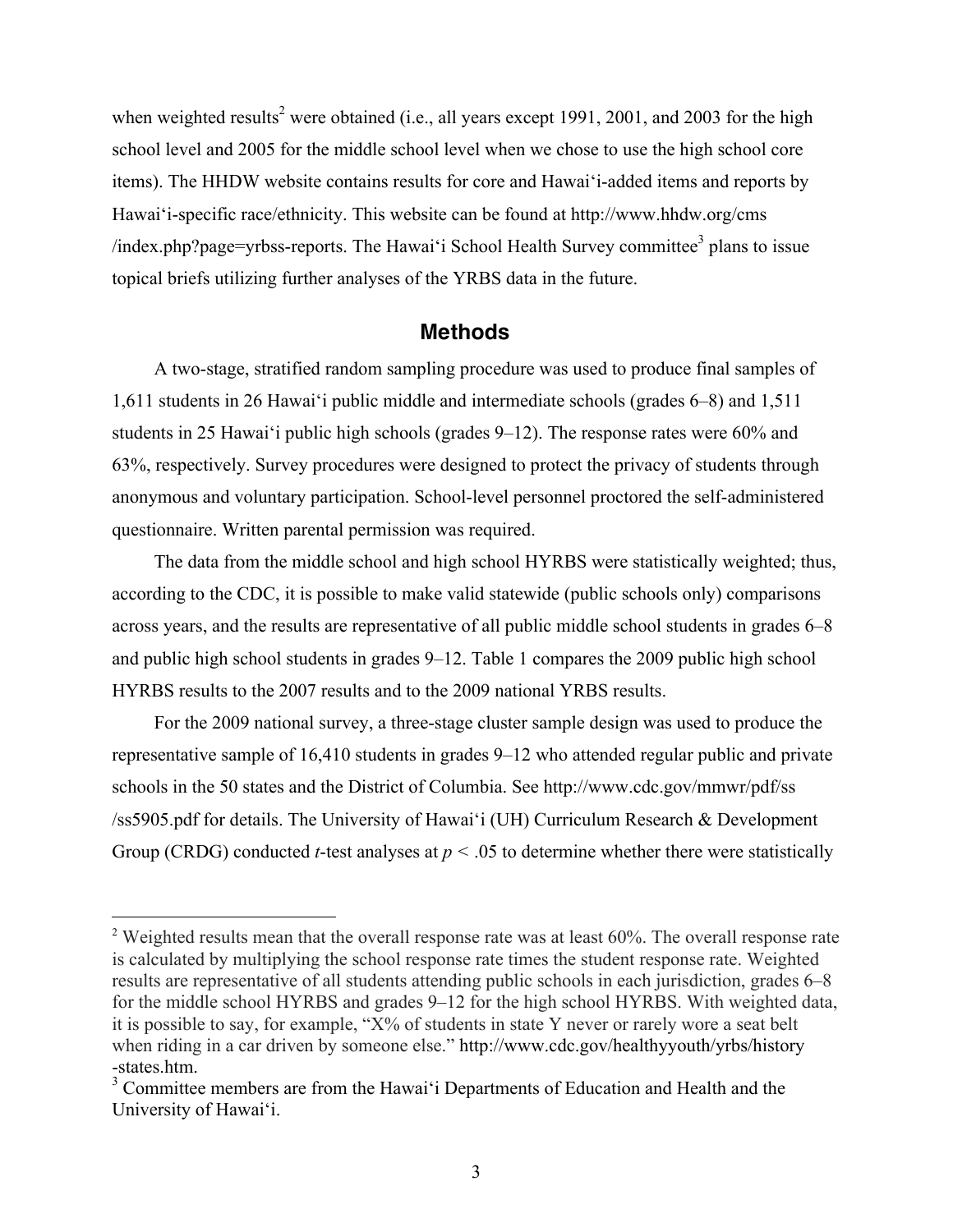significant differences on items between 2007 and 2009 for the Hawai'i-specific items as the CDC did for the core items.

Table 2 presents the results of a trend analysis of the core items conducted by the CDC, which notes whether Hawai'i high school students' reported behavior increased, decreased, or stayed the same between the time when weighted results were first obtained without a break and 2009. Results are included for all years where weighted data were obtained.

The 2009 public middle school HYRBS results compared to the 2007 results are presented in Table 3. As with the high school level, the UH CRDG conducted *t*-test analyses at *p <* .05 to determine if there were statistically significant differences between 2007 and 2009 for the Hawai'i-specific items as the CDC did for the core items.

Table 4 presents the results of a trend analysis of core items conducted by the CDC, which similarly to that for the high school level, denotes whether Hawai'i middle school students' reported behavior increased, decreased, or stayed the same between the time when weighted results were first obtained without a break and 2009. Results are included for all years where weighted data were obtained.

#### **Limitations**

The findings in this report are subject to at least three limitations.

- 1. These data apply to youth who attend public school, who received parental permission to participate, and who were present on the day that the teacher chose to administer the survey (a few teachers did make-ups), and, therefore, may not be representative of all persons in this age group.
- 2. The extent of underreporting or overreporting of behaviors cannot be determined. However, they are not likely to change drastically from year to year allowing for valid longitudinal comparison. Furthermore, Brener et al. (2002) found that the 1999 Youth Risk Behavior Survey questionnaire demonstrated good test-retest reliability.
- 3. Brener, McManus, Galuska, Lowry, and Wechsler (2003) studied the reliability and validity of self-reported height and weight among high school students and found that students tend to overreport their height and under-estimate their weight. BMI is calculated on the basis of self-reported height and weight, and, therefore, tends to underestimate the prevalence of obesity and overweight.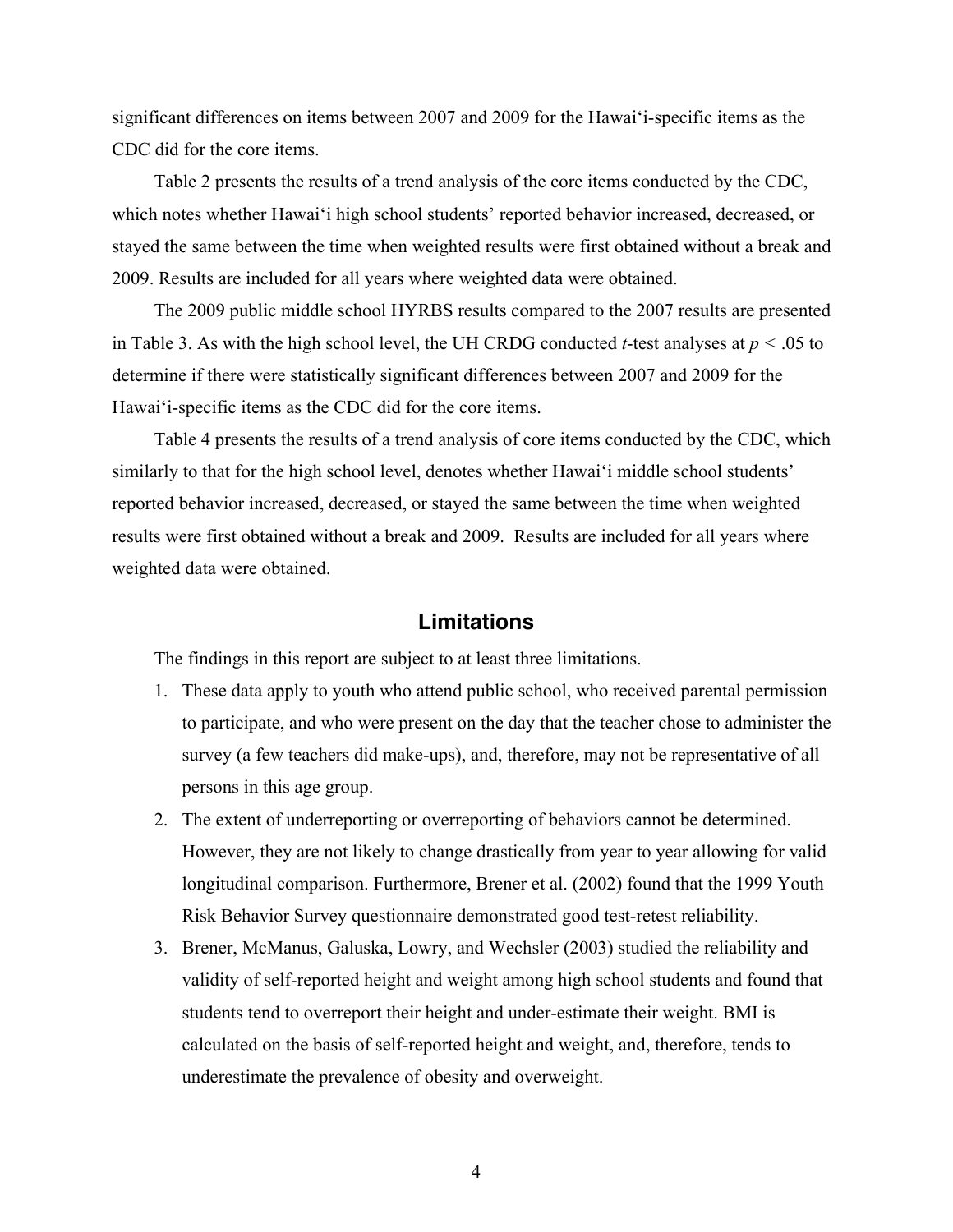#### **Results**

Results from the 2009 Hawai'i Youth Risk Behavior Surveys show that many middle and high school students are engaged in behaviors that increase their susceptibility to the leading causes of death among persons aged 10–24 years in the United States. There was a statistically significant decrease in students who reported that they had ever been taught in school about AIDS or HIV infection since the item was first asked—1993 for the high school level and 1997 for the middle school level. There was a statistically significant decrease for the high school level from 87.1% in 2007 to 80.9% in 2009, and although the long term trend was a decrease for the middle school level, it increased from 56.1% in 2007 to 61.3% in 2009. There was also a statistically significant increase in students who reported that they had been trying to lose weight since the item was first asked—1993 for the high school level and 1997 for the middle school level. In contrast, students who reported watching television 3 or more hours per day on an average school day decreased since the item was first asked—1999 for the high school level and 2003 for the middle school level.

#### **Hawai'i High School, 2009 vs. 2007**

Of the 92 behaviors for which a comparison was made (the behaviors from the high school HYRBS questionnaire and supplemental variables calculated from those questions), there were 16 that were statistically significantly different at the  $p < .05$  level for Hawai'i high school students between 2009 and 2007.

Hawai'i high school students were more likely in 2009 than they were in 2007 to have

- been in a physical fight on school property during the 12 months before the survey  $(10.2\% \text{ vs. } 7.0\%);$
- been hit, slapped, or physically hurt on purpose by their boyfriend or girlfriend during the 12 months before the survey  $(13.0\% \text{ vs. } 9.5\%);$
- been hurt by having mean things said to them (things that hurt their feelings) on the Internet or email during the 12 months before the survey (31.8% vs. 23.8%);
- ever had at least one drink of alcohol during their life  $(68.6\% \text{ vs. } 58.7\%);$
- drunk alcohol other than a few sips for the first time before age 13 years (28.6% vs.  $21.0\%$ ;
- had at least one drink of alcohol (37.8% vs. 29.1%) or had five or more drinks of alcohol in a row within a couple of hours (22.4% vs. 14.9%) during the 30 days before the survey;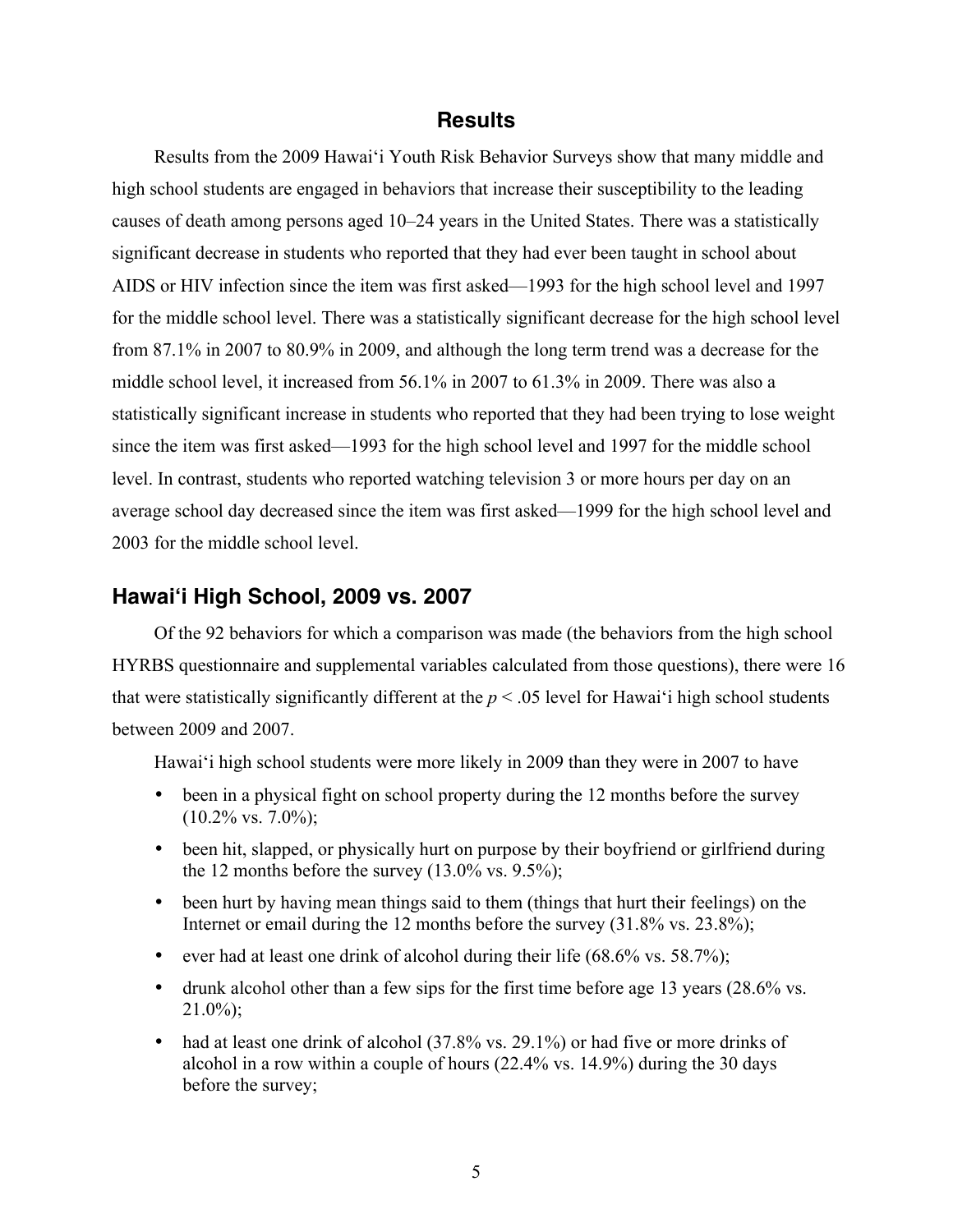- usually obtained the alcohol they drank by someone giving it to them during the 30 days before the survey  $(47.2\% \text{ vs. } 32.4\%);$
- ever used marijuana during their life  $(40.2\% \text{ vs. } 29.9\%);$
- used marijuana during the 30 days before the survey  $(22.1\% \text{ vs. } 15.7\%);$
- ever used ecstasy during their life  $(8.2\% \text{ vs. } 4.6\%);$
- taken over-the-counter drugs to get high during the 30 days before the survey (8.1% vs.  $4.6\%$ ;
- had sexual intercourse with four or more persons during their life  $(11.1\% \text{ vs. } 6.1\%);$ and
- ever had oral sex  $(40.4\% \text{ vs. } 33.3\%).$

Hawai'i high school students were less likely in 2009 than they were in 2007 to have ever been taught in school about AIDS or HIV infection (80.9% vs. 87.1%) and were more likely in 2009 than they were in 2007 to have eaten other vegetables (i.e., other than green salad, potatoes, or carrots) one or more times during the 7 days before the survey (83.6% vs. 77.6%). See Table 1 for the 2009 high school HYRBS results for all items and the related 2007 HYRBS and 2009 national YRBS results. As explained in the methods section, the national results are representative of public and private school students in grades 9–12 in the 50 states and the District of Columbia (hereafter referred to as U.S.).

# **Hawai'i High School vs. U.S. High School, 2009**

Of the 71 behaviors for which a comparison could be made (the behaviors from the high school HYRBS and national YRBS questionnaires and supplemental variables calculated from those questions) there were 33 that were statistically significantly different at the *p* < .05 level for Hawai'i high school students in comparison to U.S. students.

 For all four suicide-related items, Hawai'i students were more likely than U.S. students to have reported the behavior: seriously considered attempting suicide (18.9% vs. 13.8%); made a plan about how they would attempt suicide (16.0% vs. 10.9%); attempted suicide (12.8% vs. 6.3%); and attempted suicide that resulted in an injury, poisoning, or an overdose (4.5% vs. 1.9%) during the 12 months before the survey. They were also more likely to have

- ridden with a driver who had been drinking alcohol during the 30 days before the survey (37.1% vs. 28.3%);
- not attended school because they felt they would be unsafe at school or on their way to or from school during the 30 days before the survey (7.9% vs. 5.0%);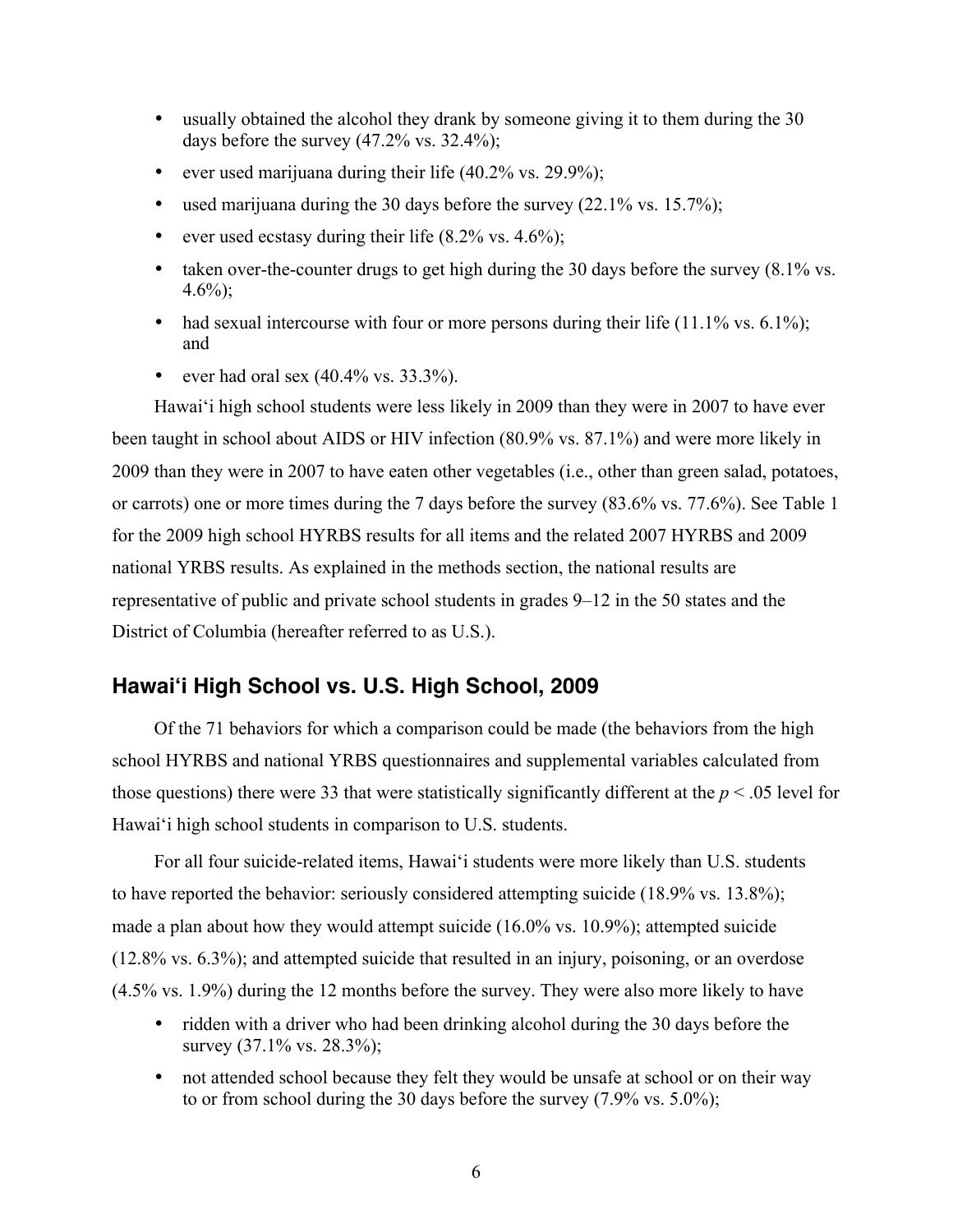- been hit, slapped, or physically hurt on purpose by their boyfriend or girlfriend during the 12 months before the survey  $(13.0\% \text{ vs. } 9.8\%);$
- ever been physically forced to have sexual intercourse when they did not want to  $(10.3\% \text{ vs. } 7.4\%);$
- drunk alcohol for the first time before age 13 years  $(28.6\% \text{ vs. } 21.1\%)$ ;
- drunk alcohol on school property during the 30 days before the survey (7.9% vs. 4.5%);
- tried marijuana for the first time before age 13 years  $(11.9\% \text{ vs. } 7.5\%);$
- been offered, sold, or given an illegal drug on school property during the 12 months before the survey  $(36.1\% \text{ vs. } 22.7\%)$ ;
- vomited or taken laxatives to lose weight or to keep from gaining weight during the 30 days before the survey  $(7.1\% \text{ vs. } 4.0\%);$  and
- ever been told by a doctor or nurse that they had asthma  $(28.3\% \text{ vs. } 22.0\%)$ .

 Also, more Hawai'i high school students than U.S. students reported that they had exercised to lose weight or to keep from gaining weight during the 30 days before the survey (67.4% vs. 61.5%) and were trying to lose weight (50.2% vs. 44.4%).

For the tobacco-use items for which the CDC published a comparison, Hawai'i students were less likely than U.S. students to engage in the risky behavior for three tobacco-related items:

- smoked cigarettes on at least 1 day  $(15.2\% \text{ vs. } 19.5\%)$  or 20 or more days  $(4.8\% \text{ vs. } 19.5\%)$ 7.3%) during the 30 days before the survey, and
- used chewing tobacco, snuff, or dip on at least 1 day during the 30 days before the survey (4.9% vs. 8.9%).

 Also, of the students who reported smoking cigarettes during the 30 days before the survey, Hawai'i students were more likely to have tried to quit smoking cigarettes during the 12 months before the survey than were U.S. students (67.4% vs. 50.8%).

Hawai'i high school students were less likely than U.S. students to have

- used a condom during last sexual intercourse (47.7% vs. 61.1%) or used birth control pills before last sexual intercourse (14.5% vs. 19.8%), among students who were currently sexually active (had sexual intercourse during the 3 months before the survey);
- attended physical education (PE) classes on 1 or more days in an average week (43.8% vs. 56.4%) or daily (11.4% vs. 33.3%);
- ever been taught in school about AIDS or HIV infection (80.9% vs. 87.0%);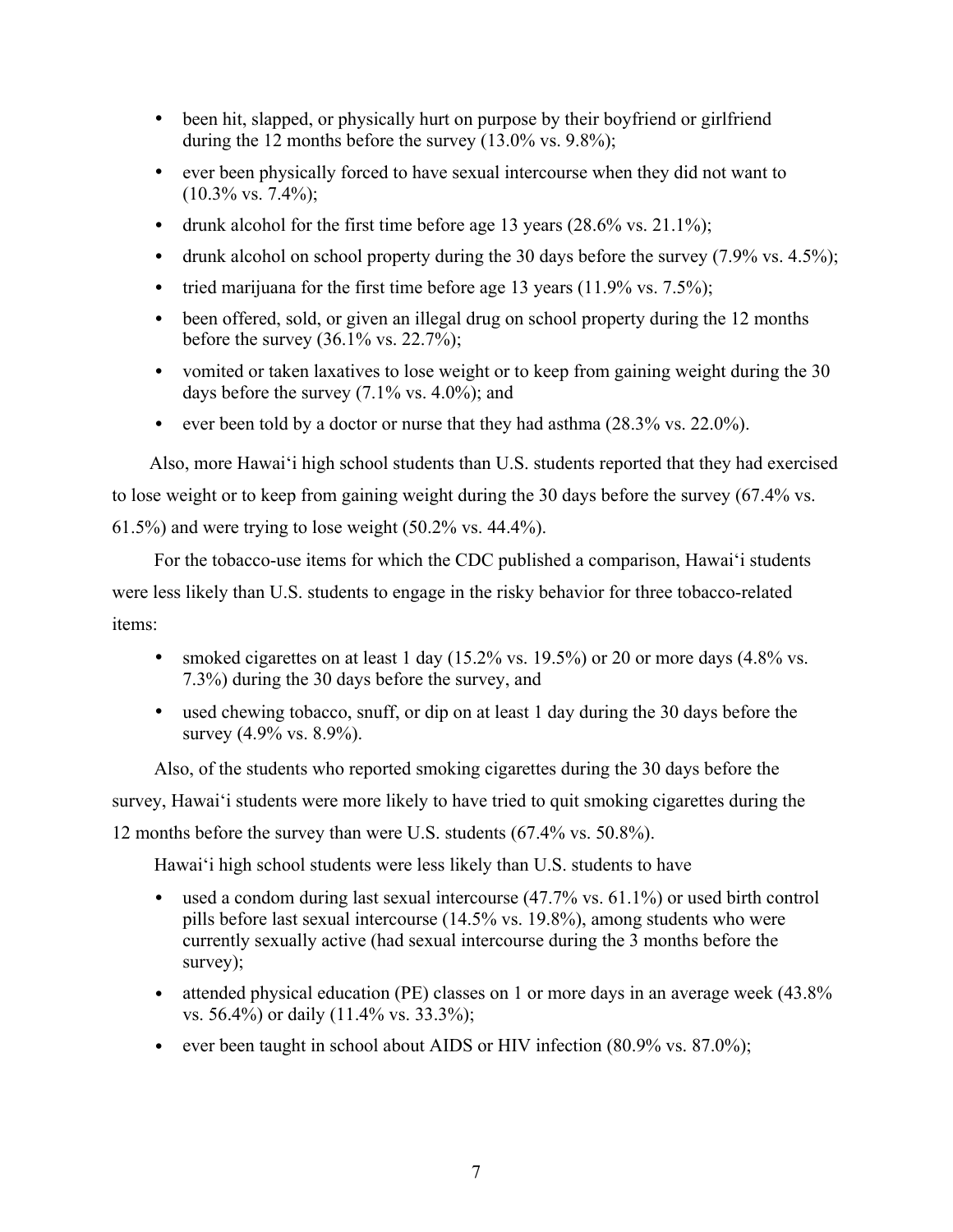- drunk 100% fruit juices  $(73.5\% \text{ vs. } 80.6\%)$  or eaten potatoes excluding french fries, fried potatoes, or potato chips  $(60.1\% \text{ vs. } 68.8\%)$  one or more times during the 7 days before the survey;
- eaten fruits and vegetables five or more times per day during the 7 days before the survey (17.2% vs. 22.3%);
- eaten fruit or drunk 100% fruit juices two or more times per day during the 7 days before the survey (24.4% vs. 33.9%); and
- drunk three or more glasses per day of milk during the 7 days before the survey  $(7.2\% \text{ vs. } 14.5\%).$

But more Hawai'i students reported that, during the 7 days before the survey, they ate green salad (68.2% vs. 63.4%) or ate carrots (52.3% vs. 48.2%) one or more times. Also, they were less likely during the 7 days before the survey to have drunk a can, bottle, or glass of soda or pop one or more times per day (20.8% vs. 29.2%). See Table 1 for the 2009 high school HYRBS results for all items and the related 2007 HYRBS and 2009 national YRBS results.

# **Hawai'i High School Trends**

The CDC conducted a trend analysis of weighted data for the core questions from the 2009 high school HYRBS questionnaire and supplemental variables calculated from those questions. Hawai'i-specific questions were not included. "Logistic regression analysis is used to test for change over all the years of available data. The regression models control for changes in distributions by sex, race/ethnicity, and grade in the population and simultaneously assess linear and quadratic time effects" (Centers for Disease Control and Prevention, 2012). Table 2 contains the items for which the CDC conducted the linear trend analysis. It includes the prevalence estimates for all years that weighted data were obtained and the direction of the change. Of the results from the high school HYRBS for which trends were calculated (*n* = 69), students in 2009 were statistically significantly less likely to have

- rarely or never worn a bicycle helmet, among students who reported riding a bicycle, during the 12 months before the survey (96.8% in 1993 and 88.5% in 2009);
- carried a weapon on school property during the 30 days before the survey (7.9% in 1993 and 4.7% in 2009);
- been in a physical fight  $(37.0\%$  in 1993 and 29.5% in 2009) or fought on school property (14.0% in 1993 and 10.2% in 2009) during the 12 months before the survey;
- seriously considered attempting suicide (27.8% in 1993 and 18.9% in 2009) or made a plan about how they would attempt suicide (21.4% in 1993 and 16.0% in 2009) during the 12 months before the survey;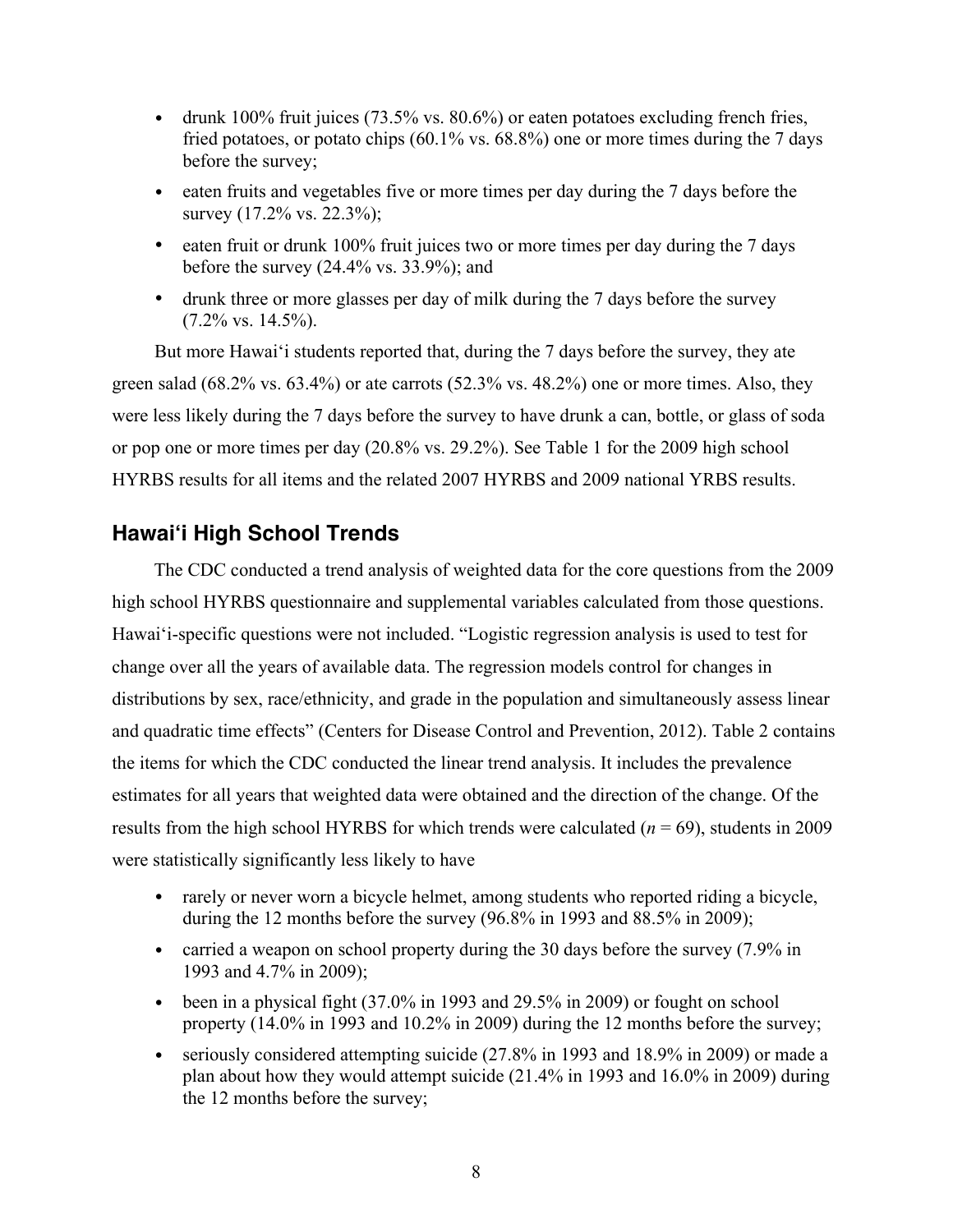- smoked cigarettes on at least 1 day (28.2% in 1993 and 15.2% in 2009) or 20 or more days (13.3% in 1993 and 4.8% in 2009) during the 30 days before the survey;
- had at least one drink of alcohol during their life (72.8% in 1993 and 68.6% in 2009);
- drunk alcohol other than a few sips for the first time before age 13 years (33.8% in 1993 and 28.6% in 2009);
- had at least one drink of alcohol (38.4% in 1993 and 37.8% in 2009) or had five or more drinks of alcohol in a row within a couple of hours (22.7% in 1993 and 22.4% in 2009) during the 30 days before the survey;
- ever used any form of cocaine (8.2% in 1993 and 6.0% in 2009) or methamphetamines (7.7% in 1999 and 3.9% in 2009) during their life;
- described themselves as slightly or very overweight (40.8% in 1993 and 30.3% in 2009); and
- watched television 3 or more hours per day on an average school day  $(44.7\%$  in 1999 and 30.1% in 2009).

They were also less likely to have

- eaten fruits and vegetables five or more times per day  $(21.1\%$  in 1999 and 17.2% in 2009), eaten green salad (72.1% in 1999 and 68.2% in 2009), eaten carrots (59.7% in 1999 and 52.3% in 2009), or eaten other vegetables (i.e., other than green salad, potatoes, or carrots) (85.9% in 1999 and 83.6% in 2009) during the 7 days before the survey;
- drunk three or more glasses per day of milk during the 7 days before the survey (15.4% in 1999 and 7.2% in 2009);
- attended physical education (PE) classes daily in an average week (19.2% in 1993 and 11.4% in 2009); and
- ever been taught in school about AIDS or HIV infection (90.3% in 1993 and 80.9% in 2009).

They were more likely to have

- been hit, slapped, or physically hurt on purpose by their boyfriend or girlfriend during the 12 months before the survey (9.5% in 2007 and 13.0% in 2009);
- usually obtained the alcohol they drank by someone giving it to them during the 30 days before the survey (32.4% in 2007 and 47.2% in 2009);
- used marijuana on school property during the 30 days before the survey (7.9% in 1993 and 8.3% in 2009);
- ever taken steroid pills or shots without a doctor's prescription during their life  $(2.2\%$ in 1993 and 3.8% in 2009);
- drunk alcohol or used drugs before last sexual intercourse, among students who were currently sexually active (18.0% in 1993 and 30.2% in 2009);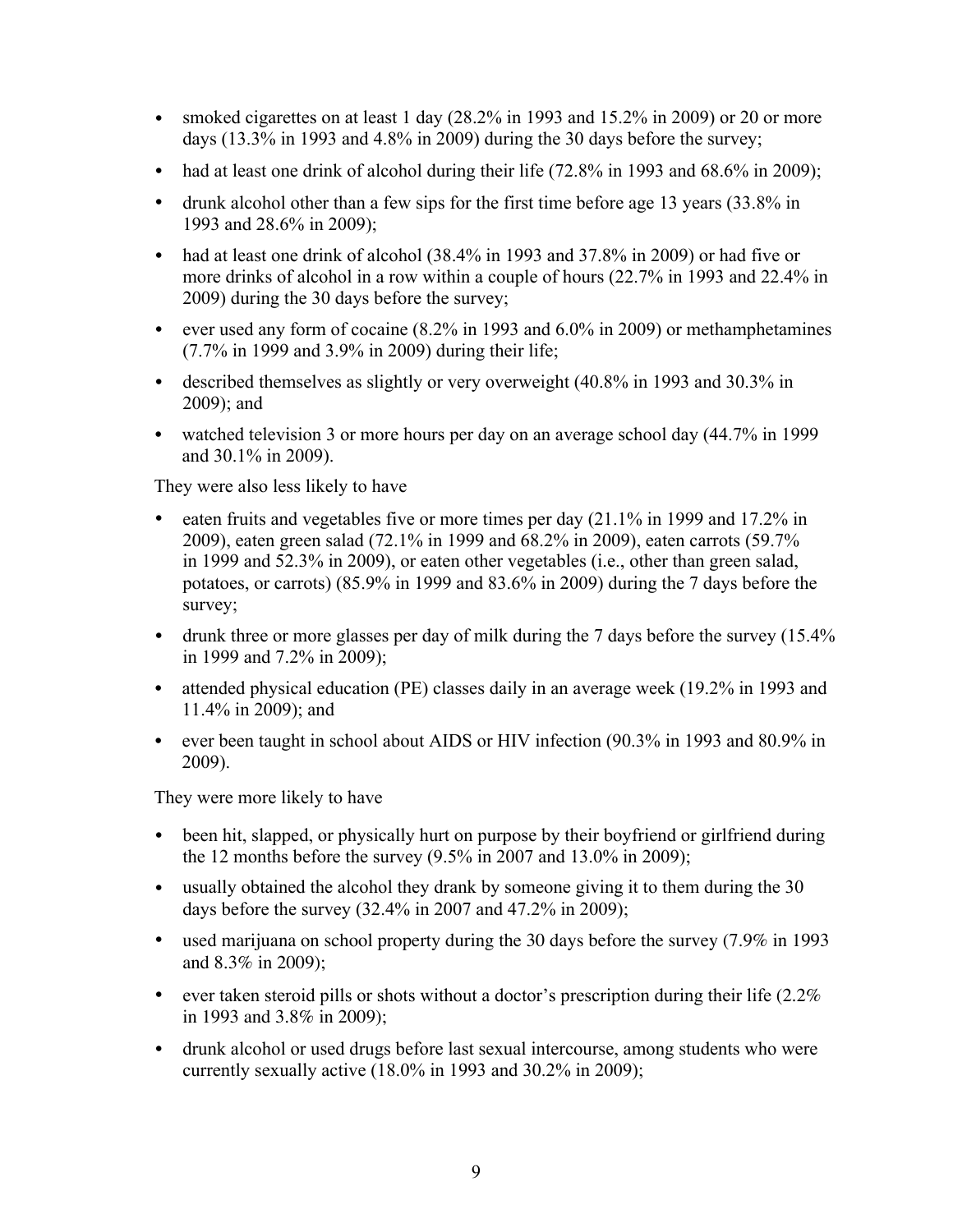- been obese (10.5% in 1999 and 14.5% in 2009); and
- vomited or taken laxatives to lose weight or to keep from gaining weight during the 30 days before the survey (5.2% in 1995 and 7.1% in 2009).

The trend analysis also showed that more Hawai'i high school students exercised to lose weight or to keep from gaining weight during the 30 days before the survey (53.9% in 1995 and 67.4% in 2009) and were trying to lose weight (44.4% in 1993 and 50.2% in 2009). See Table 2 for the trend results.

# **Hawai'i Middle School, 2009 vs. 2007**

Of the 68 behaviors for which a comparison was made (the behaviors from the middle school HYRBS questionnaire and supplemental variables calculated from those questions), there were 14 that were statistically significantly different at the  $p < .05$  level for Hawai'i middle school students between 2009 and 2007.

Hawai'i middle school students were more likely in 2009 than they were in 2007 to have

- rarely or never worn a bicycle helmet, among students who had ridden a bicycle  $(81.2\%$ vs. 75.2%);
- ever ridden with a driver who had been high on marijuana or other illegal drugs  $(13.9\% \text{ vs. } 9.9\%);$
- had their property such as their clothing or books stolen or deliberately damaged on school property during the 12 months before the survey  $(34.8\% \text{ vs. } 28.7\%);$
- had a boyfriend or girlfriend during the 12 months before the survey (51.7% vs. 43.9%)
- had someone try to hurt them by hitting, punching, or kicking them while on school property during the 12 months before the survey (39.6% vs. 32.6%);
- been hurt by having mean things said to them (things that hurt their feelings) while on school property during the 12 months before the survey (58.0% vs. 52.5%);
- been harassed because someone thought they were gay, lesbian, or bisexual during the 12 months before the survey  $(14.6\% \text{ vs. } 10.3\%);$
- been offered, sold, or given an illegal drug on school property during the 12 months before the survey  $(10.4\% \text{ vs. } 5.6\%);$
- ever had sexual intercourse (12.5% vs. 8.7%); and
- played video or computer games or used a computer for something that was not school work for 3 or more hours per day on an average school day (30.7% vs. 25.2%).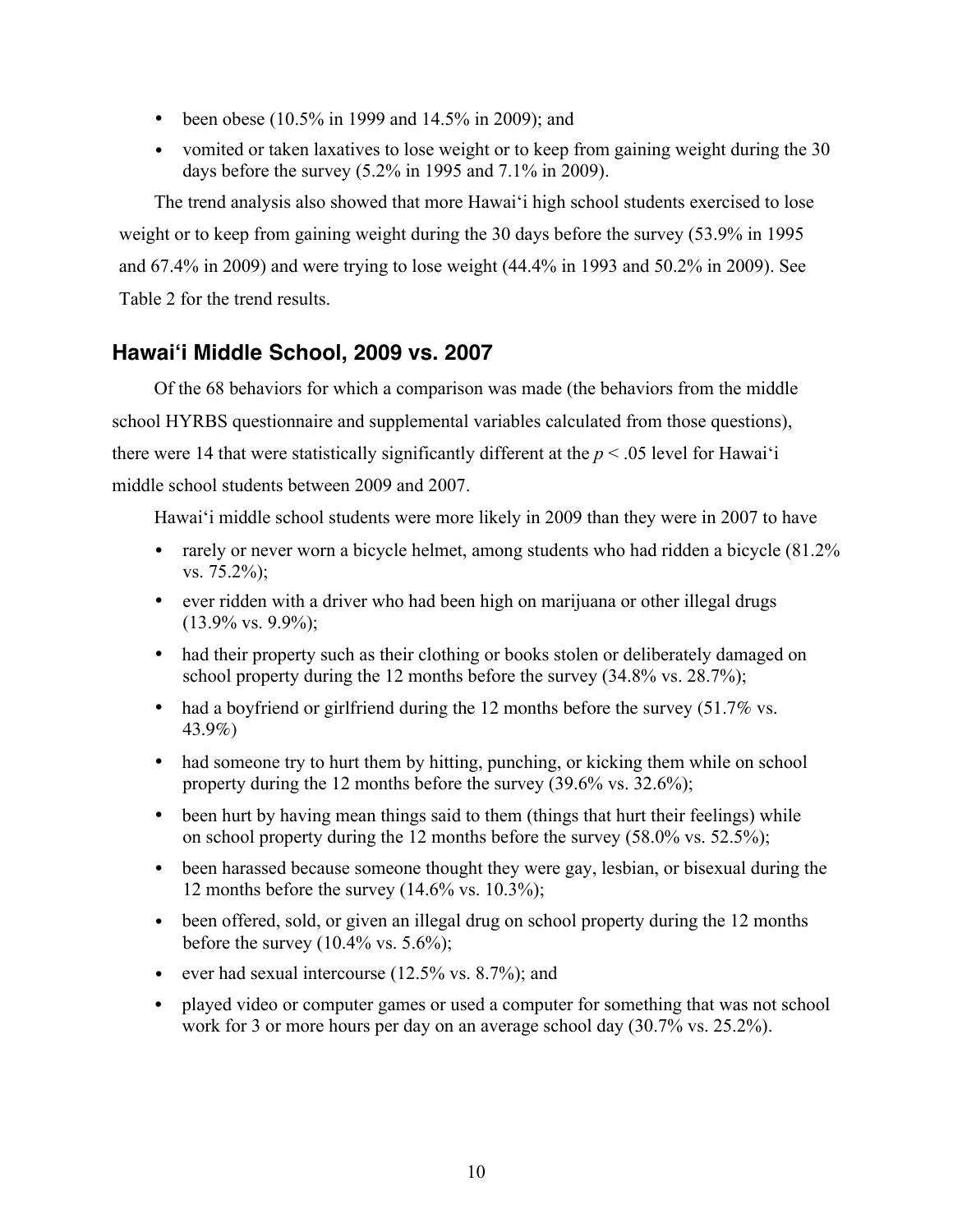Also, Hawai'i middle school students were more likely in 2009 than in 2007 to have

- engaged in physical activity for at least 60 minutes per day that increased their heart rate and made them breathe hard some of the time during all 7 of the 7 days before the survey (26.0% vs. 19.7%),
- attended physical education (PE) classes on 1 or more days in an average week (69.9% vs. 51.9%),
- ever been taught in school about AIDS or HIV infection (61.3% vs. 56.1%), and
- had an adult outside of school besides their parents who they could talk to about things that were important to them (69.0% vs. 62.4%).

Table 3 provides the 2009 middle school HYRBS results for all items and the related 2007 results. The CDC does not conduct a national middle school YRBS, but results of the CDC core items from the 14 other states, 1 territory, and 10 large urban school districts that conducted a 2009 middle school YRBS and obtained weighted data are available at http://apps.nccd.cdc.gov /youthonline/App/Default.aspx.

# **Hawai'i Middle School Trends**

Table 4 contains the items for which the CDC conducted the linear trend analysis. (See the Hawai'i High School Trends section on page 8 for a detailed explanation.) It includes the prevalence estimates for all years that weighted data were obtained and the direction of the change. Of the results from the middle school HYRBS for which trends were calculated (*n* = 30), students in 2009 were statistically significantly less likely to have

- watched television 3 or more hours per day on an average school day  $(43.3\% \text{ in } 2003)$ and 39.8% in 2009) and
- ever been taught in school about AIDS or HIV infection (84.1% in 1997 and 61.3%) in 2009).

They were more likely to have

- rarely or never worn a bicycle helmet, among students who had ridden a bicycle (75.2%) in 2007 and 81.2% in 2009),
- ever had sexual intercourse (9.8% in 2003 and 12.5% in 2009),
- tried to lose weight  $(44.5\% \text{ in } 1997 \text{ and } 51.4\% \text{ in } 2009)$ , and
- attended physical education (PE) classes on 1 or more days in an average week (51.9% in 2007 and 69.9% in 2009).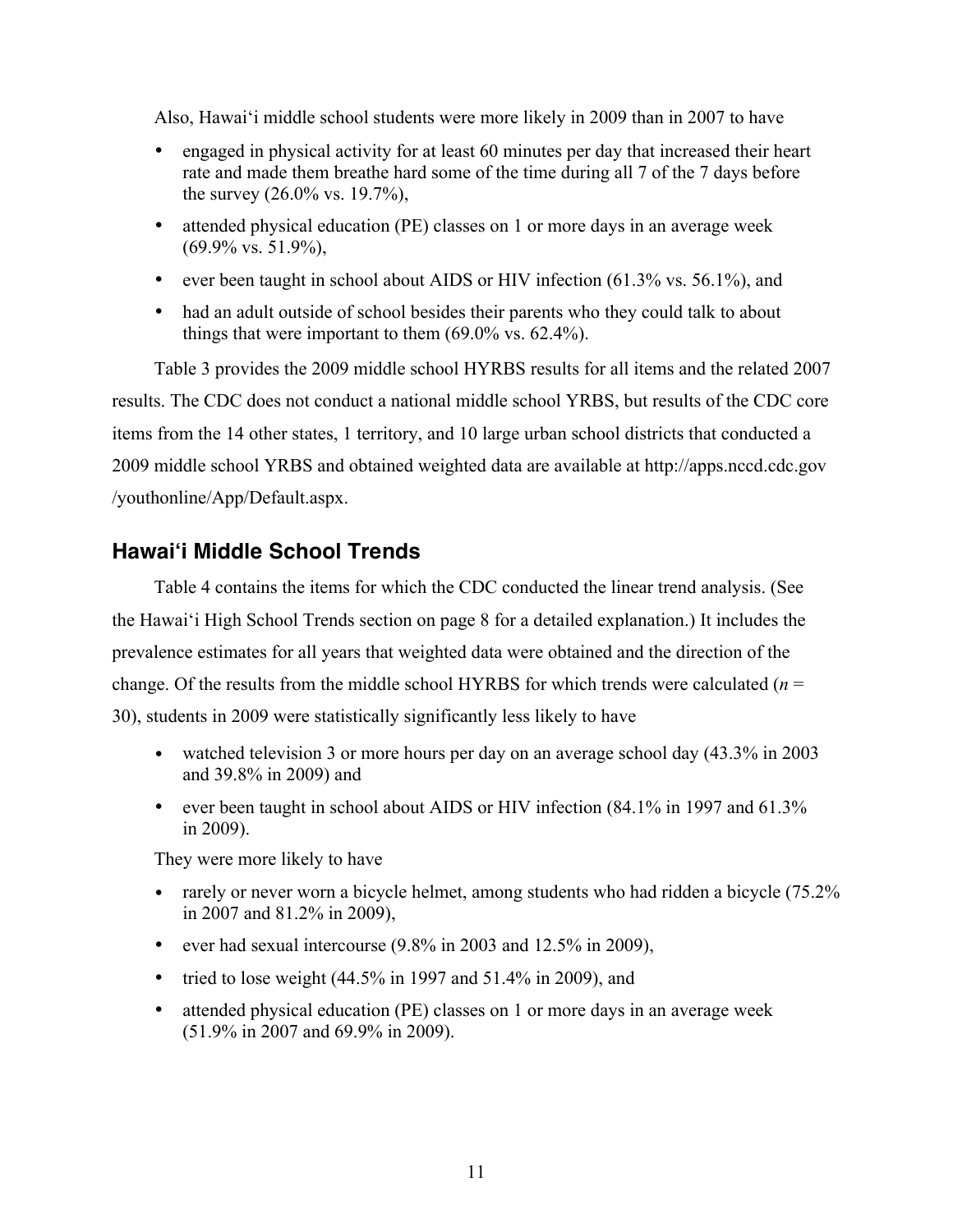# **References**

- Brener, N. D., Kann, L., McManus, T., Kinchen, S. A., Sundberg, E. C., & Ross, J. G. (2002). Reliability of the 1999 Youth Risk Behavior Survey questionnaire. *Journal of Adolescent Health, 31*, 336–342.
- Brener, N. D., McManus, T., Galuska, D. A., Lowry, R., & Wechsler, H. (2003). Reliability and validity of self-reported height and weight among high school students. *Journal of Adolescent Health*, *32*, 281–287.
- Centers for Disease Control and Prevention. (2010). *Interpretation of YRBS Trend Data*. Retrieved from http://www.cdc.gov/healthyyouth/yrbs/pdf/YRBS\_trend\_interpretation.pdf.
- Centers for Disease Control and Prevention. (2010). *Morbidity and Mortality Weekly Report Surveillance Summaries 2010*, *59(SS-5),* 1–142.
- Centers for Disease Control and Prevention. (2009). *Youth Risk Behavior Survey Results: 2009 Hawaii High School*. Unpublished manuscript.
- Centers for Disease Control and Prevention. (2009). *Youth Risk Behavior Survey Results: 2009 Hawaii Middle School*. Unpublished manuscript.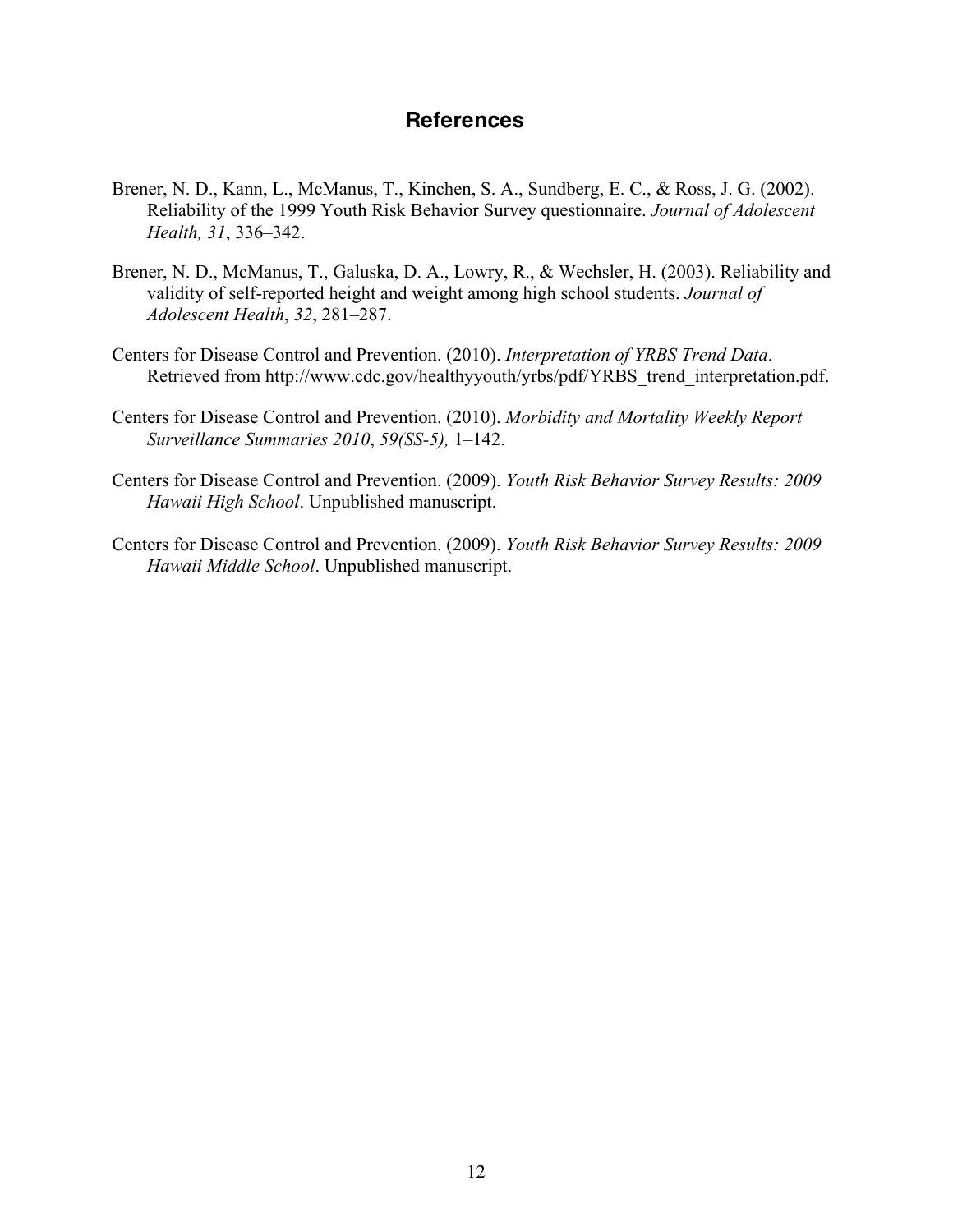|                                                                                                                                                                                |              | Hawai'i      |                     |                      |                               |
|--------------------------------------------------------------------------------------------------------------------------------------------------------------------------------|--------------|--------------|---------------------|----------------------|-------------------------------|
| <b>Health Risk Behavior</b>                                                                                                                                                    | 2007<br>$\%$ | 2009<br>$\%$ | 2009<br>VS.<br>2007 | U.S.<br>2009<br>$\%$ | H1<br>VS.<br>U.S.             |
| Unintentional Injuries and Violence                                                                                                                                            |              |              |                     |                      |                               |
| Rarely or never wore a bicycle helmet<br>(among students who had ridden a bicycle during the 12<br>months before the survey)                                                   | 86.1         | 88.5         | $-{}^{\mathrm{a}}$  | 84.7                 |                               |
| Rode with a driver who had been drinking alcohol one<br>or more times<br>(in a car or other vehicle during the 30 days before the<br>survey)                                   | 33.9         | 37.1         |                     | 28.3                 | $\mathbf{\mathbf{\hat{x}}^b}$ |
| Drove when drinking alcohol one or more times<br>(a car or other vehicle during the 30 days before the<br>survey)                                                              | 8.0          | 12.2         |                     | 9.7                  |                               |
| Drove when they had been under the influence of<br>marijuana or another drug<br>(a car or other vehicle during the 30 days before<br>the survey)                               | 11.3         | 14.5         |                     | NA <sup>c</sup>      | <b>NA</b>                     |
| Carried a weapon on at least 1 day<br>(for example, a gun, knife, or club during the 30 days<br>before the survey)                                                             | 14.8         | 15.9         |                     | 17.5                 |                               |
| Carried a weapon on school property on at least 1 day<br>(for example, a gun, knife, or club during the 30 days<br>before the survey)                                          | 3.7          | 4.7          |                     | 5.6                  |                               |
| Did not go to school because they felt unsafe at school<br>or on their way to or from school on at least 1 day<br>(during the 30 days before the survey)                       | 7.8          | 7.9          |                     | 5.0                  | ∗                             |
| Threatened or injured with a weapon on school<br>property one or more times<br>(for example, a gun, knife, or club during the 12 months<br>before the survey)                  | 6.4          | 7.7          |                     | 7.7                  |                               |
| Had their property such as their car, clothing, or<br>books stolen or deliberately damaged on school<br>property one or more times<br>(during the 12 months before the survey) | 28.3         | 30.2         |                     | <b>NA</b>            | <b>NA</b>                     |

**Table 1.** *2007 and 2009 Hawai'i Youth Risk Behavior Survey Public High School Results (2007 n = 1,191 and 2009 n = 1,511) and 2009 U.S. Results (n = 16,410)*

<sup>a</sup> No statistically significant difference  $(p < .05)$ 

<sup>b</sup> There was a statistically significant difference ( $p < .05$ ) between the 2009 and 2007 Hawai'i or

2009 Hawai'i and 2009 U.S. survey administrations

c Not available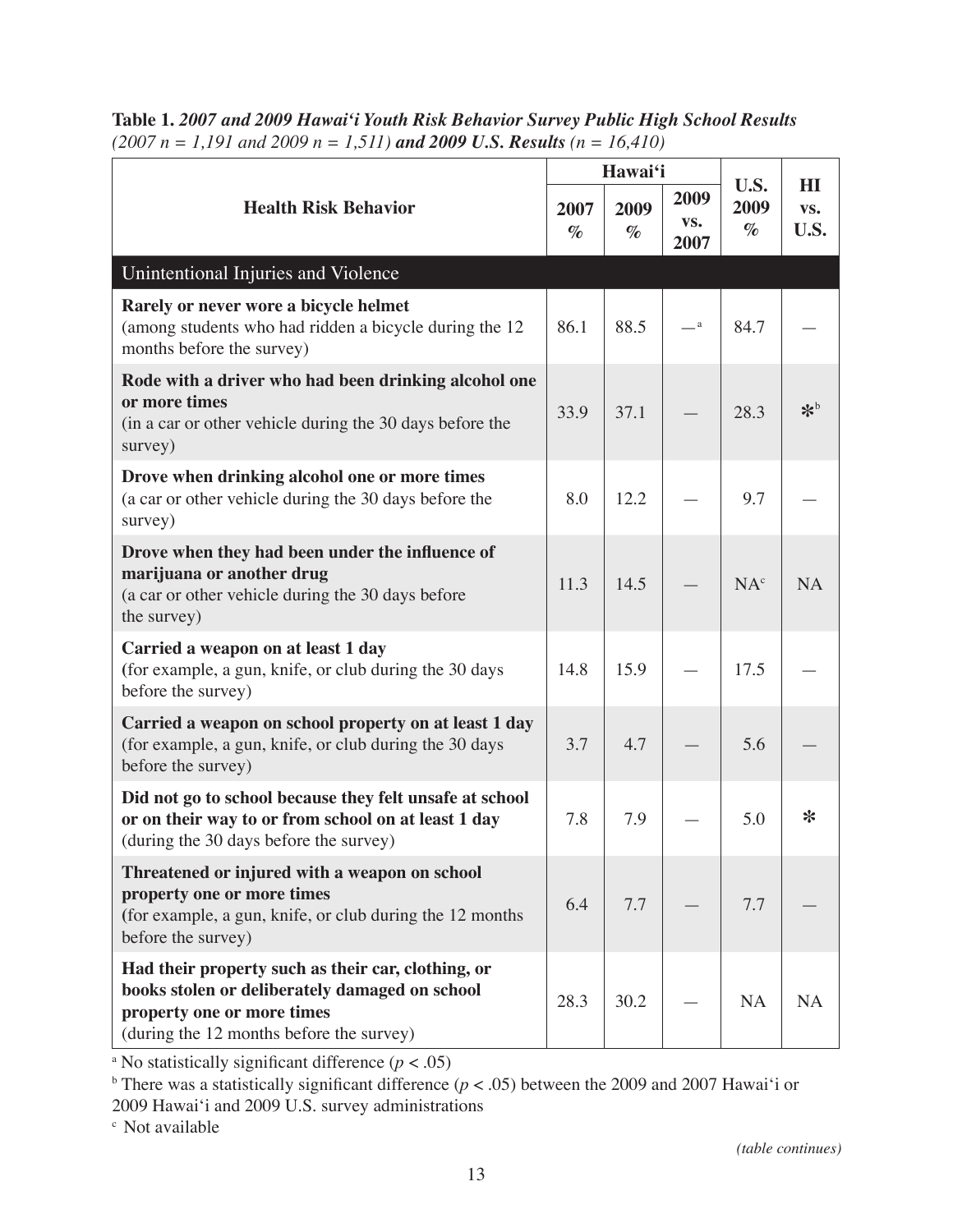|                                                                                                                                                                       |              | Hawai'i      |                     |                      |                    |
|-----------------------------------------------------------------------------------------------------------------------------------------------------------------------|--------------|--------------|---------------------|----------------------|--------------------|
| <b>Health Risk Behavior</b>                                                                                                                                           | 2007<br>$\%$ | 2009<br>$\%$ | 2009<br>VS.<br>2007 | U.S.<br>2009<br>$\%$ | H I<br>VS.<br>U.S. |
| Unintentional Injuries and Violence cont.                                                                                                                             |              |              |                     |                      |                    |
| In a physical fight one or more times<br>(during the 12 months before the survey)                                                                                     | 28.6         | 29.5         |                     | 31.5                 |                    |
| In a physical fight on school property one or more<br>times<br>(during the 12 months before the survey)                                                               | 7.0          | 10.2         | ∗                   | 11.1                 |                    |
| Injured in a physical fight one or more times<br>(injuries had to be treated by a doctor or nurse during the<br>12 months before the survey)                          | 3.3          | 3.6          |                     | 3.8                  |                    |
| Had a boyfriend or girlfriend<br>(during the 12 months before the survey)                                                                                             | 61.1         | 65.3         |                     | <b>NA</b>            | <b>NA</b>          |
| Hit, slapped, or physically hurt on purpose by their<br>boyfriend or girlfriend<br>(during the 12 months before the survey)                                           | 9.5          | 13.0         | ∗                   | 9.8                  | ∗                  |
| Ever physically forced to have sexual intercourse<br>(when they did not want to)                                                                                      | 7.8          | 10.3         |                     | 7.4                  | $\ast$             |
| Hurt by someone hitting, punching, or kicking them<br>while on school property<br>(during the 12 months before the survey)                                            | 20.4         | 22.6         |                     | <b>NA</b>            | <b>NA</b>          |
| Hurt by having mean things said to them (things that<br>hurt their feelings) on the Internet or email<br>(during the 12 months before the survey)                     | 23.8         | 31.8         | ∗                   | <b>NA</b>            | <b>NA</b>          |
| Harassed because someone thought they were gay,<br>lesbian, or bisexual<br>(during the 12 months before the survey)                                                   | 13.3         | 13.9         |                     | <b>NA</b>            | <b>NA</b>          |
| Strongly agreed or agreed that harassment and<br>bullying by other students is a problem at their school                                                              | 54.8         | 51.2         |                     | <b>NA</b>            | <b>NA</b>          |
| Felt so sad or hopeless<br>(almost every day for 2 or more weeks in a row that they<br>stopped doing some usual activities during the 12 months<br>before the survey) | 31.8         | 30.6         |                     | 26.1                 |                    |
| <b>Seriously considered attempting suicide</b><br>(during the 12 months before the survey)                                                                            | 18.5         | 18.9         |                     | 13.8                 | ∗                  |

| Table 1. 2007 & 2009 Hawai'i YRBS Public High School Results & 2009 U.S. Results cont. |  |
|----------------------------------------------------------------------------------------|--|
|----------------------------------------------------------------------------------------|--|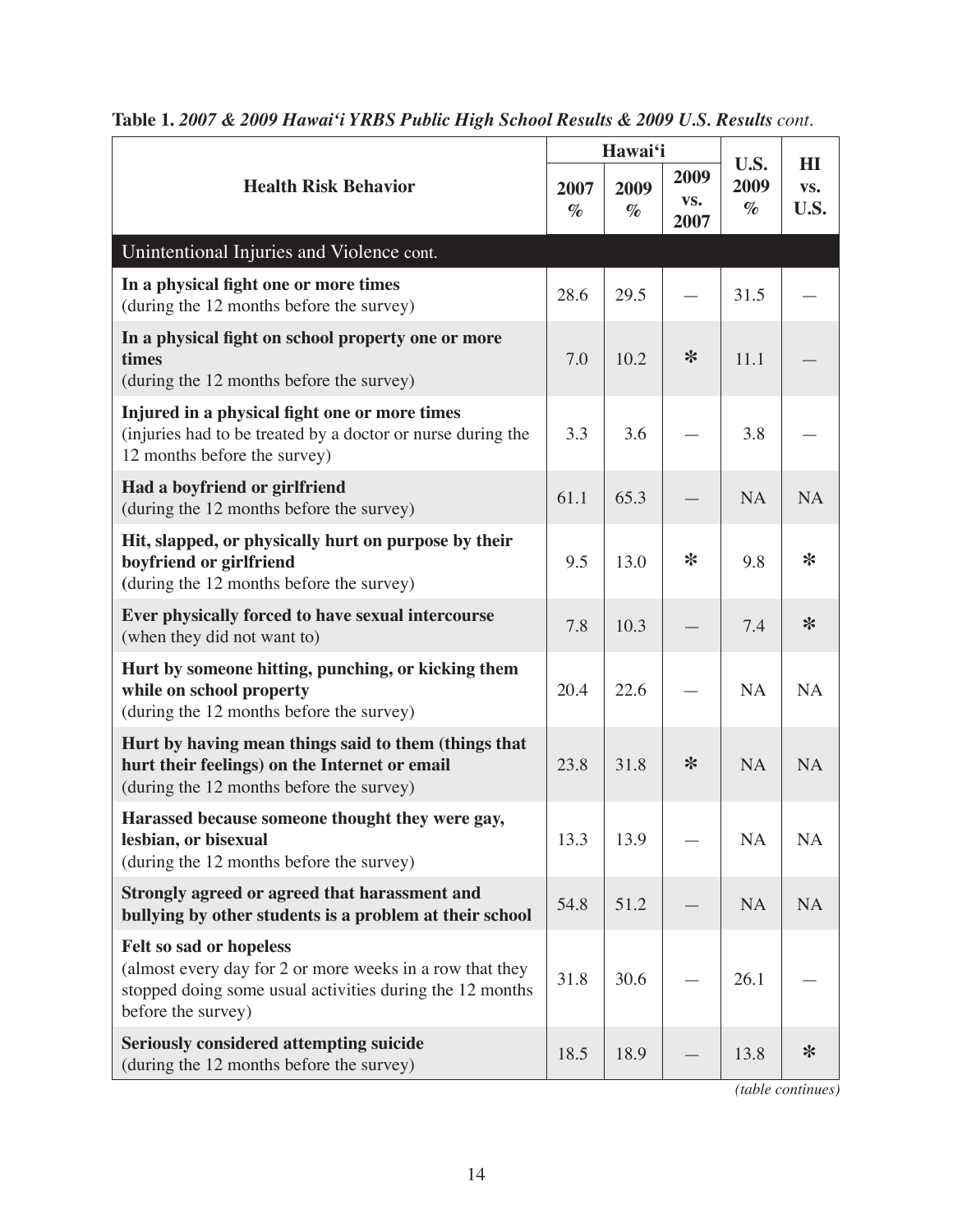|                                                                                                                                                                 |              | Hawai'i      |                     |                      | H <sub>I</sub> |
|-----------------------------------------------------------------------------------------------------------------------------------------------------------------|--------------|--------------|---------------------|----------------------|----------------|
| <b>Health Risk Behavior</b>                                                                                                                                     | 2007<br>$\%$ | 2009<br>$\%$ | 2009<br>VS.<br>2007 | U.S.<br>2009<br>$\%$ | VS.<br>U.S.    |
| Unintentional Injuries and Violence cont.                                                                                                                       |              |              |                     |                      |                |
| Made a plan about how they would attempt suicide<br>(during the 12 months before the survey)                                                                    | 17.0         | 16.0         |                     | 10.9                 | $\ast$         |
| Attempted suicide one or more times<br>(during the 12 months before the survey)                                                                                 | 12.0         | 12.8         |                     | 6.3                  | ∗              |
| Suicide attempt resulted in an injury, poisoning, or<br>overdose that had to be treated by a doctor or nurse<br>(during the 12 months before the survey)        | 3.0          | 4.5          |                     | 1.9                  | $\ast$         |
| Tobacco Use                                                                                                                                                     |              |              |                     |                      |                |
| Smoked cigarettes on at least 1 day<br>(during the 30 days before the survey)                                                                                   | 12.8         | 15.2         |                     | 19.5                 | $\ast$         |
| Smoked cigarettes on 20 or more days<br>(during the 30 days before the survey)                                                                                  | 4.5          | 4.8          |                     | 7.3                  | $\ast$         |
| Tried to quit smoking cigarettes<br>(among students who currently smoked cigarettes during<br>the 12 months before the survey)                                  | 58.1         | 67.4         |                     | 50.8                 | $\ast$         |
| Used chewing tobacco, snuff, or dip on at least 1 day<br>(during the 30 days before the survey)                                                                 | <b>NA</b>    | 4.9          | <b>NA</b>           | 8.9                  | ∗              |
| Alcohol and Other Drug Use                                                                                                                                      |              |              |                     |                      |                |
| Ever had at least one drink of alcohol on at least 1 day<br>(during their life)                                                                                 | 58.7         | 68.6         | ∗                   | 72.5                 |                |
| Drank alcohol for the first time before age 13 years<br>(other than a few sips)                                                                                 | 21.0         | 28.6         | $\ast$              | 21.1                 | ⋇              |
| Had at least one drink of alcohol on at least 1 day<br>(during the 30 days before the survey)                                                                   | 29.1         | 37.8         | ∗                   | 41.8                 |                |
| Had five or more drinks of alcohol in a row within a<br>couple of hours on at least 1 day<br>(during the 30 days before the survey)                             | 14.9         | 22.4         | ∗                   | 24.2                 |                |
| Usually obtained the alcohol they drank by someone<br>giving it to them<br>(among students who currently drank alcohol during the<br>30 days before the survey) | 32.4         | 47.2         | ∗                   | 42.2                 |                |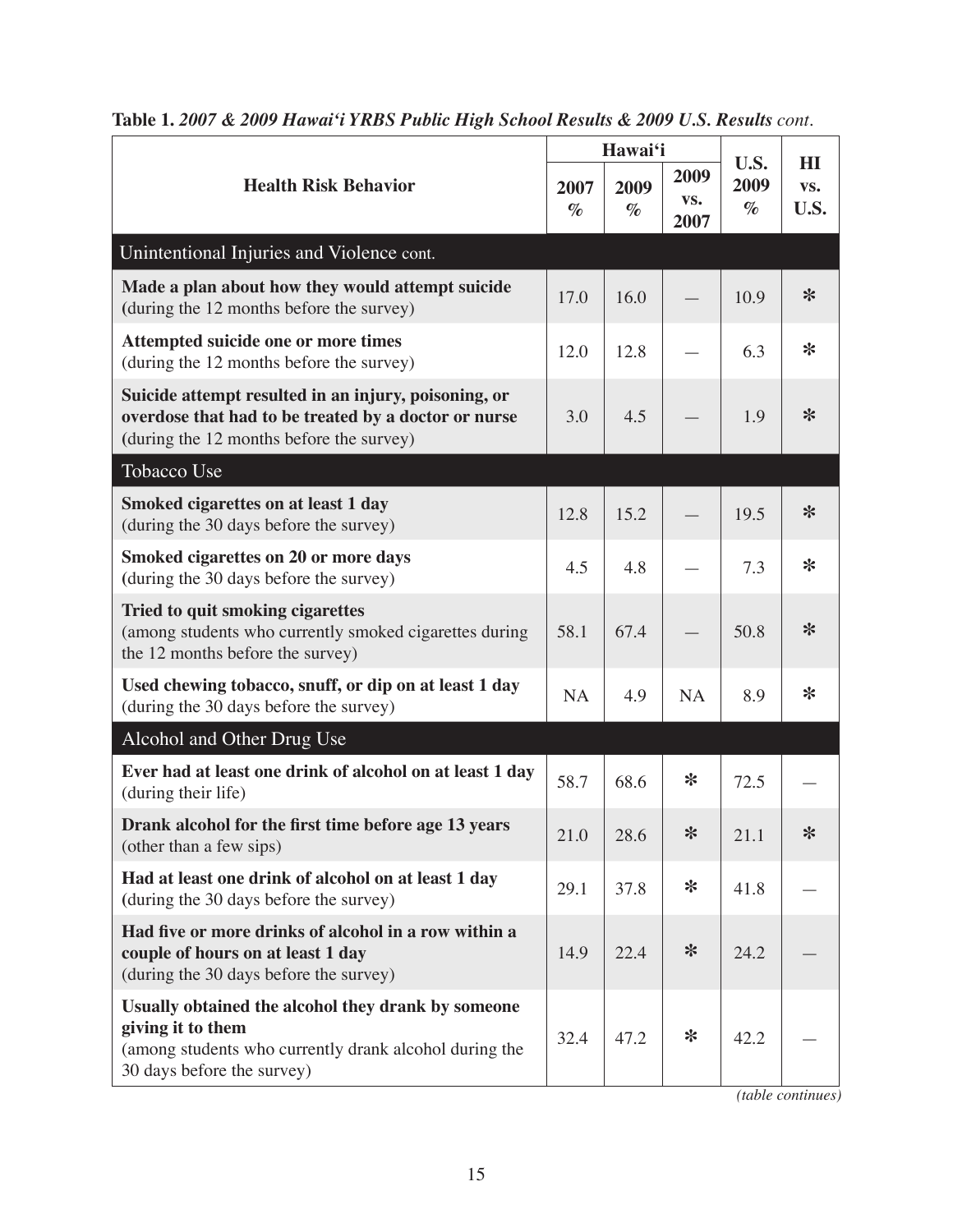|                                                                                                                                                                                              |              | Hawai'i      |                          |                      | H I         |
|----------------------------------------------------------------------------------------------------------------------------------------------------------------------------------------------|--------------|--------------|--------------------------|----------------------|-------------|
| <b>Health Risk Behavior</b>                                                                                                                                                                  | 2007<br>$\%$ | 2009<br>$\%$ | 2009<br>VS.<br>2007      | U.S.<br>2009<br>$\%$ | VS.<br>U.S. |
| Alcohol and Other Drug Use cont.                                                                                                                                                             |              |              |                          |                      |             |
| Had at least one drink of alcohol on school property<br>on at least 1 day<br>(during the 30 days before the survey)                                                                          | 6.0          | 7.9          |                          | 4.5                  | $\ast$      |
| Drank a usual type of alcohol<br>(during the 30 days before the survey)                                                                                                                      | 27.3         | 34.4         |                          | <b>NA</b>            | <b>NA</b>   |
| Ever used marijuana one or more times<br>(during their life)                                                                                                                                 | 29.9         | 40.2         | $\ast$                   | 36.8                 |             |
| Tried marijuana for the first time before age 13 years                                                                                                                                       | 11.7         | 11.9         | $\overline{\phantom{0}}$ | 7.5                  | $\ast$      |
| Used marijuana one or more times<br>(during the 30 days before the survey)                                                                                                                   | 15.7         | 22.1         | $\ast$                   | 20.8                 |             |
| Used marijuana on school property one or more times<br>(during the 30 days before the survey)                                                                                                | 5.7          | 8.3          |                          | 4.6                  |             |
| Ever used any form of cocaine one or more times<br>(for example, powder, crack, or freebase during their life)                                                                               | 5.6          | 6.0          |                          | 6.4                  |             |
| Ever sniffed glue, breathed the contents of aerosol<br>spray cans, or inhaled any paints or sprays to get high<br>one or more times<br>(during their life)                                   | 11.4         | 10.1         |                          | 11.7                 |             |
| Ever used methamphetamines one or more times<br>(also called "speed," "crystal," "crank," or "ice" during<br>their life)                                                                     | 4.5          | 3.9          |                          | 4.1                  |             |
| Ever used ecstasy one or more times<br>(also called "MDMA" during their life)                                                                                                                | 4.6          | 8.2          | $\ast$                   | 6.7                  |             |
| Ever took steroid pills or shots without a doctor's<br>prescription one or more times<br>(during their life)                                                                                 | 4.3          | 3.8          |                          | 3.3                  |             |
| Took over-the-counter drugs to get high one or more<br>times<br>(during the 30 days before the survey)                                                                                       | 4.6          | 8.1          | $\ast$                   | <b>NA</b>            | <b>NA</b>   |
| Took a prescription drug without a doctor's<br>prescription one or more times<br>(such as OxyContin, Percocet, Vicodin, Adderall, Ritalin,<br>or Xanax during the 30 days before the survey) | <b>NA</b>    | 8.6          | <b>NA</b>                | <b>NA</b>            | <b>NA</b>   |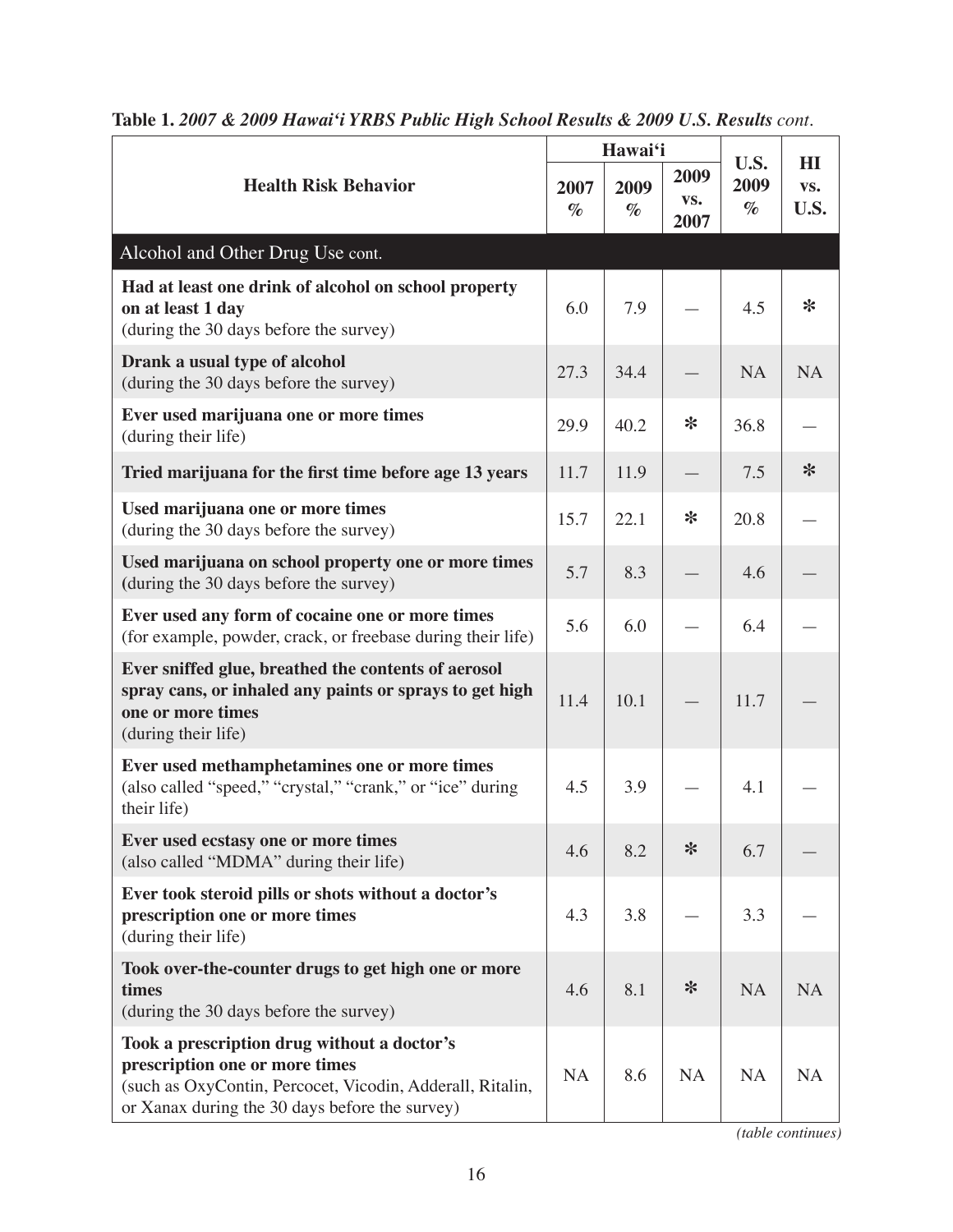|                                                                                                                                         |              | Hawai'i      |                     |                      | H I         |
|-----------------------------------------------------------------------------------------------------------------------------------------|--------------|--------------|---------------------|----------------------|-------------|
| <b>Health Risk Behavior</b>                                                                                                             | 2007<br>$\%$ | 2009<br>$\%$ | 2009<br>VS.<br>2007 | U.S.<br>2009<br>$\%$ | VS.<br>U.S. |
| Alcohol and Other Drug Use cont.                                                                                                        |              |              |                     |                      |             |
| Offered, sold, or given an illegal drug by someone on<br>school property<br>(during the 12 months before the survey)                    | 36.2         | 36.1         |                     | 22.7                 | $\ast$      |
| Attended school under the influence of alcohol or<br>other illegal drugs<br>(such as marijuana or cocaine during the past 12 months)    | <b>NA</b>    | 21.4         | <b>NA</b>           | <b>NA</b>            | <b>NA</b>   |
| <b>Sexual Behaviors</b>                                                                                                                 |              |              |                     |                      |             |
| <b>Ever had sexual intercourse</b>                                                                                                      | 36.2         | 44.3         |                     | 46.0                 |             |
| Had sexual intercourse for the first time before age 13<br>years                                                                        | 5.1          | 6.0          |                     | 5.9                  |             |
| Last sexual intercourse partner was 3 or more years<br>older                                                                            | <b>NA</b>    | 12.0         | <b>NA</b>           | <b>NA</b>            | <b>NA</b>   |
| Had sexual intercourse with four or more persons<br>(during their life)                                                                 | 6.1          | 11.1         | ∗                   | 13.8                 |             |
| Had sexual intercourse with at least one person<br>(during the 3 months before the survey)                                              | 23.6         | 30.5         |                     | 34.2                 |             |
| Drank alcohol or used drugs before last sexual<br><i>intercourse</i><br>(among students who were currently sexually active)             | 27.2         | 30.2         |                     | 21.6                 |             |
| Used a condom during last sexual intercourse<br>(among students who were currently sexually active)                                     | 54.2         | 47.7         |                     | 61.1                 | ∗           |
| Used birth control pills before last sexual intercourse<br>(to prevent pregnancy, among students who were<br>currently sexually active) | 12.2         | 14.5         |                     | 19.8                 | $\ast$      |
| Ever had oral sex                                                                                                                       | 33.3         | 40.4         | $\ast$              | <b>NA</b>            | <b>NA</b>   |
| <b>Ever had anal sex</b>                                                                                                                | 13.4         | 14.2         |                     | <b>NA</b>            | <b>NA</b>   |
| Were sexually attracted to both males and females                                                                                       | 5.1          | 4.7          |                     | <b>NA</b>            | <b>NA</b>   |

| Table 1. 2007 & 2009 Hawai'i YRBS Public High School Results & 2009 U.S. Results cont. |  |
|----------------------------------------------------------------------------------------|--|
|----------------------------------------------------------------------------------------|--|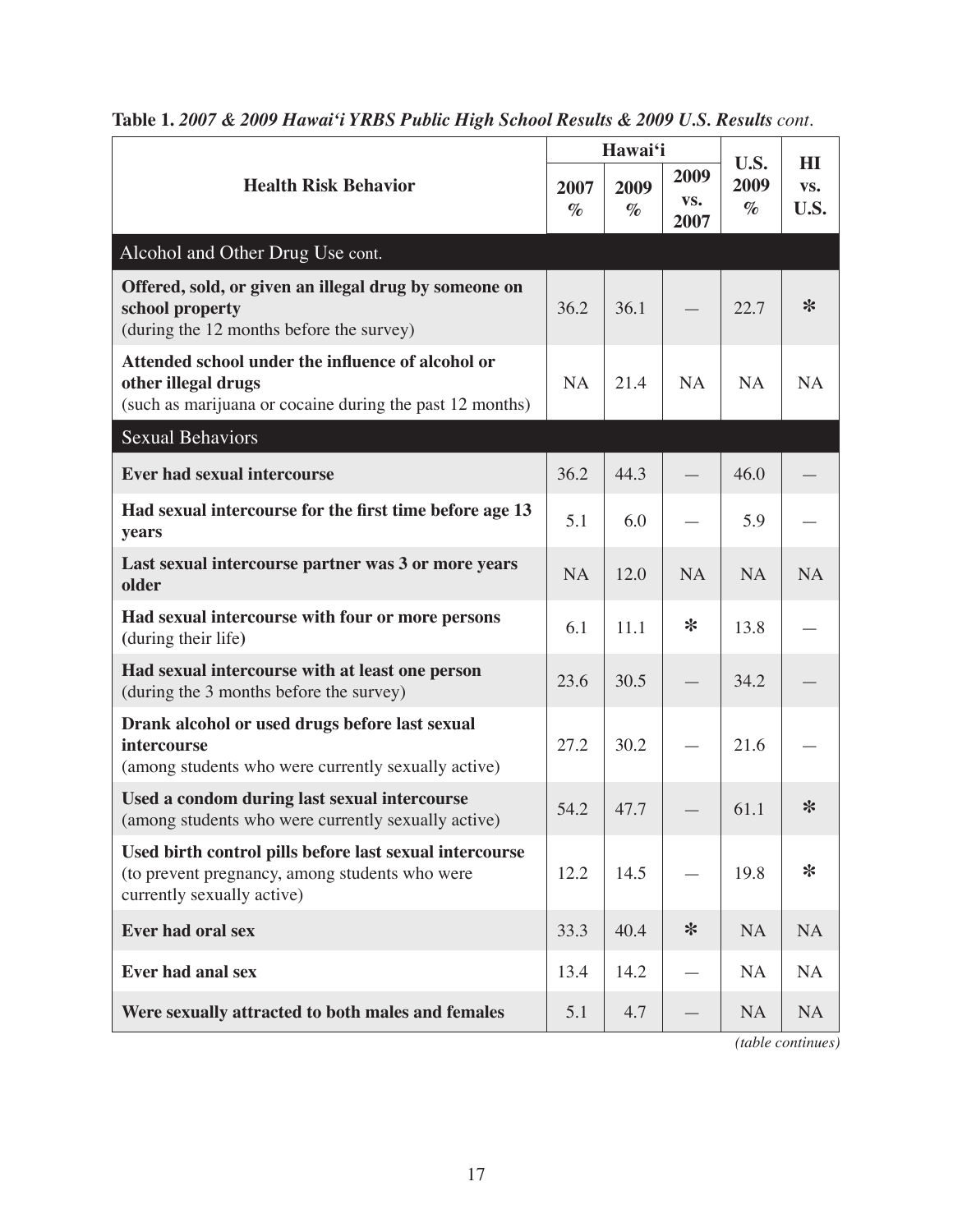|                                                                                                                                                                                          |              | Hawai'i      |                     |                      | H1          |
|------------------------------------------------------------------------------------------------------------------------------------------------------------------------------------------|--------------|--------------|---------------------|----------------------|-------------|
| <b>Health Risk Behavior</b>                                                                                                                                                              | 2007<br>$\%$ | 2009<br>$\%$ | 2009<br>VS.<br>2007 | U.S.<br>2009<br>$\%$ | VS.<br>U.S. |
| Weight Management and Dietary Behaviors                                                                                                                                                  |              |              |                     |                      |             |
| Overweight<br>(students who were $\geq$ 85th percentile but < 95th<br>percentile for body mass index, based on sex- and age-<br>specific reference data from the 2000 CDC growth charts) | 13.9         | 13.7         |                     | 15.6                 |             |
| <b>Obese</b><br>(students who were $\geq$ 95th percentile for body mass<br>index, based on sex- and age-specific reference data from<br>the 2000 CDC growth charts)                      | 15.2         | 14.2         |                     | 11.8                 |             |
| Described themselves as slightly or very overweight                                                                                                                                      | 32.7         | 30.3         |                     | 27.7                 |             |
| Were trying to lose weight                                                                                                                                                               | 46.3         | 50.2         |                     | 44.4                 | ∗           |
| Exercised to lose weight or to keep from gaining<br>weight<br>(during the 30 days before the survey)                                                                                     | 62.6         | 67.4         |                     | 61.5                 | $\ast$      |
| Ate less food, fewer calories, or low-fat foods to lose<br>weight or to keep from gaining weight<br>(during the 30 days before the survey)                                               | 35.9         | 39.3         |                     | 39.5                 |             |
| Went without eating for 24 or more hours to lose<br>weight or to keep from gaining weight<br>(during the 30 days before the survey)                                                      | 12.2         | 11.8         |                     | 10.6                 |             |
| Took diet pills, powders, or liquids to lose weight or to<br>keep from gaining weight<br>(without a doctor's advice during the 30 days before the<br>survey)                             | 8.3          | 5.6          |                     | 5.0                  |             |
| Vomited or took laxatives to lose weight or to keep<br>from gaining weight<br>(during the 30 days before the survey)                                                                     | 7.9          | 7.1          |                     | 4.0                  | $\ast$      |
| Drank 100% fruit juices one or more times<br>(during the 7 days before the survey)                                                                                                       | 69.8         | 73.5         |                     | 80.6                 | $\ast$      |
| Ate fruit one or more times<br>(during the 7 days before the survey)                                                                                                                     | 87.2         | 89.1         |                     | 88.6                 |             |
| Ate green salad one or more times<br>(during the 7 days before the survey)                                                                                                               | 64.2         | 68.2         |                     | 63.4                 | ∗           |

| Table 1. 2007 & 2009 Hawai'i YRBS Public High School Results & 2009 U.S. Results cont. |  |
|----------------------------------------------------------------------------------------|--|
|----------------------------------------------------------------------------------------|--|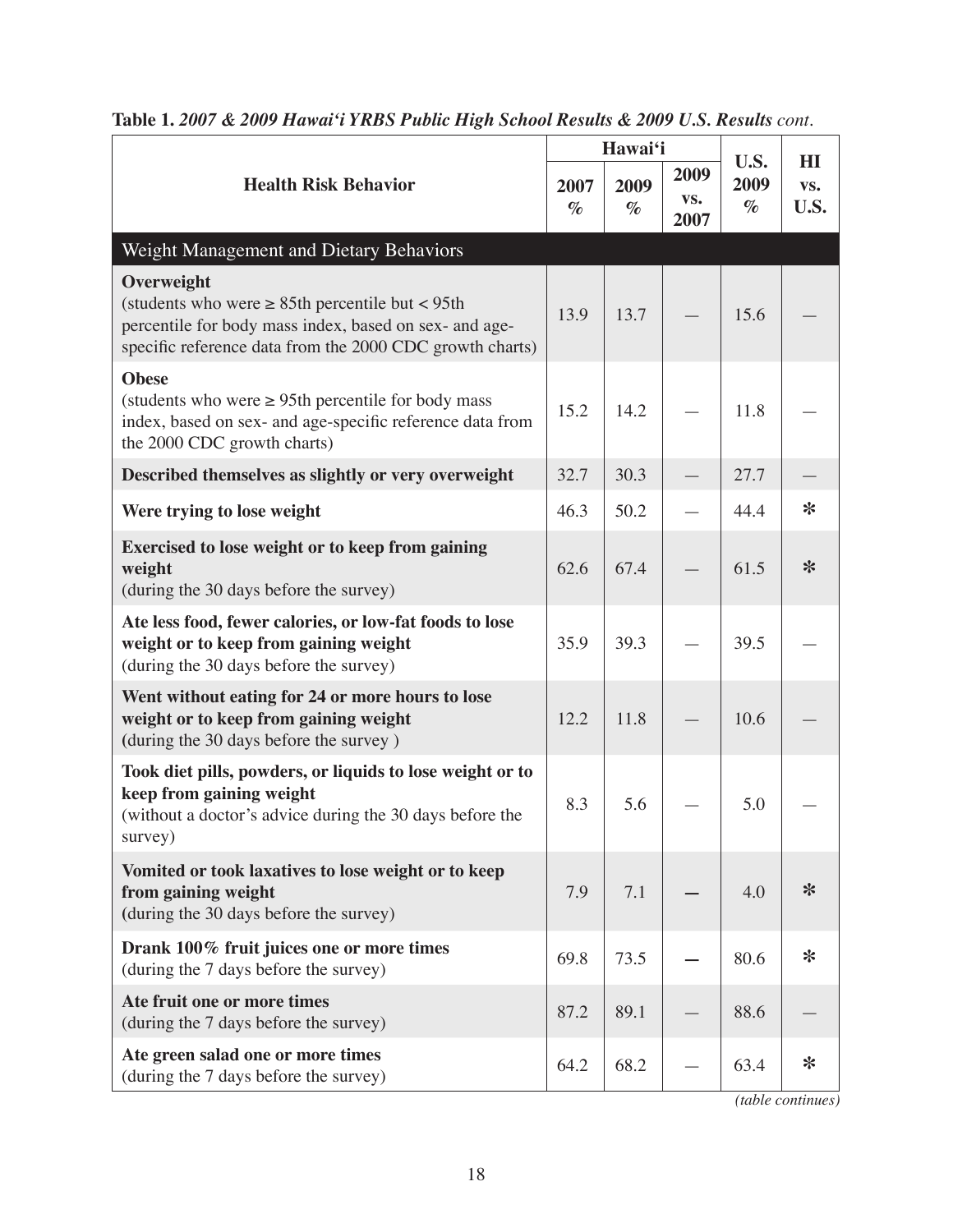|                                                                                                                                                                                                                                   |              | Hawai'i      |                     |                      | H <sub>I</sub> |
|-----------------------------------------------------------------------------------------------------------------------------------------------------------------------------------------------------------------------------------|--------------|--------------|---------------------|----------------------|----------------|
| <b>Health Risk Behavior</b>                                                                                                                                                                                                       | 2007<br>$\%$ | 2009<br>$\%$ | 2009<br>VS.<br>2007 | U.S.<br>2009<br>$\%$ | VS.<br>U.S.    |
| Weight Management and Dietary Behaviors cont.                                                                                                                                                                                     |              |              |                     |                      |                |
| Ate potatoes one or more times<br>(excluding french fries, fried potatoes, or potato chips<br>during the 7 days before the survey)                                                                                                | 59.8         | 60.1         |                     | 68.8                 | ∗              |
| Ate carrots one or more times<br>(during the 7 days before the survey)                                                                                                                                                            | 53.7         | 52.3         |                     | 48.2                 | $\ast$         |
| Ate other vegetables one or more times<br>(excluding green salad, potatoes, or carrots during the 7<br>days before the survey)                                                                                                    | 77.6         | 83.6         | ∗                   | 83.3                 |                |
| Ate fruits and vegetables five or more times per day<br>(during the 7 days before the survey)                                                                                                                                     | 17.2         | 17.2         |                     | 22.3                 | ∗              |
| Ate fruit or drank 100% fruit juices two or more<br>times per day<br>(during the 7 days before the survey)                                                                                                                        | 24.4         | 24.4         |                     | 33.9                 | $\ast$         |
| Ate vegetables three or more times per day<br>(green salad, potatoes [excluding french fries, fried<br>potatoes, or potato chips], carrots, or other vegetables<br>during the 7 days before the survey)                           | 14.2         | 14.7         |                     | 13.8                 |                |
| Drank a can, bottle, or glass of soda or pop one or<br>more times per day<br>(not counting diet soda or diet pop during the 7 days<br>before the survey)                                                                          | 22.6         | 20.8         |                     | 29.2                 | ∗              |
| Drank three or more glasses per day of milk<br>(during the 7 days before the survey)                                                                                                                                              | 8.3          | 7.2          |                     | 14.5                 | ∗              |
| <b>Physical Activity</b>                                                                                                                                                                                                          |              |              |                     |                      |                |
| Physically active at least 60 minutes per day on 5 or<br>more days<br>(doing any kind of physical activity that increased their<br>heart rate and made them breathe hard some of the time<br>during the 7 days before the survey) | 34.3         | 34.4         |                     | <b>NA</b>            | <b>NA</b>      |
| Physically active at least 60 minutes per day on all 7<br>days<br>(doing any kind of physical activity that increased their<br>heart rate and made them breathe hard some of the time<br>during the 7 days before the survey)     | 18.1         | 18.1         |                     | <b>NA</b>            | <b>NA</b>      |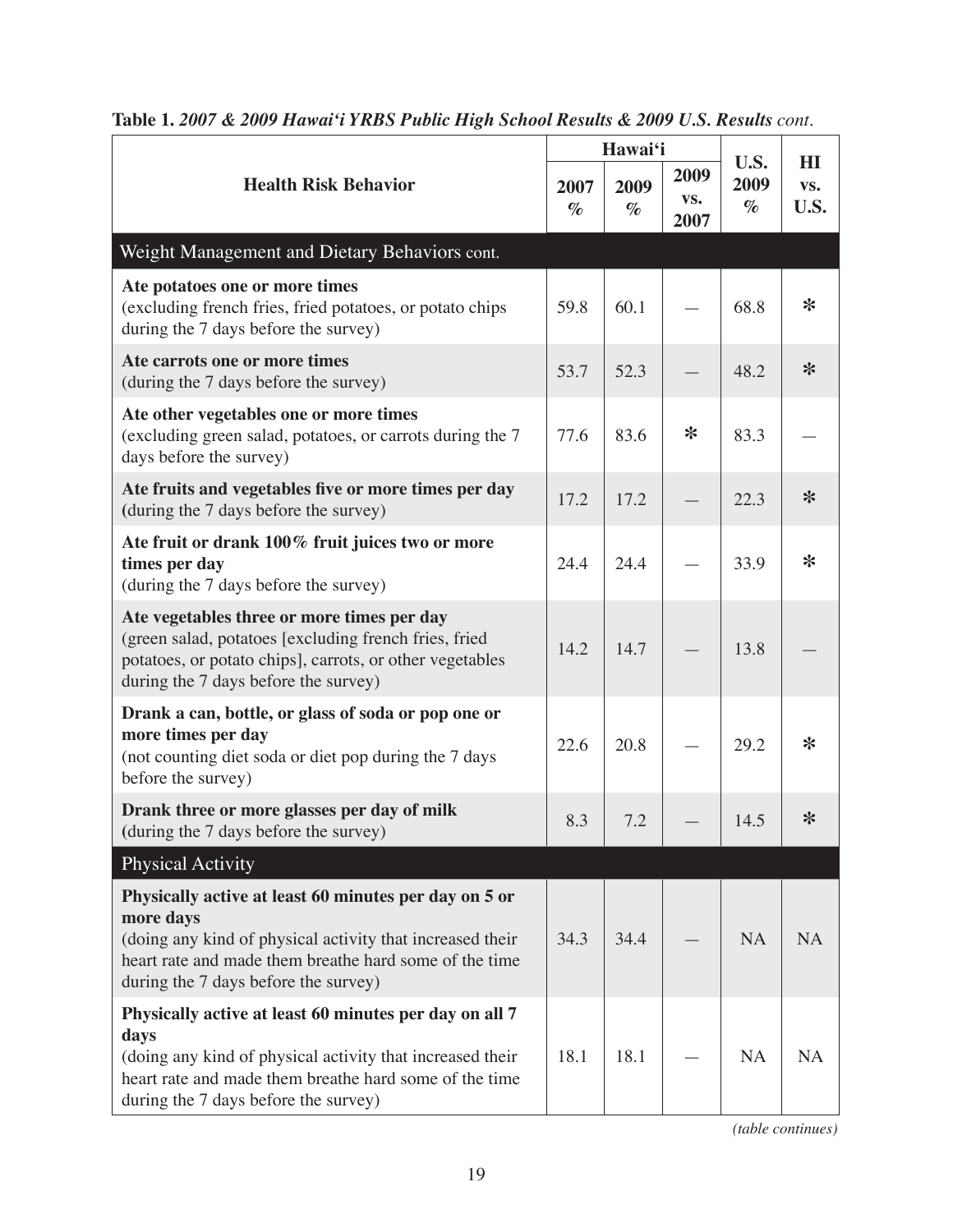|                                                                                                                                                                                                                                              |              | Hawai'i      |                     | U.S.         | H <sub>I</sub> |
|----------------------------------------------------------------------------------------------------------------------------------------------------------------------------------------------------------------------------------------------|--------------|--------------|---------------------|--------------|----------------|
| <b>Health Risk Behavior</b>                                                                                                                                                                                                                  | 2007<br>$\%$ | 2009<br>$\%$ | 2009<br>VS.<br>2007 | 2009<br>$\%$ | VS.<br>U.S.    |
| Physical Activity cont.                                                                                                                                                                                                                      |              |              |                     |              |                |
| Did not participate in at least 60 minutes of physical<br>activity on any day<br>(doing any kind of physical activity that increased their<br>heart rate and made them breathe hard some of the time<br>during the 7 days before the survey) | 18.9         | 18.3         |                     | <b>NA</b>    | <b>NA</b>      |
| Attended physical education (PE) classes on 1 or more<br>days in an average week<br>(when they were in school)                                                                                                                               | 38.5         | 43.8         |                     | 56.4         | $\ast$         |
| Attended physical education (PE) classes 5 days in an<br>average week<br>(when they were in school)                                                                                                                                          | 7.8          | 11.4         |                     | 33.3         | $\ast$         |
| Spent more than half of an average physical education<br>(PE) class exercising or doing an activity other than<br>standing or sitting still                                                                                                  | 24.1         | 29.2         |                     | <b>NA</b>    | <b>NA</b>      |
| Watched television 3 or more hours per day<br>(on an average school day)                                                                                                                                                                     | 32.9         | 30.1         |                     | 32.8         |                |
| Used computers 3 or more hours per day<br>(played video or computer games or used a computer for<br>something that was not school work on an average school<br>day)                                                                          | 31.1         | 27.4         |                     | 24.9         |                |
| Other Health Topics                                                                                                                                                                                                                          |              |              |                     |              |                |
| Were ever taught in school about AIDS or HIV<br>infection                                                                                                                                                                                    | 87.1         | 80.9         | $\ast$              | 87.0         | $*$            |
| Ever told by a doctor or nurse that they had asthma                                                                                                                                                                                          | 28.7         | 28.3         |                     | 22.0         | $\ast$         |
| Ever told by a doctor or nurse that they had asthma<br>and still have asthma                                                                                                                                                                 | 11.9         | 12.7         |                     | 10.8         |                |
| Ever had a doctor or nurse discuss ways to prevent<br>pregnancy with them                                                                                                                                                                    | 39.3         | 42.7         |                     | <b>NA</b>    | <b>NA</b>      |
| Ever had a doctor or nurse discuss ways to prevent<br>sexually transmitted diseases (STDs) and AIDS or<br><b>HIV</b> infection with them                                                                                                     | 41.8         | 43.0         |                     | <b>NA</b>    | <b>NA</b>      |
| Ever had parents or other adults in their family talk<br>with them about what they expect them to do or not to<br>do when it came to sex                                                                                                     | 55.9         | 55.4         |                     | <b>NA</b>    | <b>NA</b>      |

|  | Table 1. 2007 & 2009 Hawai'i YRBS Public High School Results & 2009 U.S. Results cont. |
|--|----------------------------------------------------------------------------------------|
|--|----------------------------------------------------------------------------------------|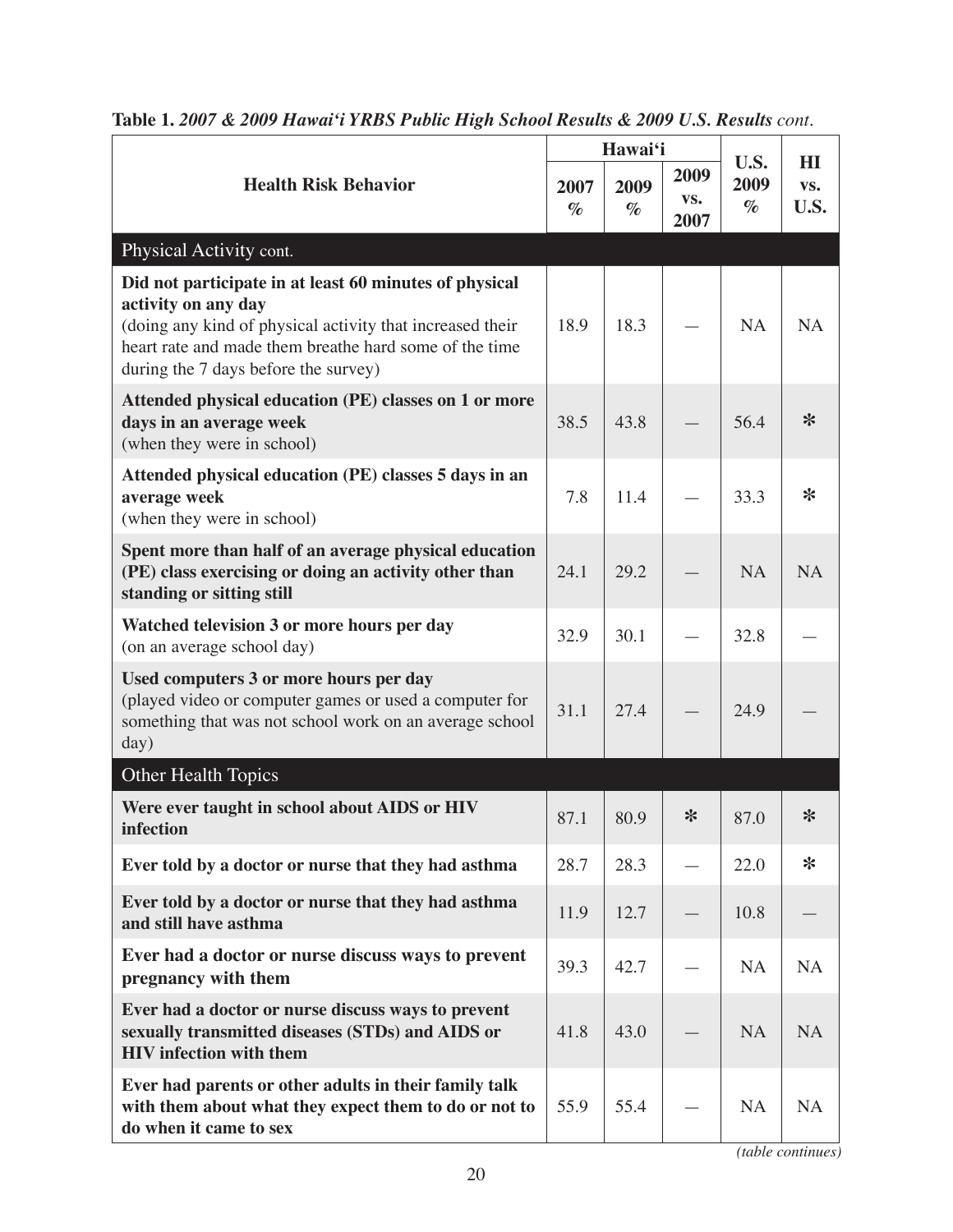|                                                                                                                                                                                     |              | Hawai'i      |                     |                      | H I         |
|-------------------------------------------------------------------------------------------------------------------------------------------------------------------------------------|--------------|--------------|---------------------|----------------------|-------------|
| <b>Health Risk Behavior</b>                                                                                                                                                         | 2007<br>$\%$ | 2009<br>$\%$ | 2009<br>VS.<br>2007 | U.S.<br>2009<br>$\%$ | VS.<br>U.S. |
| Other Health Topics cont.                                                                                                                                                           |              |              |                     |                      |             |
| Had at least one teacher or other adult in their school<br>that they can talk to if they had a problem                                                                              | <b>NA</b>    | 65.5         | <b>NA</b>           | <b>NA</b>            | <b>NA</b>   |
| Had an adult outside of school they can talk to about<br>things that were important to them                                                                                         | 77.4         | 76.5         |                     | <b>NA</b>            | <b>NA</b>   |
| Grades in school were mostly A's and B's<br>(during the 12 months before the survey)                                                                                                | <b>NA</b>    | 57.1         | <b>NA</b>           | <b>NA</b>            | <b>NA</b>   |
| Thought they definitely will not complete high school                                                                                                                               | 3.6          | 3.9          |                     | <b>NA</b>            | <b>NA</b>   |
| Thought they probably or definitely will complete<br>a post high school program such as a vocational<br>training program, military service, community<br>college, or 4-year college | 75.6         | 74.6         |                     | <b>NA</b>            | <b>NA</b>   |

**Table 1.** *2007 & 2009 Hawai'i YRBS Public High School Results & 2009 U.S. Results cont.*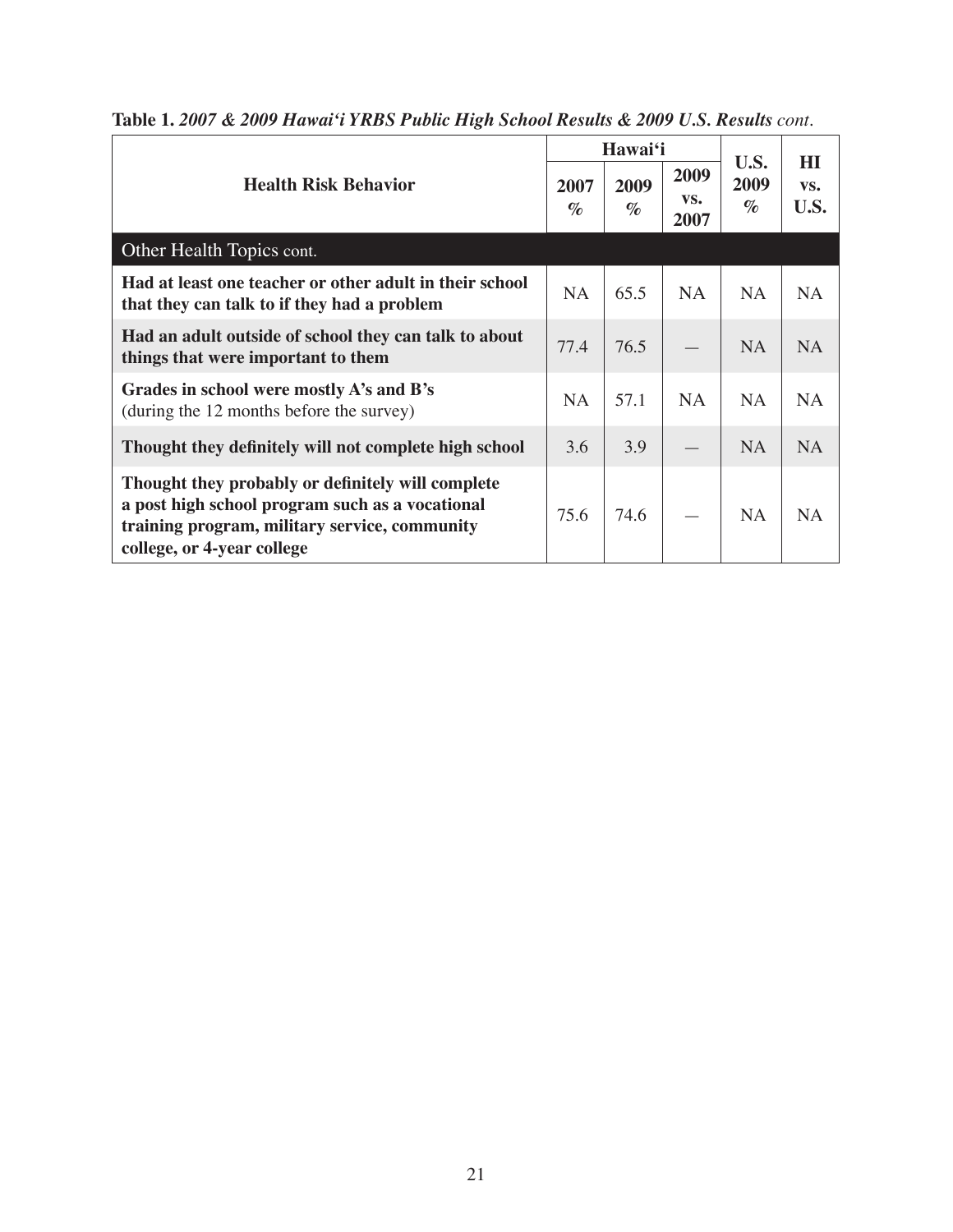|                                                                                                                                                                                                                                                     |            | ö          |            |            |             |            |            |                               |
|-----------------------------------------------------------------------------------------------------------------------------------------------------------------------------------------------------------------------------------------------------|------------|------------|------------|------------|-------------|------------|------------|-------------------------------|
| <b>Health Risk Behavior</b>                                                                                                                                                                                                                         | 1993<br>of | 1995<br>of | 1997<br>of | 1999<br>of | 2005<br>olo | 2007<br>of | 2009<br>of | Change <sup>a</sup><br>Linear |
| Unintentional Injuries and Violence                                                                                                                                                                                                                 |            |            |            |            |             |            |            |                               |
| (among students who had ridden a bicycle during the 12<br>Rarely or never wore a bicycle helmet<br>months before the survey)                                                                                                                        | 96.8       | 96.7       | 93.9       | 89.5       | 85.7        | 86.1       | 88.5       | Decreased <sup>b</sup>        |
| (in a car or other vehicle during the 30 days before the<br>Rode with a driver who had been drinking alcohol<br>one or more times<br>survey)                                                                                                        | 36.3       | 37.6       | 36.1       | 38.3       | 33.0        | 33.9       | 37.1       | $\circ$                       |
| before the<br>Drove when drinking alcohol one or more times<br>(a car or other vehicle during the 30 days<br>survey)                                                                                                                                | 10.3       | 11.7       | 10.3       | 14.5       | 7.9         | 8.0        | 12.2       |                               |
| the 30 days<br>(for example, a gun, knife, or club during<br>Carried a weapon on at least 1 day<br>before the survey)                                                                                                                               | 18.4       | 17.5       | 14.1       | 13.7       | 13.3        | 14.8       | 15.9       |                               |
| the 30 days<br>Carried a weapon on school property on at least 1<br>(for example, a gun, knife, or club during<br>before the survey)<br>dav                                                                                                         | 7.9        | 8.0        | 6.1        | 6.0        | 4.9         | 3.7        | 4.7        | Decreased                     |
| Did not go to school because they felt unsafe at school<br>least 1 day<br>or on their way to or from school on at<br>(during the 30 days before the survey)                                                                                         | 6.5        | 4.8        | 5.6        | 11.4       | 6.7         | 7.8        | 7.9        |                               |
| Based on trend analyses using a logistic regression model controlling for sex, race/ethnicity, and grade<br>entire time period<br>05)<br>Statistically significant change during the<br>$\in$ No statistically significant difference (n $\epsilon$ |            |            |            |            |             |            |            |                               |

Table 2. 1993–2009 Hawai'i Youth Risk Behavior Survey Public High School Trends **Table 2.** *1993–2009 Hawai'i Youth Risk Behavior Survey Public High School Trends*

No statistically significant difference  $(p < 0.05)$ 

(table continues) *(table continues)*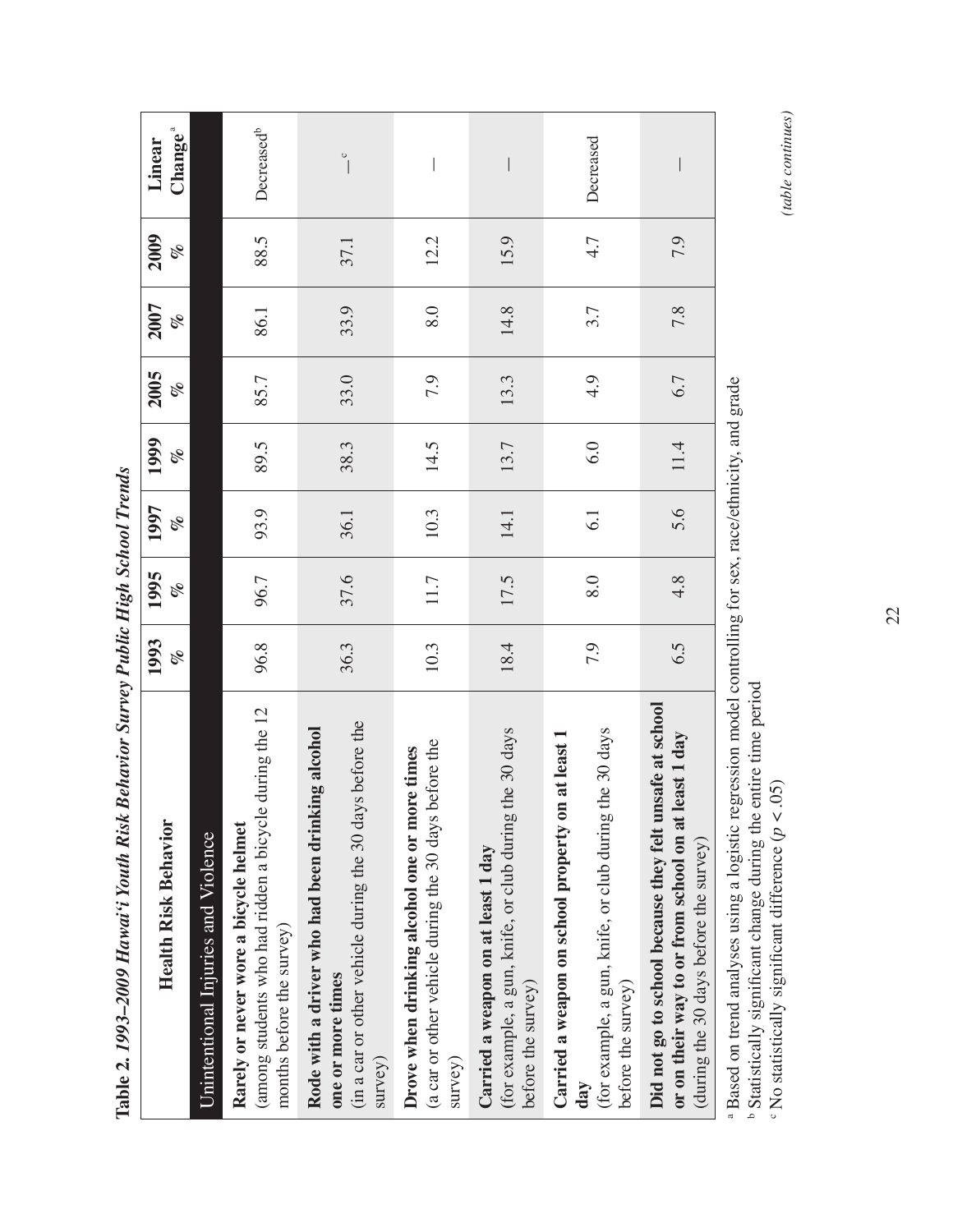| צטיי <b>ויט</b><br>Ancala ainmo r a am ann an ann an<br>c//T.mnm                                                                                                         |                        | $\sum_{n=1}^{\infty}$      |                        | UI li            |                            |            |            |                              |
|--------------------------------------------------------------------------------------------------------------------------------------------------------------------------|------------------------|----------------------------|------------------------|------------------|----------------------------|------------|------------|------------------------------|
| <b>Health Risk Behavior</b>                                                                                                                                              | 1993<br>of             | 1995<br>of                 | 1997<br>of             | 1999<br>of       | 2005<br>of                 | 2007<br>of | 2009<br>of | Change<br>Linear             |
| Unintentional Injuries and Violence cont.                                                                                                                                |                        |                            |                        |                  |                            |            |            |                              |
| the 12 months<br>Threatened or injured with a weapon on school<br>(for example, a gun, knife, or club during<br>property one or more times<br>before the survey)         | 7.4                    | 5.3                        | 6.3                    | 6.7              | 6.8                        | 6.4        | 7.7        |                              |
| (during the 12 months before the survey)<br>In a physical fight one or more times                                                                                        | 37.0                   | 33.4                       | 31.7                   | 30.6             | 27.0                       | 28.6       | 29.5       | Decreased                    |
| In a physical fight on school property one or more<br>(during the 12 months before the survey)<br>times                                                                  | 14.0                   | 13.4                       | 12.9                   | 11.5             | 10.0                       | 7.0        | 10.2       | Decreased                    |
| urse during the<br>times<br>Injured in a physical fight one or more t<br>injuries had to be treated by a doctor or n<br>$12$ months before the survey)                   | 4.3                    | 4.0                        | 3.1                    | 3.0              | 5.2                        | 3.3        | 3.6        |                              |
| Hit, slapped, or physically hurt on purpose by their<br>(during the 12 months before the survey)<br>boyfriend or girlfriend                                              | $NA^d$                 | $\sum$                     | $\mathop{\mathsf{NA}}$ | $\sum_{i=1}^{n}$ | $\mathop{\rm NA}\nolimits$ | 9.5        | 13.0       | $(2007 - 2009)$<br>Increased |
| tercourse<br>Ever physically forced to have sexual in<br>(when they did not want to)                                                                                     | $\sum_{i=1}^{n}$       | $\sum_{i=1}^{n}$           | $\sum_{i=1}^{n}$       | $\sum_{i=1}^{n}$ | 10.3                       | 7.8        | 10.3       |                              |
| they stopped doing some usual activities during the 12<br>a row that<br>(almost every day for 2 or more weeks in<br>months before the survey)<br>Felt so sad or hopeless | $\mathop{\mathrm{NA}}$ | $\mathop{\rm NA}\nolimits$ | $\mathop{\mathrm{NA}}$ | 31.8             | 31.8                       | 31.8       | 30.6       |                              |
| Seriously considered attempting suicide<br>(during the 12 months before the survey)                                                                                      | 27.8                   | 25.5                       | 26.9                   | 23.3             | 19.8                       | 18.5       | 18.9       | Decreased                    |
| Made a plan about how they would attempt suicide<br>(during the 12 months before the survey)                                                                             | 21.4                   | 20.3                       | 20.1                   | 18.5             | 17.2                       | 17.0       | 16.0       | Decreased                    |
|                                                                                                                                                                          |                        |                            |                        |                  |                            |            |            |                              |

Table 2. 1993–2009 Hawai'i Youth Risk Behavior Survey Public High School Trends cont. **Table 2.** *1993–2009 Hawai'i Youth Risk Behavior Survey Public High School Trends cont.*

<sup>d</sup> Not available Not available

(table continues) *(table continues)*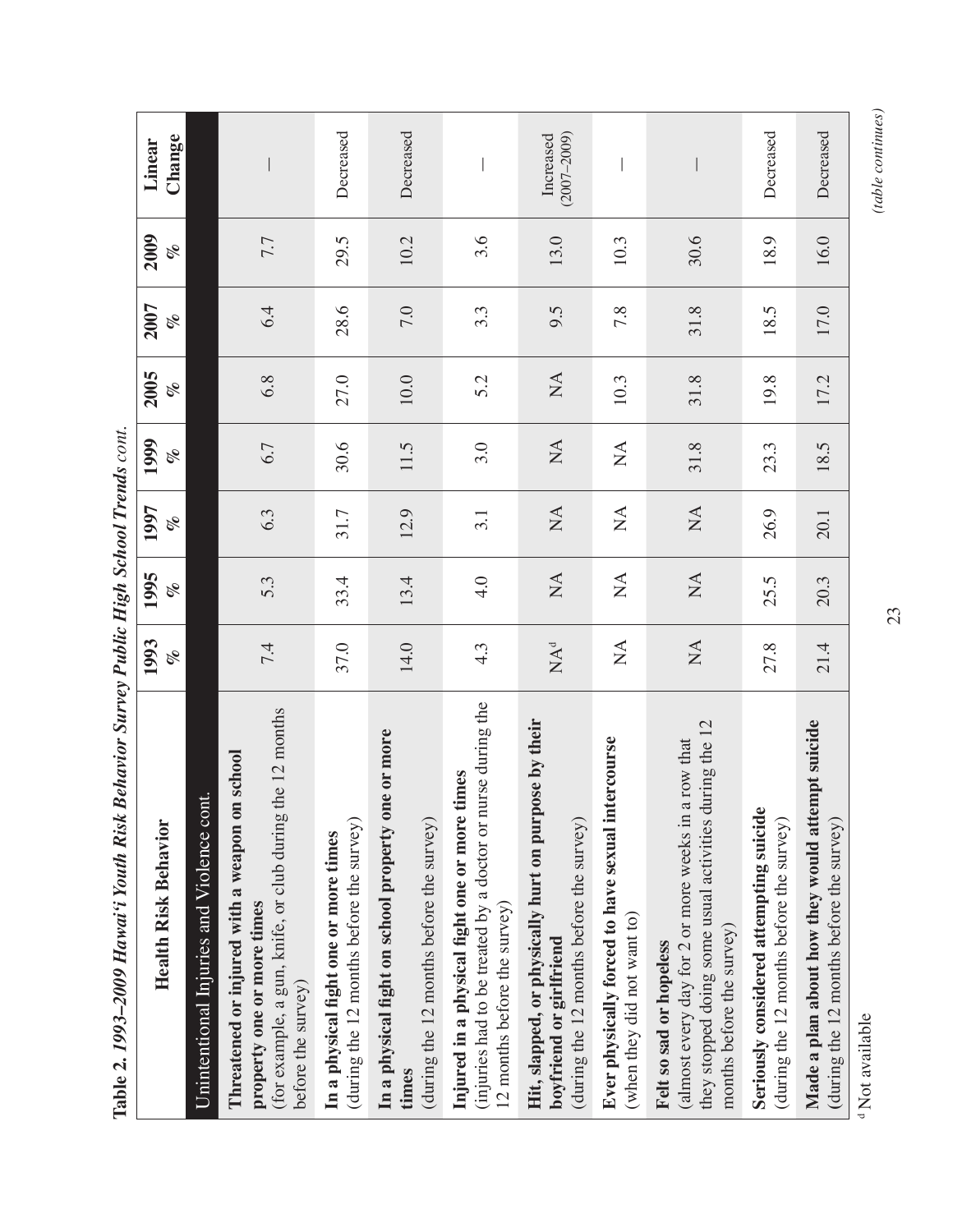| 2005<br>1999<br>1997<br>1995<br>1993<br><b>Health Risk Behavior</b> | of<br>of<br>of<br>of<br>of | Unintentional Injuries and Violence cont. | 12.9<br>10.1<br>11.5<br>12.7<br>12.6<br>(during the 12 months before the survey)<br>Attempted suicide one or more times | 3.7<br>3.7<br>4.0<br>4.0<br>3.8<br>overdose that had to be treated by a doctor or nurse<br>Suicide attempt resulted in an injury, poisoning, or<br>(during the 12 months before the survey) | 16.4<br>27.9<br>29.2<br>32.4<br>28.2<br>(during the 30 days before the survey)<br>Smoked cigarettes on at least 1 day | 4.8<br>13.1<br>14.5<br>16.9<br>13.3<br>Smoked cigarettes on 20 or more days<br>(during the 30 days before the survey) | $\stackrel{\Delta}{\simeq}$<br>$\stackrel{\Delta}{\simeq}$<br>$\stackrel{\Delta}{\simeq}$<br>$\stackrel{\Delta}{\simeq}$<br>$\stackrel{\Delta}{\geq}$<br>(among students who currently smoked cigarettes during<br>Tried to quit smoking cigarettes<br>the 12 months before the survey) | Alcohol and Other Drug Use | 64.8<br>76.4<br>72.5<br>75.8<br>72.8<br>Ever had at least one drink of alcohol on at least 1 | 27.3<br>33.6<br>31.7<br>33.9<br>33.8<br>ge 13 years<br>Drank alcohol for the first time before a | 44.6<br>40.3<br>40.9<br>38.4<br>east 1 day<br>Had at least one drink of alcohol on at l |
|---------------------------------------------------------------------|----------------------------|-------------------------------------------|-------------------------------------------------------------------------------------------------------------------------|---------------------------------------------------------------------------------------------------------------------------------------------------------------------------------------------|-----------------------------------------------------------------------------------------------------------------------|-----------------------------------------------------------------------------------------------------------------------|-----------------------------------------------------------------------------------------------------------------------------------------------------------------------------------------------------------------------------------------------------------------------------------------|----------------------------|----------------------------------------------------------------------------------------------|--------------------------------------------------------------------------------------------------|-----------------------------------------------------------------------------------------|
|                                                                     |                            |                                           |                                                                                                                         |                                                                                                                                                                                             |                                                                                                                       |                                                                                                                       |                                                                                                                                                                                                                                                                                         |                            |                                                                                              |                                                                                                  | 34.8                                                                                    |
| <b>2007</b>                                                         | of                         |                                           | 12.0                                                                                                                    | 3.0                                                                                                                                                                                         | 12.8                                                                                                                  | 4.5                                                                                                                   | 58.1                                                                                                                                                                                                                                                                                    |                            | 58.7                                                                                         | 21.0                                                                                             | 29.1                                                                                    |
| 2009                                                                | of                         |                                           | 12.8                                                                                                                    | 4.5                                                                                                                                                                                         | 15.2                                                                                                                  | 4.8                                                                                                                   | 67.4                                                                                                                                                                                                                                                                                    |                            | 68.6                                                                                         | 28.6                                                                                             | 37.8                                                                                    |
| Linear                                                              | Change                     |                                           |                                                                                                                         |                                                                                                                                                                                             | Decreased                                                                                                             | Decreased                                                                                                             |                                                                                                                                                                                                                                                                                         |                            | Decreased                                                                                    | Decreased                                                                                        | Decreased                                                                               |

Table 2. 1993-2009 Hawai'i Youth Risk Behavior Survey Public High School Trends cont. **Table 2.** *1993–2009 Hawai'i Youth Risk Behavior Survey Public High School Trends cont.* (table continues) *(table continues)*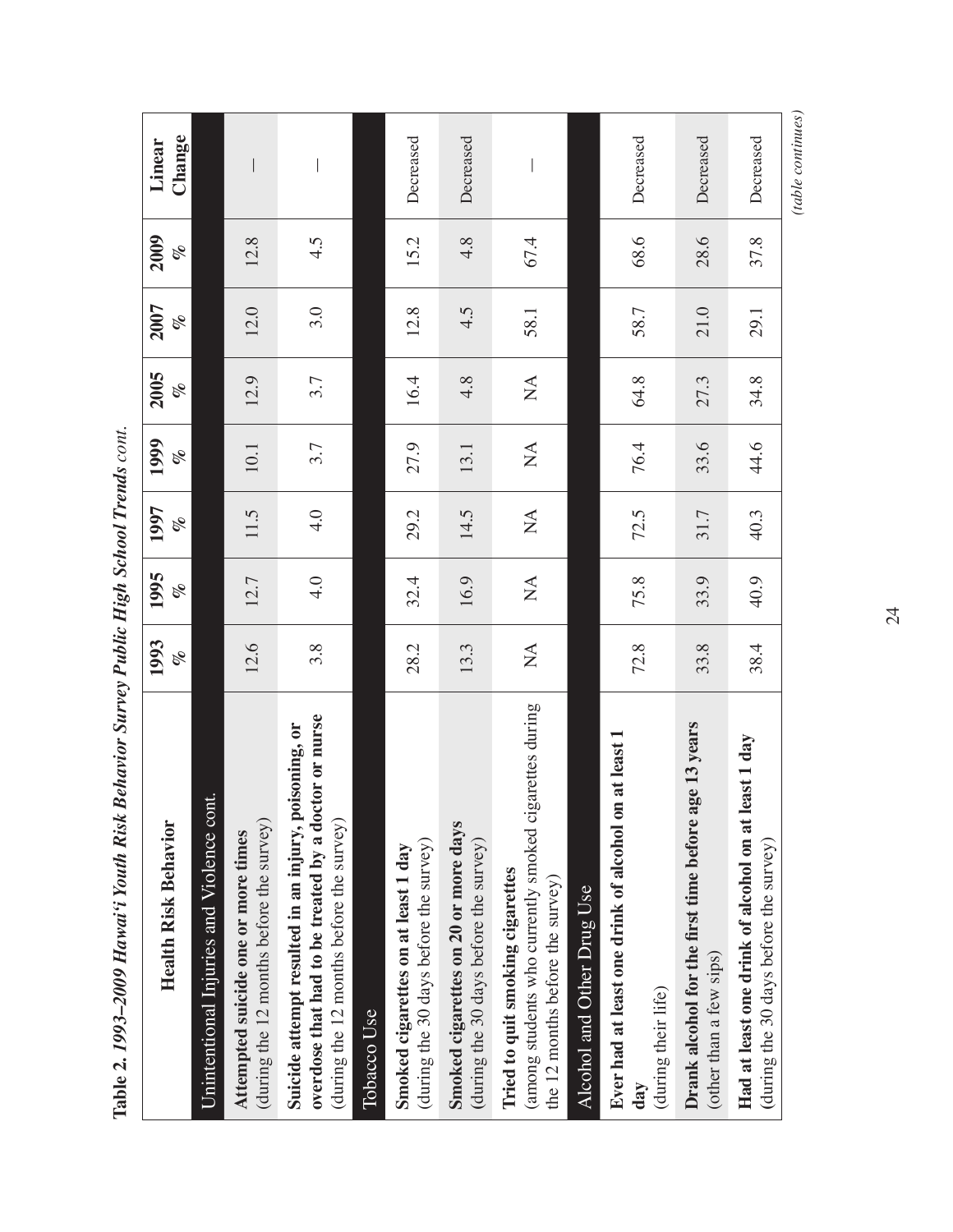| Dentarion Dan Key Theodor Thenas Commission<br>Ann mmn i Tomm Tront-<br>$1$ abic 4. $1/7$                                                                       |                             |                            |                           |                            |                        |            |            |                              |
|-----------------------------------------------------------------------------------------------------------------------------------------------------------------|-----------------------------|----------------------------|---------------------------|----------------------------|------------------------|------------|------------|------------------------------|
| <b>Health Risk Behavior</b>                                                                                                                                     | 1993<br>olo                 | 1995<br>of                 | 1997<br>of                | 1999<br>of                 | 2005<br>of             | 2007<br>of | 2009<br>of | Change<br>Linear             |
| Alcohol and Other Drug Use cont.                                                                                                                                |                             |                            |                           |                            |                        |            |            |                              |
| row within a<br>Had five or more drinks of alcohol in a<br>(during the 30 days before the survey)<br>couple of hours on at least 1 day                          | 22.7                        | 24.0                       | 25.1                      | 26.8                       | 18.8                   | 14.9       | 22.4       | Decreased                    |
| (among students who currently drank alcohol during the<br>Usually obtained the alcohol they drank by someone<br>30 days before the survey)<br>giving it to them | $\stackrel{\Delta}{\geq}$   | $\mathop{\rm NA}\nolimits$ | $\stackrel{\Delta}{\geq}$ | $\mathop{\rm NA}\nolimits$ | $\mathop{\mathsf{NA}}$ | 32.4       | 47.2       | $(2007 - 2009)$<br>Increased |
| Had at least one drink of alcohol on school property<br>(during the 30 days before the survey)<br>on at least 1 day                                             | 6.4                         | 5.7                        | 8.5                       | 7.7                        | 8.8                    | 6.0        | 7.9        |                              |
| Ever used marijuana one or more times<br>(during their life)                                                                                                    | 33.6                        | 42.4                       | 46.4                      | 44.6                       | 34.6                   | 29.9       | 40.2       |                              |
| Tried marijuana for the first time before age 13 years                                                                                                          | 10.7                        | 14.1                       | 14.4                      | 14.8                       | 12.5                   | 11.7       | 11.9       |                              |
| (during the 30 days before the survey)<br>Used marijuana one or more times                                                                                      | 16.7                        | 23.8                       | 24.3                      | 24.7                       | 17.2                   | 15.7       | 22.1       |                              |
| Used marijuana on school property one or more<br>(during the 30 days before the survey)<br>times                                                                | 7.9                         | 11.3                       | 12.6                      | 9.3                        | 7.2                    | 5.7        | 8.3        | Increased                    |
| (for example, powder, crack, or freebase during their<br>Ever used any form of cocaine one or more times<br>life)                                               | 8.2                         | 7.9                        | 7.4                       | 7.8                        | 6.5                    | 5.6        | 6.0        | Decreased                    |
| Ever sniffed glue, breathed the contents of aerosol<br>spray cans, or inhaled any paints or sprays to get<br>high one or more times<br>(during their life)      | $\stackrel{\Delta}{\simeq}$ | 15.2                       | 15.7                      | 12.9                       | 13.0                   | 11.4       | 10.1       | $\mathbf{NA}^\circ$          |
|                                                                                                                                                                 |                             |                            |                           |                            |                        |            |            |                              |

Table 2. 1993–2009 Hawai'i Youth Risk Behavior Survey Public High School Trends cont. **Table 2.** *1993–2009 Hawai'i Youth Risk Behavior Survey Public High School Trends cont.*

e Analysis was not run because question was not asked in 2003 Analysis was not run because question was not asked in 2003

 $\qquad \qquad (table~continues)$ *(table continues)*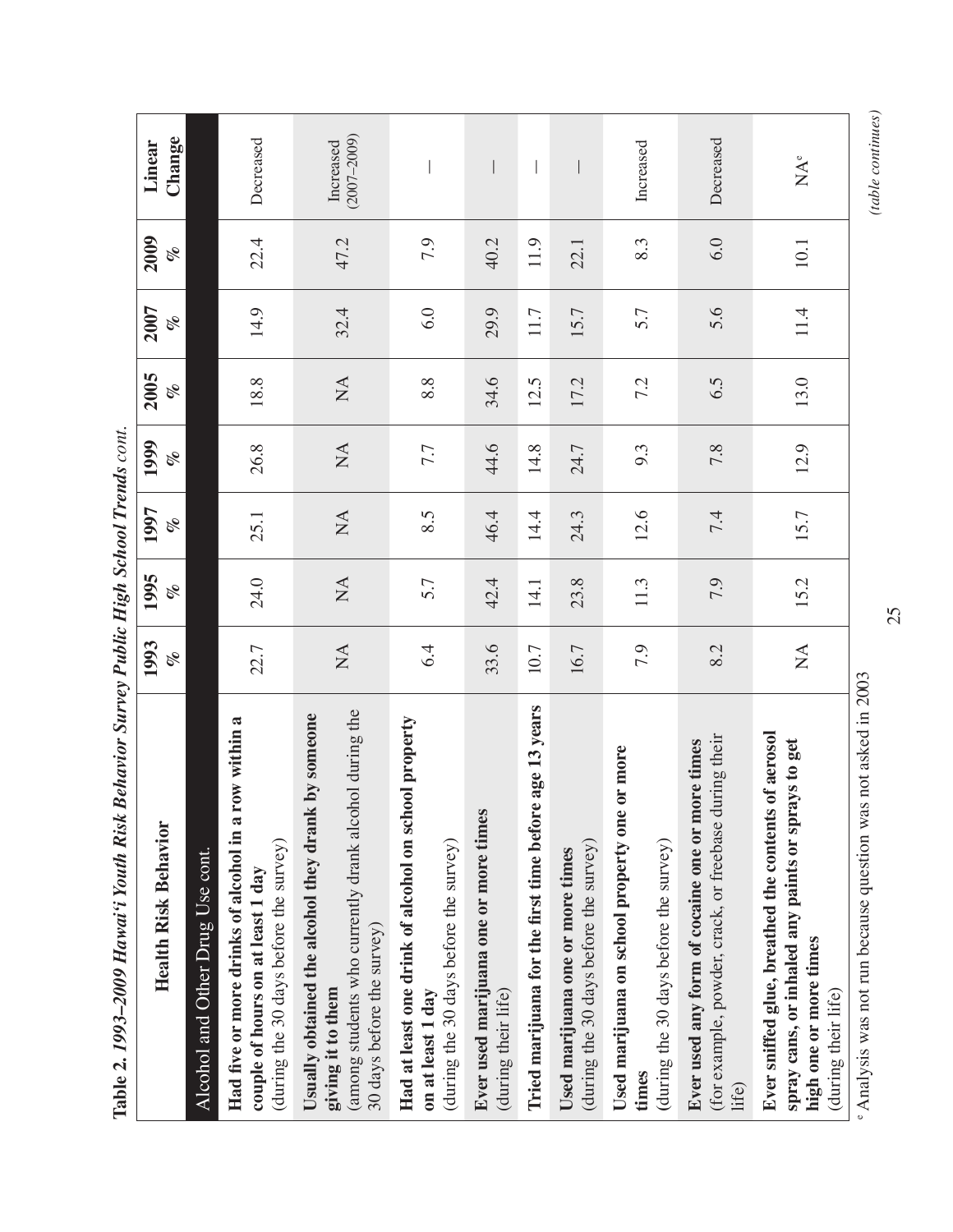| <b>Health Risk Behavior</b>                                                                                              | 1993<br>olo      | 1995<br>olo            | 1997<br>of                | 1999<br>of             | 2005<br>of       | 2007<br>of       | 2009<br>of | Change<br>Linear             |
|--------------------------------------------------------------------------------------------------------------------------|------------------|------------------------|---------------------------|------------------------|------------------|------------------|------------|------------------------------|
| Alcohol and Other Drug Use cont.                                                                                         |                  |                        |                           |                        |                  |                  |            |                              |
| (also called "speed," "crystal," "crank," or "ice" during<br>Ever used methamphetamines one or more times<br>their life) | $\sum_{i=1}^{n}$ | $\sum_{i=1}^{n}$       | $\stackrel{\Delta}{\geq}$ | 7.7                    | $4.\overline{3}$ | 4.5              | 3.9        | $(1999 - 2009)$<br>Decreased |
| (also called "MDMA" during their life)<br>Ever used ecstasy one or more times                                            | $\mathbb{A}$     | $\mathop{\mathrm{NA}}$ | $\stackrel{\Delta}{\geq}$ | $\mathop{\mathsf{NA}}$ | 6.1              | 4.6              | 8.2        |                              |
| a doctor's<br>Ever took steroid pills or shots without<br>prescription one or more times<br>(during their life)          | 2.2              | 2.6                    | 2.1                       | 2.5                    | 2.9              | 4.3              | 3.8        | Increased                    |
| Offered, sold, or given an illegal drug by someone on<br>(during the 12 months before the survey)<br>school property     | 26.4             | 36.0                   | 41.4                      | 36.3                   | 32.7             | 36.2             | 36.1       |                              |
| Sexual Behaviors                                                                                                         |                  |                        |                           |                        |                  |                  |            |                              |
| Ever had sexual intercourse                                                                                              | 44.3             | 43.8                   | 40.3                      | 41.0                   | 35.7             | 36.2             | 44.3       |                              |
| Had sexual intercourse for the first time before age<br>13 years                                                         | 7.3              | 7.1                    | 7.0                       | 6.8                    | 5.1              | $\overline{5}$ : | 6.0        |                              |
| re persons<br>Had sexual intercourse with four or mo<br>(during their life)                                              | 11.4             | 11.0                   | 9.1                       | 12.2                   | 9.0              | 6.1              | 11.1       |                              |
| Had sexual intercourse with at least one person<br>(during the 3 months before the survey)                               | 28.7             | 28.9                   | 25.8                      | 28.5                   | 24.1             | 23.6             | 30.5       |                              |
| (among students who were currently sexually active)<br>sexual<br>Drank alcohol or used drugs before last<br>intercourse  | 18.0             | 21.4                   | 22.7                      | 26.8                   | 22.8             | 27.2             | 30.2       | Increased                    |

Table 2. 1993-2009 Hawai'i Youth Risk Behavior Survey Public High School Trends cont. **Table 2.** *1993–2009 Hawai'i Youth Risk Behavior Survey Public High School Trends cont.*  $\qquad \qquad (table~continues)$ *(table continues)*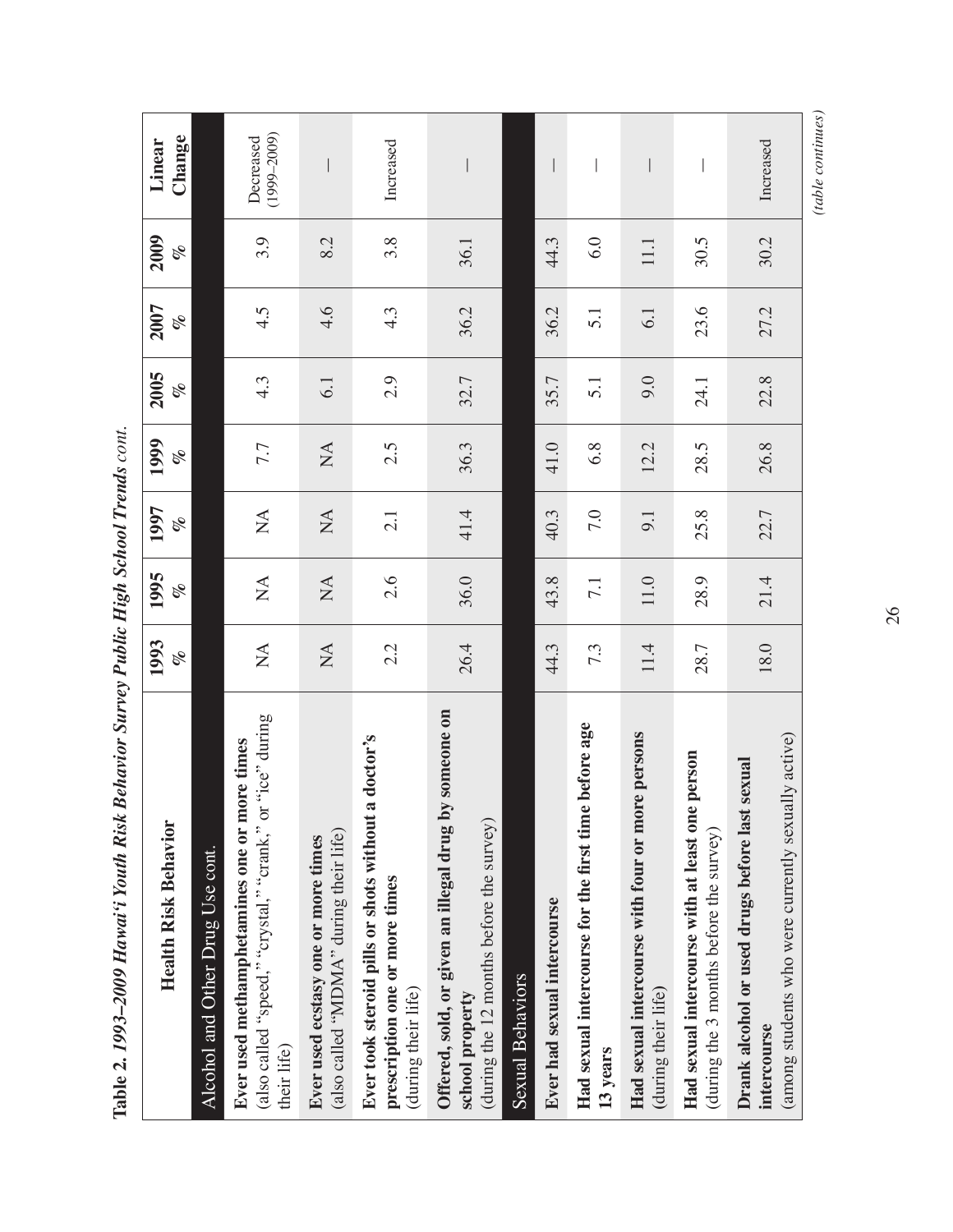| <b>Health Risk Behavior</b>                                                                                                                                                                     | 1993<br>olo               | 1995<br>of                | 1997<br>of                     | 1999<br>olo | 2005<br>of | 2007<br>of | 2009<br>of | Change<br>Linear             |
|-------------------------------------------------------------------------------------------------------------------------------------------------------------------------------------------------|---------------------------|---------------------------|--------------------------------|-------------|------------|------------|------------|------------------------------|
| Sexual Behaviors cont.                                                                                                                                                                          |                           |                           |                                |             |            |            |            |                              |
| (among students who were currently sexually active)<br>Used a condom during last sexual intercourse                                                                                             | 50.6                      | 40.9                      | 41.0                           | 47.1        | 47.6       | 54.2       | 47.7       |                              |
| Used birth control pills before last sexual intercourse<br>(to prevent pregnancy, among students who were<br>currently sexually active)                                                         | 13.9                      | 17.4                      | 19.3                           | 18.1        | 12.7       | 12.2       | 14.5       |                              |
| Weight Management and Dietary Behaviors                                                                                                                                                         |                           |                           |                                |             |            |            |            |                              |
| CDC growth<br>sex-and<br>(students who were $\geq$ 85th percentile but < 95th<br>age-specific reference data from the 2000<br>percentile for body mass index, based on<br>Overweight<br>charts) | $\sum_{i=1}^{n}$          | $\sum_{i=1}^{n}$          | $\sum_{i=1}^{n}$               | 14.0        | 13.7       | 13.9       | 13.7       |                              |
| ssam yboc<br>index, based on sex- and age-specific reference data<br>(students who were $\geq$ 95th percentile for 1<br>from the 2000 CDC growth charts)<br>Obese                               | $\mathop{\mathsf{NA}}$    | $\mathop{\mathrm{NA}}$    | $\stackrel{\triangle}{\simeq}$ | 10.2        | 13.1       | 15.2       | 14.2       | $(1999 - 2009)$<br>Increased |
| Described themselves as slightly or very overweight                                                                                                                                             | 40.8                      | 31.1                      | 33.5                           | 33.5        | 29.6       | 32.7       | 30.3       | Decreased                    |
| Were trying to lose weight                                                                                                                                                                      | 44.4                      | 43.2                      | 45.1                           | 47.1        | 47.9       | 46.3       | 50.2       | Increased                    |
| Exercised to lose weight or to keep from gaining<br>(during the 30 days before the survey)<br>weight                                                                                            | $\stackrel{\Delta}{\geq}$ | 53.9                      | 59.0                           | 62.7        | 65.6       | 62.6       | 67.4       | $(1995 - 2009)$<br>Increased |
| foods to lose<br>Ate less food, fewer calories, or low-fat<br>weight or to keep from gaining weight<br>(during the 30 days before the survey)                                                   | $\sum_{i=1}^{n}$          | $\mathbb{X}^{\mathsf{A}}$ | $\mathbb{X}^{\mathsf{A}}$      | 40.3        | 39.8       | 35.9       | 39.3       |                              |

Table 2. 1993-2009 Hawai'i Youth Risk Behavior Survey Public High School Trends cont. **Table 2.** *1993–2009 Hawai'i Youth Risk Behavior Survey Public High School Trends cont.* (table continues) *(table continues)*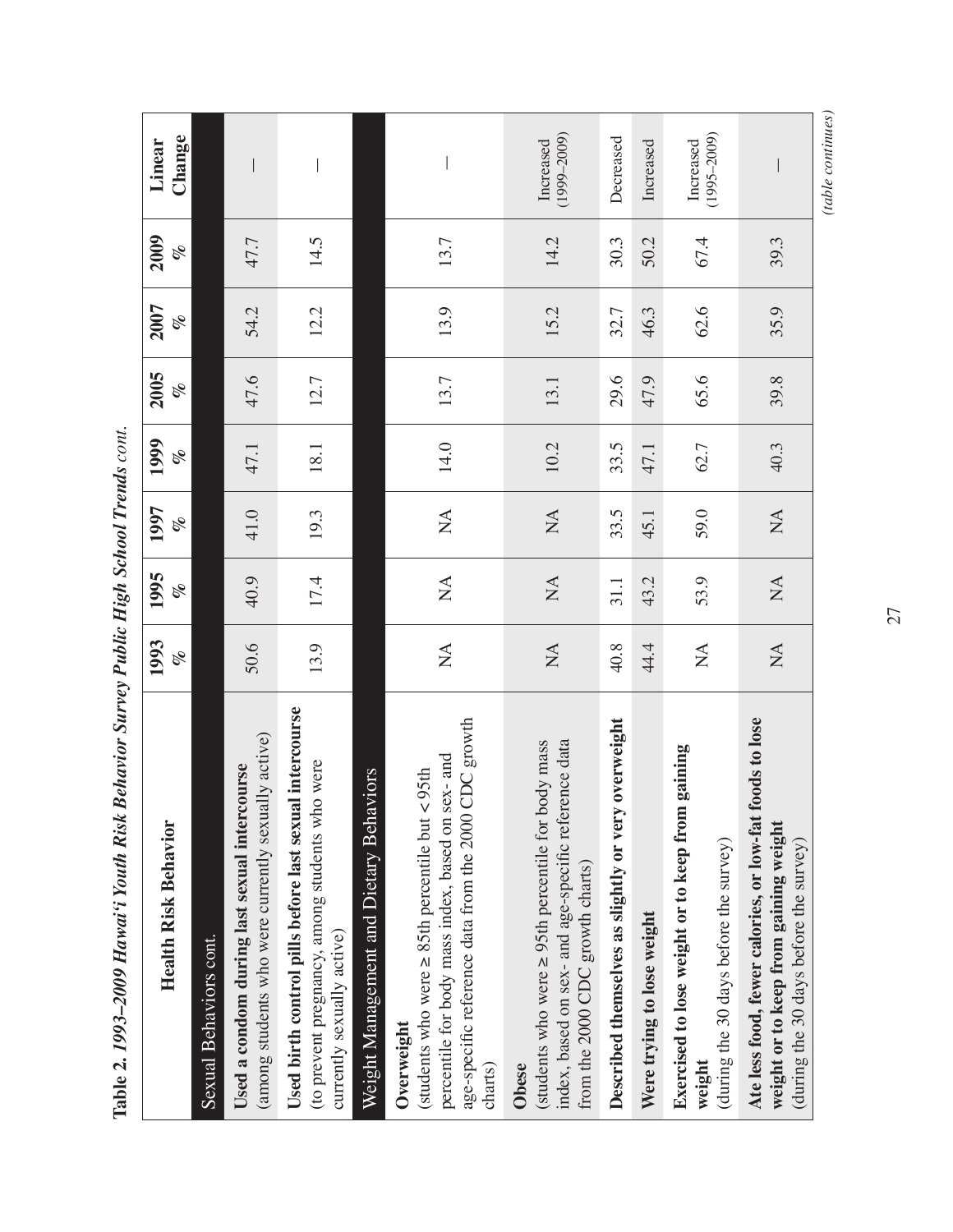| Dellariol Darley Lading High Deliver Trenas Colli.<br>WWW Unnot 1 nounce Cock T. 5 Sumpt                                                                     |                                |                              |                                |             |            |             |             |                              |
|--------------------------------------------------------------------------------------------------------------------------------------------------------------|--------------------------------|------------------------------|--------------------------------|-------------|------------|-------------|-------------|------------------------------|
| <b>Health Risk Behavior</b>                                                                                                                                  | 1993<br>of                     | 1995<br>olo                  | 1997<br>of                     | 1999<br>olo | 2005<br>of | 2007<br>olo | 2009<br>olo | Change<br>Linear             |
| iviors cont.<br>Weight Management and Dietary Beha                                                                                                           |                                |                              |                                |             |            |             |             |                              |
| Went without eating for 24 or more hours to lose<br>weight or to keep from gaining weight<br>(during the 30 days before the survey)                          | $\mathop{\rm NA}\nolimits$     | $\mathop{\mathrm{NA}}$       | $\mathop{\mathrm{NA}}$         | 11.8        | 12.1       | 12.2        | 11.8        |                              |
| (without a doctor's advice during the 30 days before the<br>Took diet pills, powders, or liquids to lose weight or<br>to keep from gaining weight<br>survey) | $\sum_{i=1}^{n}$               | $\stackrel{\triangle}{\geq}$ | $\stackrel{\triangle}{\simeq}$ | 7.2         | 5.3        | 8.3         | 5.6         |                              |
| or to keep<br>Vomited or took laxatives to lose weight<br>(during the 30 days before the survey)<br>from gaining weight                                      | $\mathop{\rm NA}\nolimits$     | 5.2                          | 4.4                            | 4.7         | 6.0        | 7.9         | 7.1         | $(1995 - 2009)$<br>Increased |
| Drank 100% fruit juices one or more times<br>(during the 7 days before the survey)                                                                           | $\stackrel{\triangle}{\simeq}$ | $\sum_{i=1}^{n}$             | $\stackrel{\triangle}{\simeq}$ | 71.1        | 72.9       | 69.8        | 73.5        |                              |
| (during the 7 days before the survey)<br>Ate fruit one or more times                                                                                         | $\mathop{\mathsf{NA}}$         | $\mathop{\mathsf{NA}}$       | $\stackrel{\Delta}{\geq}$      | 88.8        | 85.7       | 87.2        | 89.1        |                              |
| (during the 7 days before the survey)<br>Ate green salad one or more times                                                                                   | $\sum_{i=1}^{n}$               | $\stackrel{\Delta}{\geq}$    | $\stackrel{\triangle}{\simeq}$ | 72.1        | 69.0       | 64.2        | 68.2        | $(1999 - 2009)$<br>Decreased |
| potato chips<br>(excluding french fries, fried potatoes, or<br>during the $7$ days before the survey)<br>Ate potatoes one or more times                      | $\mathop{\rm NA}\nolimits$     | $\mathop{\mathrm{NA}}$       | $\stackrel{\Delta}{\geq}$      | 59.2        | 58.1       | 59.8        | 60.1        |                              |
| (during the 7 days before the survey)<br>Ate carrots one or more times                                                                                       | $\sum_{i=1}^{n}$               | $\mathop{\mathsf{NA}}$       | $\stackrel{\triangle}{\simeq}$ | 59.7        | 56.9       | 53.7        | 52.3        | $(1999 - 2009)$<br>Decreased |
| s during the 7<br>Ate other vegetables one or more times<br>(excluding green salad, potatoes, or carrot<br>days before the survey)                           | $\mathop{\mathrm{NA}}$         | $\mathop{\mathsf{NA}}$       | $\mathop{\rm NA}\nolimits$     | 85.9        | 82.2       | 77.6        | 83.6        | $(1999 - 2009)$<br>Decreased |

Table 2, 1993–2009 Hawai'i Youth Risk Rehavior Survey Public High School Trends cont **Table 2.** *1993–2009 Hawai'i Youth Risk Behavior Survey Public High School Trends cont.*

28

# (table continues) *(table continues)*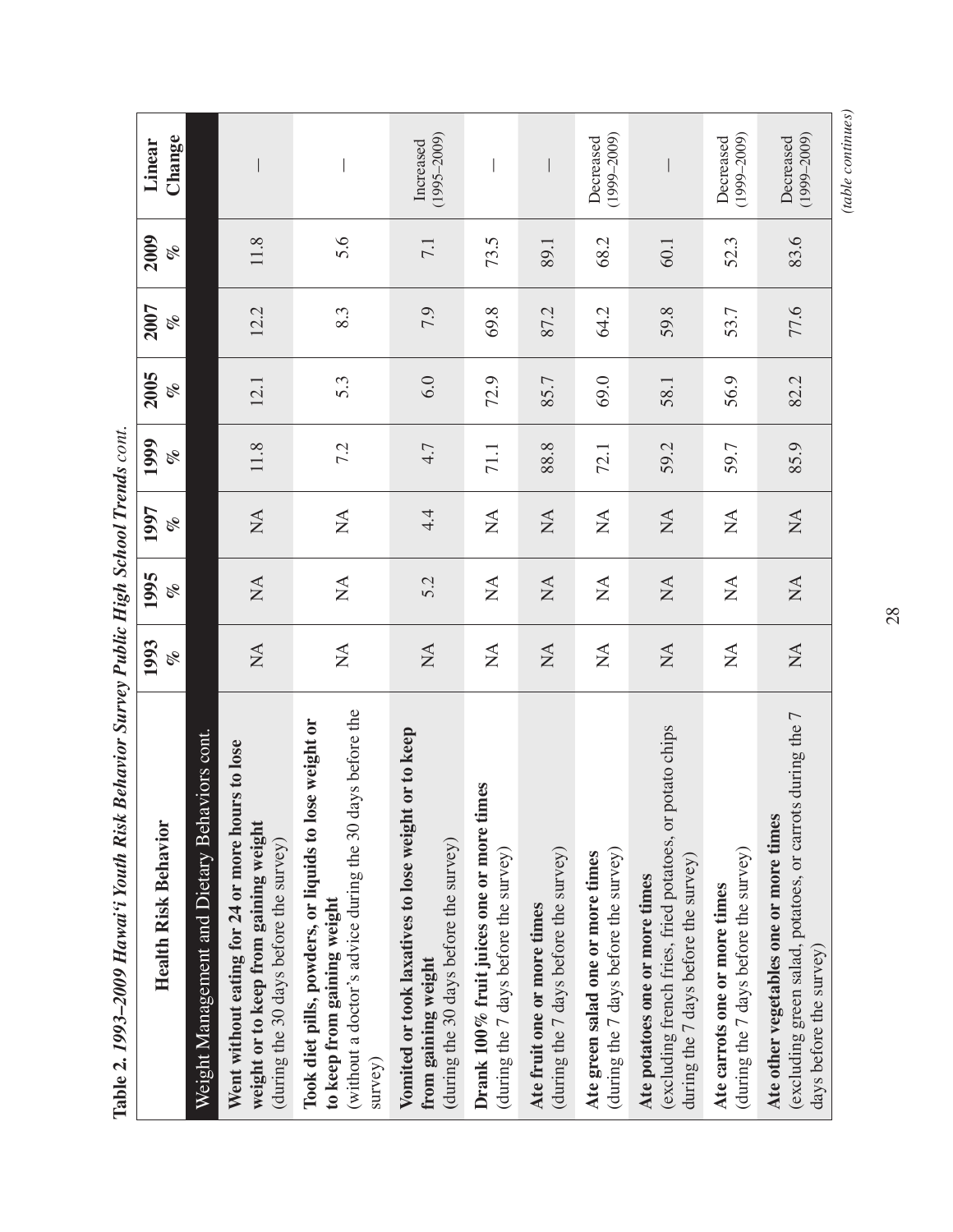| Dention Dat Les T annoires Therman Countries<br>Lable 4.1// $J$                                                                                                                                                                     |                        |                                |                                |                             |                        |           |             |                              |  |
|-------------------------------------------------------------------------------------------------------------------------------------------------------------------------------------------------------------------------------------|------------------------|--------------------------------|--------------------------------|-----------------------------|------------------------|-----------|-------------|------------------------------|--|
| <b>Health Risk Behavior</b>                                                                                                                                                                                                         | 1993<br>olo            | 1995<br>of                     | 1997<br>Le                     | 1999<br>of                  | 2005<br>olo            | 2007<br>E | 2009<br>olo | Change<br>Linear             |  |
| Weight Management and Dietary Behaviors cont.                                                                                                                                                                                       |                        |                                |                                |                             |                        |           |             |                              |  |
| Ate fruits and vegetables five or more times per day<br>(during the 7 days before the survey)                                                                                                                                       | $\sum_{i=1}^{n}$       | $\sum$                         | $\stackrel{\triangle}{\simeq}$ | 21.1                        | 19.1                   | 17.2      | 17.2        | $(1999 - 2009)$<br>Decreased |  |
| potatoes, or potato chips], carrots, or other vegetables<br>(green salad, potatoes [excluding french fries, fried<br>Ate vegetables three or more times per day<br>during the 7 days before the survey)                             | $\sum_{i=1}^{n}$       | $\sum_{i=1}^{n}$               | $\mathop{\mathsf{NA}}$         | 14.9                        | 13.4                   | 14.2      | 14.7        |                              |  |
| Drank a can, bottle, or glass of soda or pop one or<br>(not counting diet soda or diet pop during the 7 days<br>more times per day<br>before the survey)                                                                            | $\mathop{\mathrm{NA}}$ | $\sum$                         | $\mathop{\rm NA}\nolimits$     | $\stackrel{\Delta}{\simeq}$ | $\mathop{\mathrm{NA}}$ | 22.6      | 20.8        |                              |  |
| Drank three or more glasses per day of milk<br>(during the 7 days before the survey)<br>Physical Activity                                                                                                                           | $\sum_{i=1}^{n}$       | $\sum_{i=1}^{n}$               | $\sum_{i=1}^{n}$               | 15.4                        | 8.7                    | 8.3       | 7.2         | $(1999 - 2009)$<br>Decreased |  |
| heart rate and made them breathe hard some of the time<br>(doing any kind of physical activity that increased their<br>Physically active at least 60 minutes per day on 5 or<br>during the $7$ days before the survey)<br>more days | $\sum_{i=1}^{n}$       | $\stackrel{\triangle}{\simeq}$ | $\stackrel{\triangle}{\simeq}$ | $\stackrel{\Delta}{\simeq}$ | 30.2                   | 34.3      | 34.4        |                              |  |
| Attended physical education (PE) classes on 1 or<br>more days in an average week<br>(when they were in school)                                                                                                                      | 42.5                   | 41.6                           | 40.4                           | 41.9                        | 38.1                   | 38.5      | 43.8        |                              |  |
| Attended physical education (PE) classes 5 days in an<br>(when they were in school)<br>average week                                                                                                                                 | 19.2                   | 17.5                           | 11.6                           | 8.9                         | 12.1                   | 7.8       | 11.4        | Decreased                    |  |
|                                                                                                                                                                                                                                     |                        |                                |                                |                             |                        |           |             | (table continues)            |  |

Table 2. 1993–2009 Hawai'i Youth Risk Behavior Survey Public High School Trends cont. **Table 2.** *1993–2009 Hawai'i Youth Risk Behavior Survey Public High School Trends cont.*

29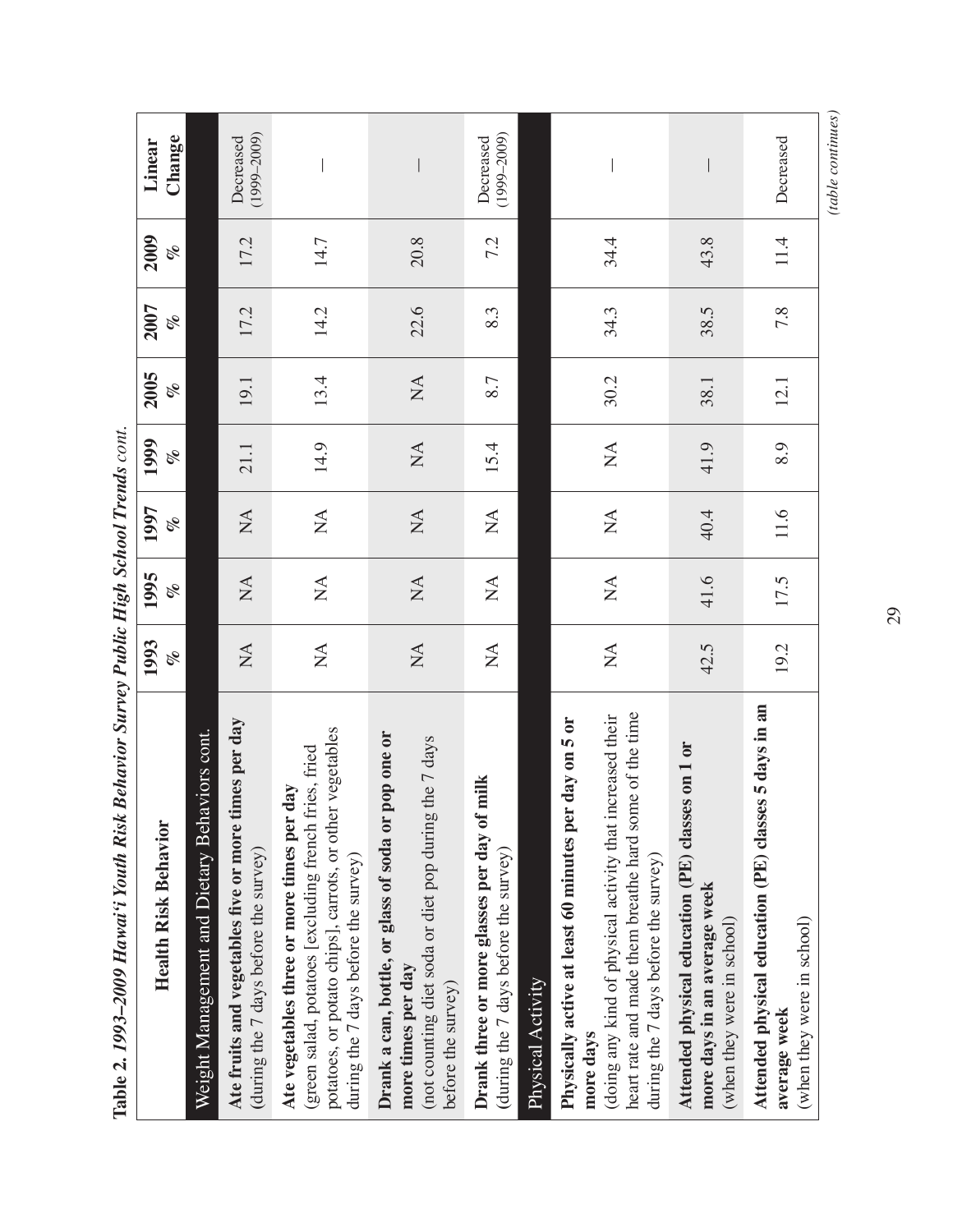| Denne Dui regie Denne Hann Tenne<br>$\frac{1}{2}$ and $\frac{1}{2}$ and $\frac{1}{2}$ and $\frac{1}{2}$ and $\frac{1}{2}$ and $\frac{1}{2}$ and $\frac{1}{2}$ and $\frac{1}{2}$ |                                |                            |                                  |                           |                  |            |             |                              |
|---------------------------------------------------------------------------------------------------------------------------------------------------------------------------------|--------------------------------|----------------------------|----------------------------------|---------------------------|------------------|------------|-------------|------------------------------|
| <b>Health Risk Behavior</b>                                                                                                                                                     | 1993<br>olo                    | 1995<br>Le                 | 1997<br>olo                      | 1999<br>Le                | 2005<br>olo      | 2007<br>of | 2009<br>olo | Change<br>Linear             |
| Physical Activity cont.                                                                                                                                                         |                                |                            |                                  |                           |                  |            |             |                              |
| day<br>Watched television 3 or more hours per<br>(on an average school day)                                                                                                     | $\stackrel{\triangle}{\simeq}$ | $\mathbb{X}$               | $\overline{M}$                   | 44.7                      | 36.9             | 32.9       | 30.1        | $(1999 - 2009)$<br>Decreased |
| for something that was not school work on an average<br>a computer<br>Used computers 3 or more hours per day<br>(played video or computer games or used<br>school day)          | $\sum_{i=1}^{n}$               | $M\triangle$               | $\sum_{i=1}^{n}$                 | $\mathbb{X}^{\mathsf{A}}$ | $\sum_{i=1}^{n}$ | 31.1       | 27.4        | $\overline{\phantom{a}}$     |
| <b>Other Health Behaviors</b>                                                                                                                                                   |                                |                            |                                  |                           |                  |            |             |                              |
| or HIV<br>Were ever taught in school about AIDS<br>infection                                                                                                                    | 90.3                           | 91.6                       | 94.3                             | 90.6                      | 83.2             | 87.1       | 80.9        | Decreased                    |
| Ever told by a doctor or nurse that they had asthma                                                                                                                             | $\sum_{i=1}^{n}$               | $\sum_{i=1}^{n}$           | $\mathbb{X}^{\mathsf{A}}$        | $\mathbb{X}^{\mathsf{A}}$ | 30.4             | 28.7       | 28.3        | $\bigg $                     |
| Ever told by a doctor or nurse that they had asthma<br>and still have asthma                                                                                                    | $\sum_{i=1}^{n}$               | $\mathop{\rm NA}\nolimits$ | $\mathop{\mathfrak{L}}\nolimits$ | $\mathbb{X}^{\mathsf{A}}$ | $\mathbb{Z}^4$   | 11.9       | 12.7        | I                            |

| l                    |
|----------------------|
| ١                    |
|                      |
|                      |
|                      |
|                      |
|                      |
|                      |
| $\zeta$              |
|                      |
|                      |
| )                    |
| ,<br>;<br>;<br>l     |
| י                    |
| ;                    |
|                      |
|                      |
|                      |
|                      |
| Í                    |
|                      |
|                      |
|                      |
|                      |
|                      |
|                      |
| ļ                    |
|                      |
|                      |
|                      |
|                      |
|                      |
|                      |
|                      |
|                      |
|                      |
|                      |
|                      |
|                      |
|                      |
|                      |
|                      |
| $\frac{1}{2}$        |
|                      |
|                      |
|                      |
|                      |
|                      |
|                      |
|                      |
| ,,,,                 |
| $\ddot{\phantom{a}}$ |
|                      |
|                      |
|                      |
|                      |
|                      |
|                      |
|                      |
|                      |
| ι                    |
|                      |
|                      |
|                      |
|                      |
|                      |
|                      |
| TOO ADONT            |
|                      |
|                      |
|                      |
|                      |
|                      |
| Tahl<br>ĺ            |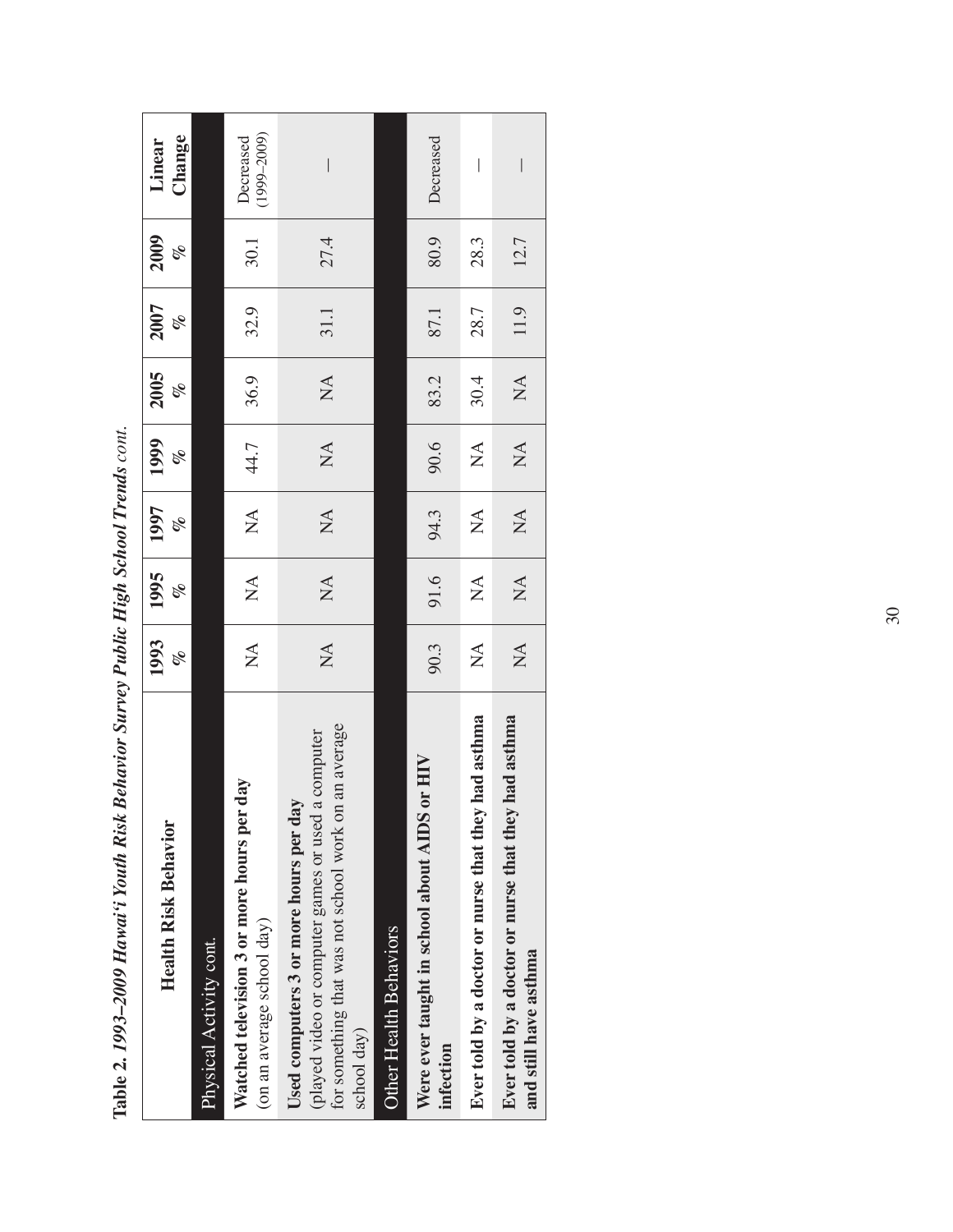| Table 3. 2007 and 2009 Hawai'i Youth Risk Behavior Survey Public Middle School Results |  |  |
|----------------------------------------------------------------------------------------|--|--|
| $(2007 n = 1,231$ and $2009 n = 1,611)$                                                |  |  |

| <b>Health Risk Behavior</b>                                                                                                                         | 2007<br>$\%$ | 2009<br>$\%$ | 2009<br>VS.<br>2007 |
|-----------------------------------------------------------------------------------------------------------------------------------------------------|--------------|--------------|---------------------|
| Unintentional Injuries and Violence                                                                                                                 |              |              |                     |
| Rarely or never wore a bicycle helmet<br>(among students who had ridden a bicycle)                                                                  | 75.2         | 81.2         | $*^a$               |
| Rarely or never wore a helmet<br>(among students who used rollerblades or rode a skateboard)                                                        | 79.2         | 81.5         | $-{}^{\rm b}$       |
| Ever rode with a driver who had been drinking alcohol<br>(in a car or other vehicle)                                                                | 33.2         | 36.6         |                     |
| Ever rode with a driver who had been high on marijuana or other<br>illegal drugs<br>(in a car or other vehicle)                                     | 9.9          | 13.9         | ∗                   |
| Carried a weapon on school property<br>(for example, a gun, knife, or club during the 12 months before the<br>survey)                               | 4.9          | 6.1          |                     |
| Did not go to school because they felt unsafe at school or on their<br>way to or from school<br>(during the 12 months before the survey)            | 7.1          | 9.2          |                     |
| Threatened or injured with a weapon on school property<br>(for example, a gun, knife, or club during the 12 months before the<br>survey)            | 5.9          | 6.9          |                     |
| Had their property such as their clothing or books stolen or<br>deliberately damaged on school property<br>(during the 12 months before the survey) | 28.7         | 34.8         | ∗                   |
| In a physical fight on school property<br>(during the 12 months before the survey)                                                                  | 17.2         | 20.7         |                     |
| Had a boyfriend or girlfriend<br>(during the 12 months before the survey)                                                                           | 43.9         | 51.7         | $\ast$              |
| Hit, slapped, or physically hurt on purpose by their boyfriend or<br>girlfriend<br>(during the 12 months before the survey)                         | 5.2          | 4.0          |                     |

<sup>a</sup> There was a statistically significant difference  $(p < .05)$  between the 2009 and 2007 survey administrations

<sup>b</sup> No statistically significant difference  $(p < .05)$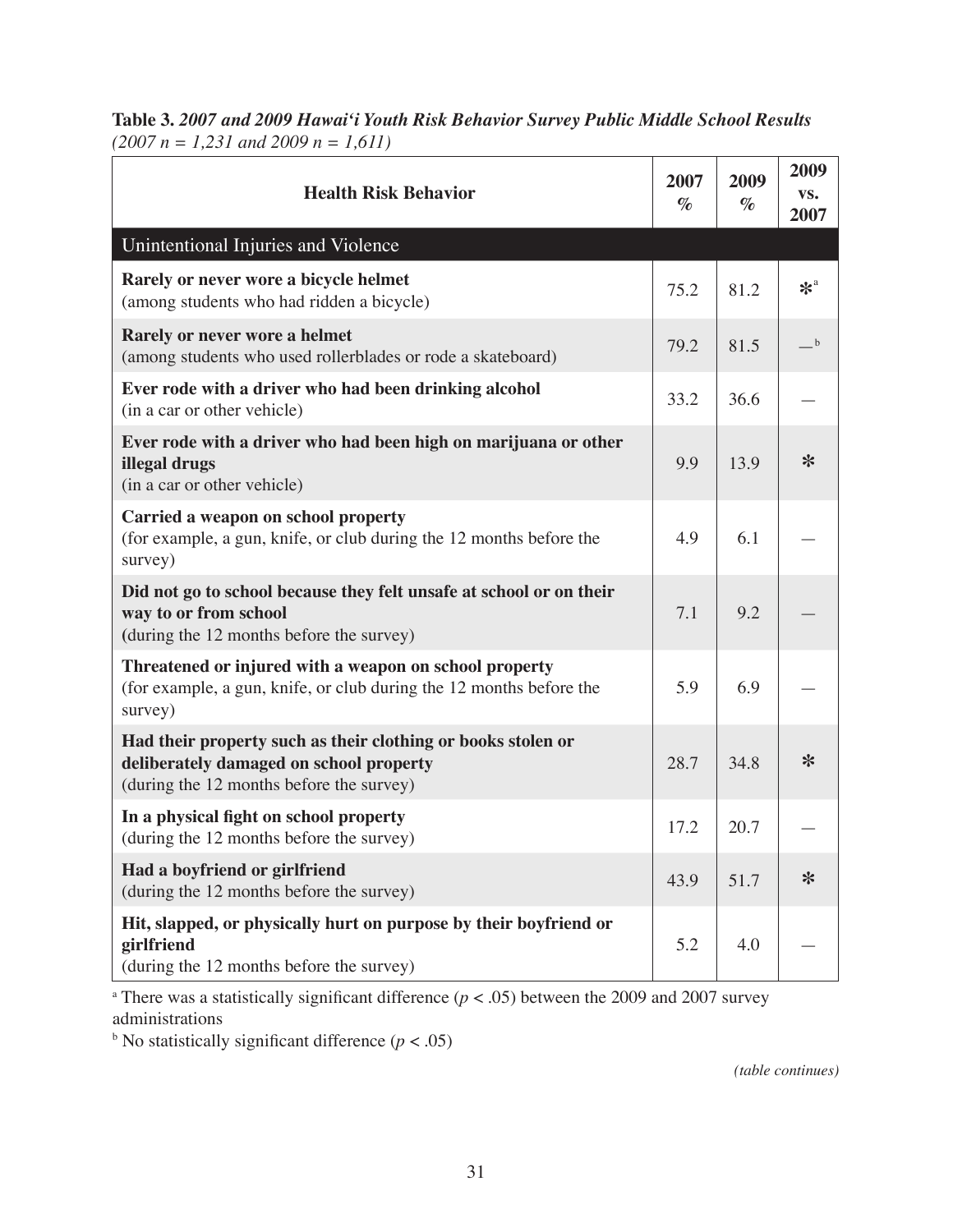| <b>Health Risk Behavior</b>                                                                                                                                                   | 2007<br>$\%$ | 2009<br>$\%$ | 2009<br>VS.<br>2007 |
|-------------------------------------------------------------------------------------------------------------------------------------------------------------------------------|--------------|--------------|---------------------|
| Unintentional Injuries and Violence cont.                                                                                                                                     |              |              |                     |
| Ever physically forced to have sexual intercourse<br>(when they did not want to)                                                                                              | 4.5          | 5.1          |                     |
| Hurt by someone hitting, punching, or kicking them while on school<br>property<br>(during the 12 months before the survey)                                                    | 32.6         | 39.6         | $\ast$              |
| Hurt by having mean things said to them (things that hurt their<br>feelings) while on school property<br>(during the 12 months before the survey)                             | 52.5         | 58.0         | ∗                   |
| Hurt by having mean things said to them or about them (things that<br>hurt their feelings) on the Internet or email<br>(during the 12 months before the survey)               | 19.9         | 18.4         |                     |
| Harassed because someone thought they were gay, lesbian, or<br>bisexual<br>(during the 12 months before the survey)                                                           | 10.3         | 14.6         | $\ast$              |
| Strongly agreed or agreed that harassment and bullying by other<br>students is a problem at their school                                                                      | 67.8         | 63.3         |                     |
| Felt so sad or hopeless<br>(almost every day for 2 or more weeks in a row that they stopped doing<br>some usual activities during the 12 months before the survey)            | 26.1         | 28.3         |                     |
| Seriously thought about killing themselves<br>(during the 12 months before the survey)                                                                                        | 17.5         | 20.1         |                     |
| Made a plan about how they would kill themselves<br>(during the 12 months before the survey)                                                                                  | 9.9          | 12.2         |                     |
| <b>Tried to kill themselves</b><br>(during the 12 months before the survey)                                                                                                   | 6.5          | 6.6          |                     |
| Tried to kill themselves and attempt resulted in an injury, poisoning,<br>or overdose that had to be treated by a doctor or nurse<br>(during the 12 months before the survey) | 26.8         | 36.9         |                     |
| Tobacco Use                                                                                                                                                                   |              |              |                     |
| Smoked cigarettes on at least 1 day<br>(during the 30 days before the survey)                                                                                                 | 8.9          | 8.2          |                     |
| <b>Smoked cigarettes on 20 or more days</b><br>(during the 30 days before the survey)                                                                                         | 1.2          | 1.5          |                     |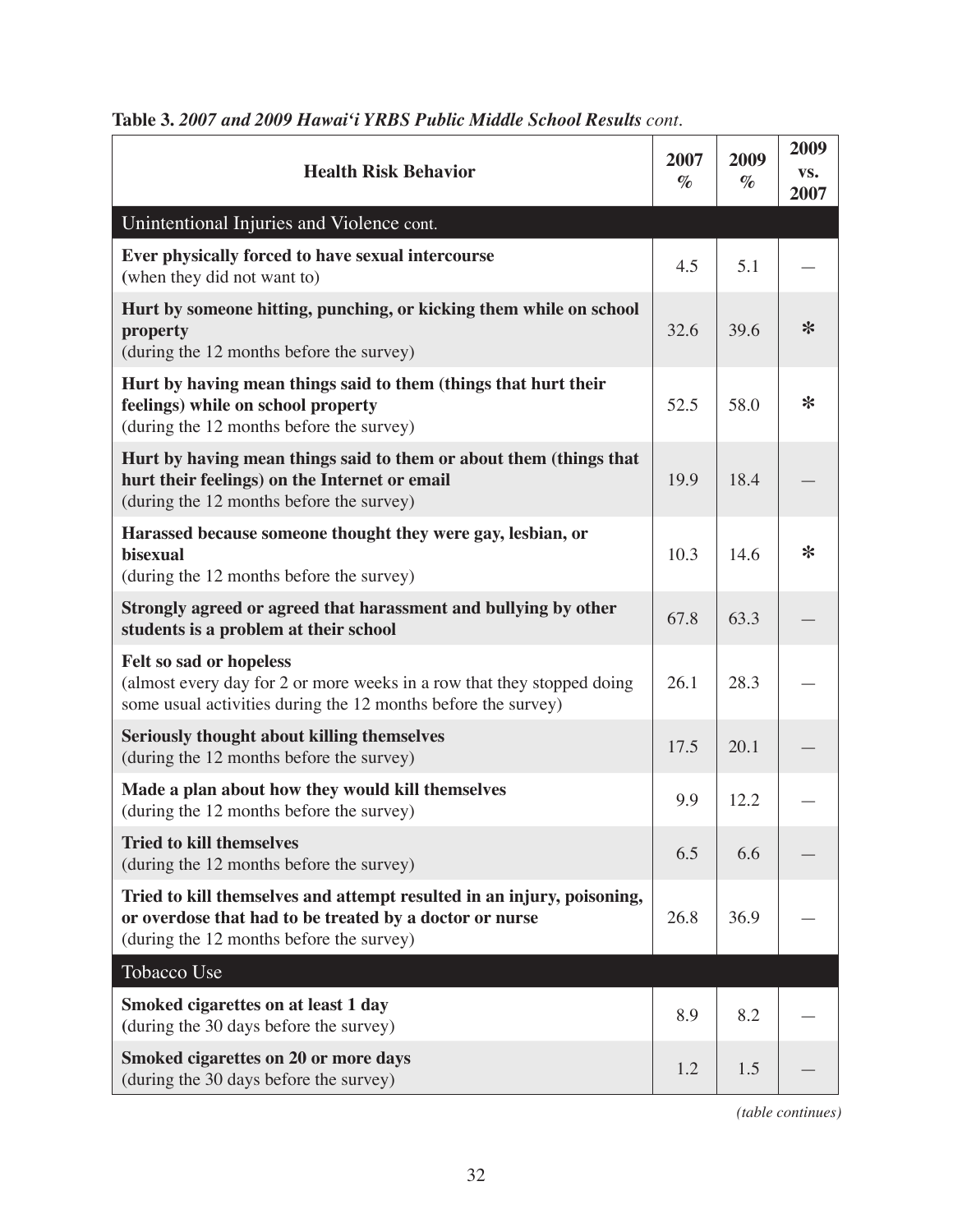| <b>Health Risk Behavior</b>                                                                                                                         | 2007<br>$\%$    | 2009<br>$\%$ | 2009<br>VS.<br>2007 |
|-----------------------------------------------------------------------------------------------------------------------------------------------------|-----------------|--------------|---------------------|
| Tobacco Use cont.                                                                                                                                   |                 |              |                     |
| Used chewing tobacco, snuff, or dip on at least 1 day<br>(during the 30 days before the survey)                                                     | NA <sup>c</sup> | 4.6          | <b>NA</b>           |
| Alcohol and Other Drug Use                                                                                                                          |                 |              |                     |
| <b>Ever drank alcohol</b><br>(other than a few sips)                                                                                                | 30.6            | 35.1         |                     |
| Drank alcohol for the first time before age 11 years<br>(other than a few sips)                                                                     | 16.9            | 16.7         |                     |
| Had at least one drink of alcohol<br>(during the 30 days before the survey)                                                                         | 14.5            | 15.3         |                     |
| Had at least one drink of alcohol on school property<br>(during the 30 days before the survey)                                                      | 2.7             | 3.4          |                     |
| Ever used marijuana                                                                                                                                 | 11.2            | 13.7         |                     |
| Tried marijuana for the first time before age 11 years                                                                                              | 4.4             | 4.3          |                     |
| Used marijuana<br>(during the 30 days before the survey)                                                                                            | 6.4             | 7.5          |                     |
| Used marijuana on school property<br>(during the 30 days before the survey)                                                                         | 2.1             | 2.0          |                     |
| Ever used any form of cocaine<br>(for example, powder, crack, or freebase)                                                                          | 1.5             | 1.7          |                     |
| Ever sniffed glue, breathed the contents of spray cans, or inhaled<br>any paints or sprays to get high                                              | 8.6             | 9.8          |                     |
| Sniffed glue, breathed the contents of aerosol spray cans, or inhaled<br>any paints or sprays to get high<br>(during the 30 days before the survey) | 5.1             | 4.3          |                     |
| <b>Ever used methamphetamines</b><br>(also called "speed," "crystal," "crank," or "ice")                                                            | 1.5             | 1.7          |                     |
| <b>Ever used ecstasy</b><br>(also called "MDMA")                                                                                                    | 1.7             | 1.8          |                     |
| Ever took steroid pills or shots without a doctor's prescription                                                                                    | 2.1             | 1.7          |                     |

<sup>c</sup> Not available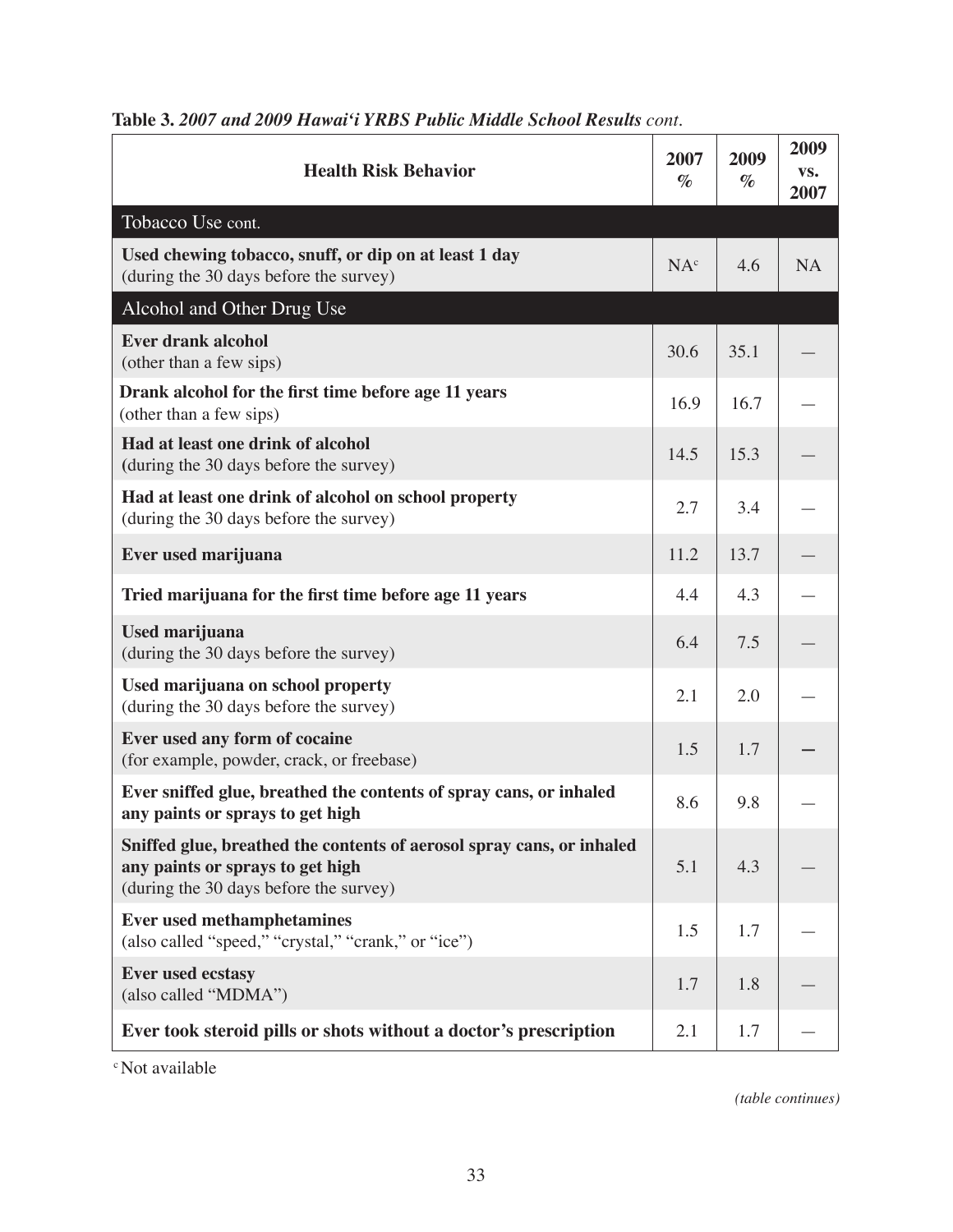| <b>Health Risk Behavior</b>                                                                                                                        | 2007<br>$\%$ | 2009<br>$\%$ | 2009<br>VS.<br>2007 |
|----------------------------------------------------------------------------------------------------------------------------------------------------|--------------|--------------|---------------------|
| Alcohol and Other Drug Use cont.                                                                                                                   |              |              |                     |
| Ever took prescription drugs without a doctor's prescription<br>(such as OxyContin, Percocet, Vicodin, Adderall, Ritalin, or Xanax)                | <b>NA</b>    | 5.1          | <b>NA</b>           |
| Offered, sold, or given an illegal drug by someone on school<br>property<br>(during the 12 months before the survey)                               | 5.6          | 10.4         | $\ast$              |
| Attended school under the influence of alcohol or other illegal drugs,<br>such as marijuana or cocaine<br>(during the 12 months before the survey) | <b>NA</b>    | 6.4          | <b>NA</b>           |
| Sexual Behaviors                                                                                                                                   |              |              |                     |
| Ever had sexual intercourse                                                                                                                        | 8.7          | 12.5         | $\ast$              |
| Had sexual intercourse for the first time before age 11 years                                                                                      | 1.9          | 3.3          |                     |
| Ever had sexual intercourse with three or more persons                                                                                             | 2.8          | 4.2          |                     |
| Used a condom during last sexual intercourse<br>(among students who ever had sexual intercourse)                                                   | <b>NA</b>    | 66.7         | <b>NA</b>           |
| Weight Management and Dietary Behaviors                                                                                                            |              |              |                     |
| Described themselves as slightly or very overweight                                                                                                | 31.4         | 27.1         |                     |
| Were trying to lose weight                                                                                                                         | 51.1         | 51.4         |                     |
| Ever exercised to lose weight or to keep from gaining weight                                                                                       | 73.6         | 70.2         |                     |
| Ever ate less food, fewer calories, or foods low in fat to lose weight<br>or to keep from gaining weight                                           | 47.7         | 45.2         |                     |
| Ever went without eating for 24 or more hours (also called fasting)<br>to lose weight or to keep from gaining weight                               | 15.5         | 14.9         |                     |
| Ever took diet pills, powders, or liquids to lose weight or to keep<br>from gaining weight<br>(without a doctor's advice)                          | 4.0          | 4.8          |                     |
| Ever vomited or took laxatives to lose weight or to keep from<br>gaining weight                                                                    | 5.3          | 5.5          |                     |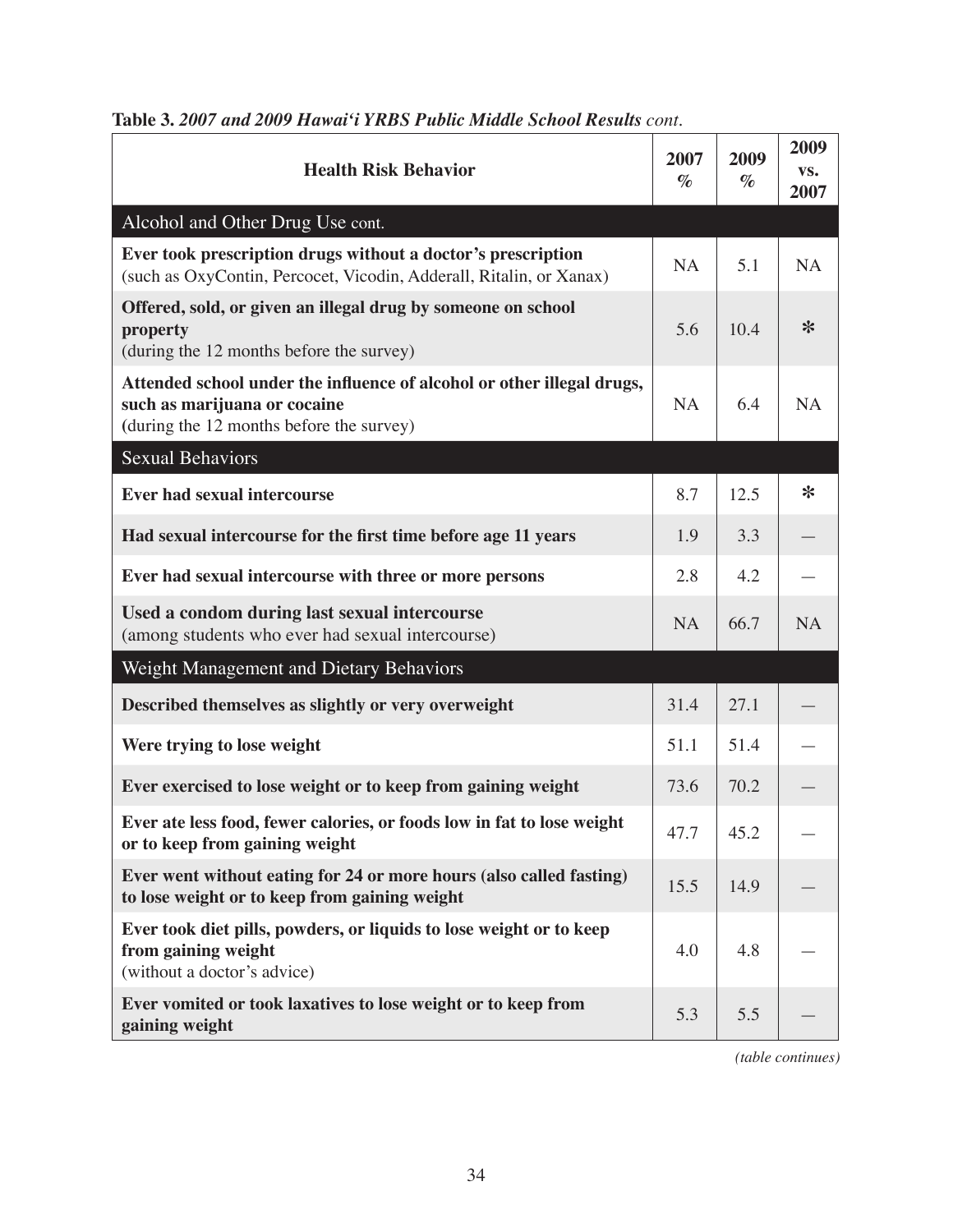| <b>Health Risk Behavior</b>                                                                                                                                                                                                    | 2007<br>$\%$ | 2009<br>$\%$ | 2009<br>VS.<br>2007 |
|--------------------------------------------------------------------------------------------------------------------------------------------------------------------------------------------------------------------------------|--------------|--------------|---------------------|
| <b>Physical Activity</b>                                                                                                                                                                                                       |              |              |                     |
| Physically active at least 60 minutes per day on 5 or more days<br>(doing any kind of physical activity that increased their heart rate and<br>made them breathe hard some of the time during the 7 days before the<br>survey) | 40.4         | 44.8         |                     |
| Physically active at least 60 minutes per day on all 7 days<br>(doing any kind of physical activity that increased their heart rate and<br>made them breathe hard some of the time during the 7 days before the<br>survey)     | 19.7         | 26.0         | $\ast$              |
| Did not participate in at least 60 minutes of physical activity on any                                                                                                                                                         |              |              |                     |
| day<br>(doing any kind of physical activity that increased their heart rate and<br>made them breathe hard some of the time during the 7 days before the<br>survey)                                                             | 13.6         | 16.3         |                     |
| Attended physical education (PE) classes on 1 or more days in an<br>average week<br>(when they were in school)                                                                                                                 | 51.9         | 69.9         | ∗                   |
| Attended physical education (PE) classes 5 days in an average week<br>(when they were in school)                                                                                                                               | 14.7         | 19.0         |                     |
| Spent more than half of an average physical education (PE) class<br>exercising or doing an activity other than standing or sitting still                                                                                       | 58.3         | 63.0         |                     |
| Watched television 3 or more hours per day<br>(on an average school day)                                                                                                                                                       | 39.5         | 39.8         |                     |
| Used computers 3 or more hours per day<br>(played video or computer games or used a computer for something that<br>was not school work on an average school day)                                                               | 25.2         | 30.7         | ∗                   |
| Played on at least one sports team<br>(run by their school or community groups during the 12 months before<br>the survey)                                                                                                      | 57.0         | 59.3         |                     |
| <b>Other Health Topics</b>                                                                                                                                                                                                     |              |              |                     |
| Were ever taught in school about AIDS or HIV infection                                                                                                                                                                         | 56.1         | 61.3         | $\ast$              |
| Ever told by a doctor or nurse that they had asthma                                                                                                                                                                            | 23.7         | 26.3         |                     |
| Ever told by a doctor or nurse that they had asthma and still have<br>asthma                                                                                                                                                   | 13.2         | 14.7         |                     |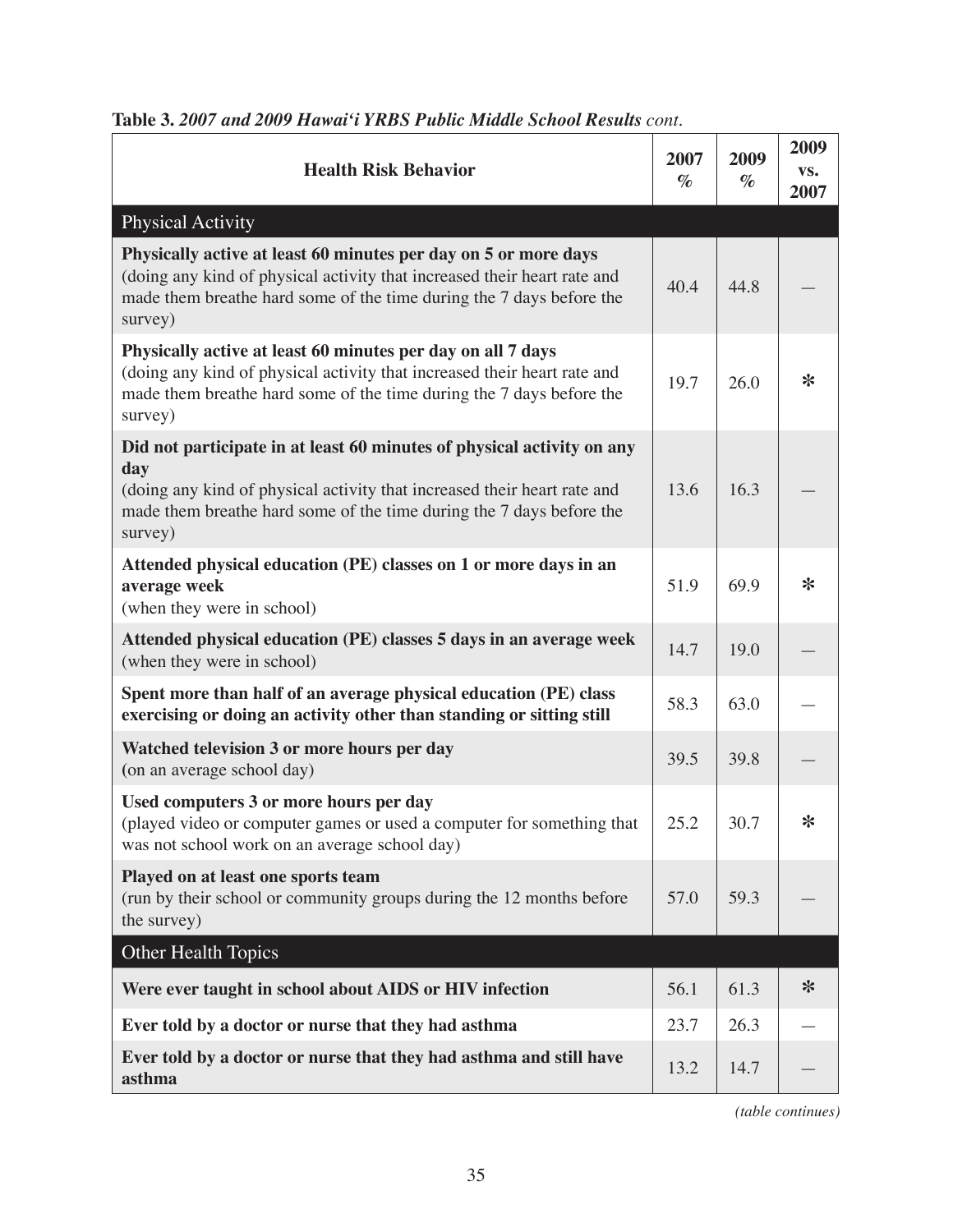| <b>Health Risk Behavior</b>                                                                                                                                                      | 2007<br>$\%$ | 2009<br>$\%$ | 2009<br>VS.<br>2007 |
|----------------------------------------------------------------------------------------------------------------------------------------------------------------------------------|--------------|--------------|---------------------|
| Other Health Topics cont.                                                                                                                                                        |              |              |                     |
| Went to a dentist for their teeth<br>(during the 12 months before the survey)                                                                                                    | 75.9         | 78.0         |                     |
| Ever had a doctor or nurse discuss ways to prevent pregnancy with<br>them                                                                                                        | 14.8         | 18.2         |                     |
| Ever had a doctor or nurse discuss ways to prevent sexually<br>transmitted diseases (STDs) with them                                                                             | 15.9         | 20.5         |                     |
| Ever had parents or other adults in their family talk with them<br>about what they expect them to do or not to do when it came to sex                                            | 37.9         | 42.9         |                     |
| Had at least one teacher or other adult in their school that they<br>could talk to if they had a problem                                                                         | <b>NA</b>    | 69.8         | <b>NA</b>           |
| Had an adult outside of school besides their parents that they could<br>talk to about things that were important to them                                                         | 62.4         | 69.0         | $\ast$              |
| Grades in school were mostly A's and B's<br>(during the 12 months before the survey)                                                                                             | <b>NA</b>    | 61.3         | <b>NA</b>           |
| Thought they definitely will not complete high school                                                                                                                            | 3.4          | 2.4          |                     |
| Thought they probably or definitely will complete a post high school<br>program such as a vocational training program, military service,<br>community college, or 4-year college | 65.8         | 68.0         |                     |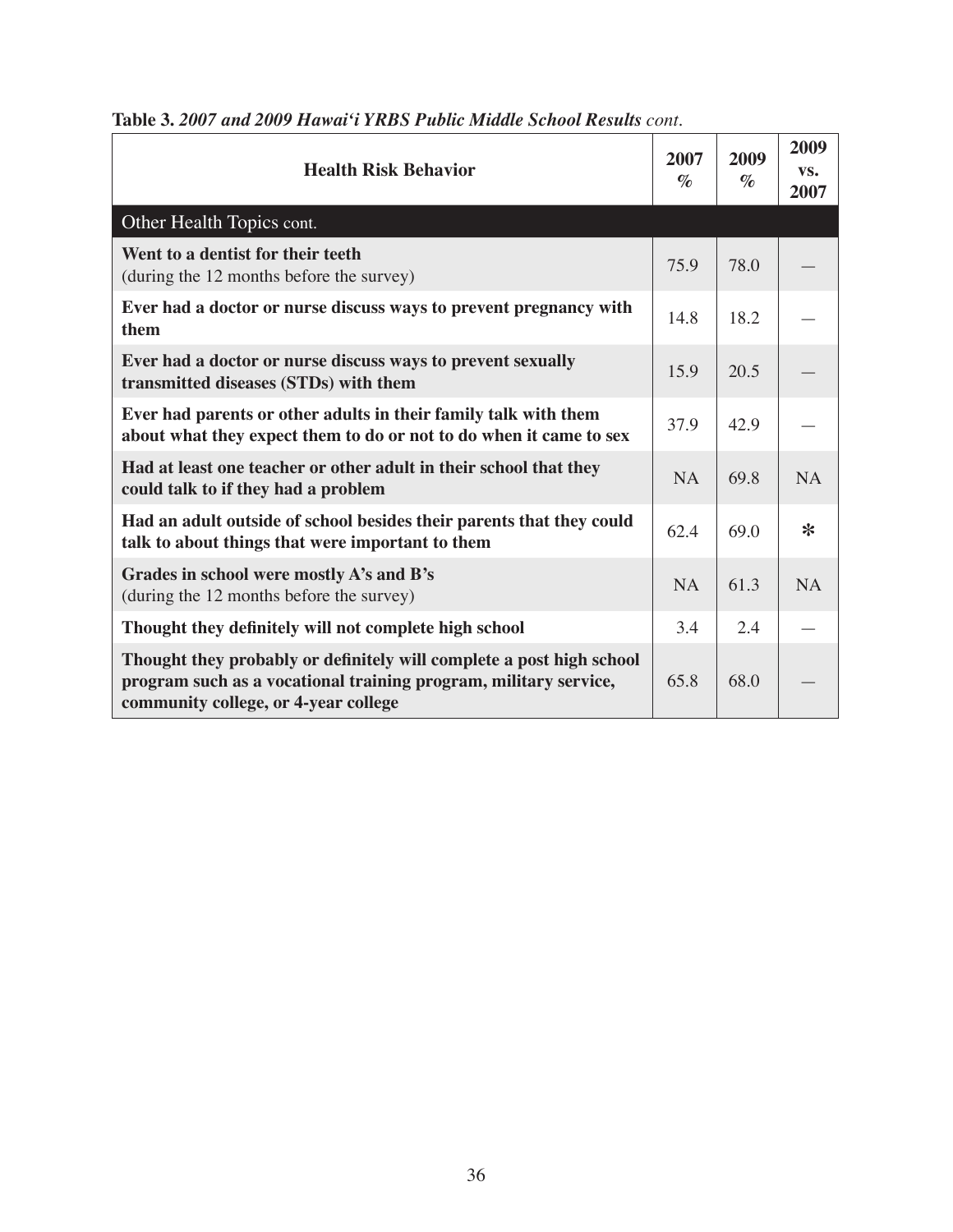| Dellariol Dal rey 1 acres de l'Orleans Delles<br>Mont man , in whit cont.<br>TANDIC T. 1777                |                                     |                                |                                |                                     |             |                  |                                           |
|------------------------------------------------------------------------------------------------------------|-------------------------------------|--------------------------------|--------------------------------|-------------------------------------|-------------|------------------|-------------------------------------------|
| <b>Health Risk Behavior</b>                                                                                | 1997<br>of                          | 1999<br>of                     | 2001<br>of                     | 2003<br>olo                         | 2007<br>olo | 2009<br>of       | Change <sup>a</sup><br>Linear             |
| Unintentional Injuries and Violence                                                                        |                                     |                                |                                |                                     |             |                  |                                           |
| (among students who had ridden a bicycle<br>Rarely or never wore a bicycle helmet                          | $\mathbf{A}^\mathsf{b}$             | $\sum$                         | $\stackrel{\Delta}{\geq}$      | $\stackrel{\triangle}{\simeq}$      | 75.2        | 81.2             | Increased <sup>®</sup><br>$(2007 - 2009)$ |
| rode a skateboard)<br>(among students who used rollerblades or<br>Rarely or never wore a helmet            | $\stackrel{\Delta}{\simeq}$         | $\sum$                         | $\stackrel{\Delta}{\geq}$      | $\sum_{i=1}^{n}$                    | 79.2        | 81.5             | $\overline{a}$                            |
| Ever rode with a driver who had been drinking alcohol<br>(in a car or other vehicle)                       | $\stackrel{\Delta}{\geq}$           | $\sum_{i=1}^{n}$               | $\sum_{i=1}^{n}$               | $\sum_{i=1}^{n}$                    | 33.2        | 36.6             |                                           |
| Tobacco Use                                                                                                |                                     |                                |                                |                                     |             |                  |                                           |
| (during the 30 days before the survey)<br>Smoked cigarettes on at least 1 day                              | $\stackrel{\blacktriangle}{\simeq}$ | 12.3                           | 9.1                            | 7.0                                 | 8.9         | 8.2              |                                           |
| Smoked cigarettes on 20 or more days<br>(during the 30 days before the survey)                             | $\mathop{\rm NA}\nolimits$          | 2.0                            | 1.2                            | 1.5                                 | 1.2         | 1.5              |                                           |
| Alcohol and Other Drug Use                                                                                 |                                     |                                |                                |                                     |             |                  |                                           |
| (other than a few sips)<br>Ever drank alcohol                                                              | $\mathop{\mathrm{NA}}$              | $\mathop{\mathrm{NA}}$         | $\stackrel{\Delta}{\geq}$      | $\mathop{\rm NA}\nolimits$          | 30.6        | 35.1             |                                           |
| ge 11 years<br>Drank alcohol for the first time before a<br>(other than a few sips)                        | $\stackrel{\Delta}{\simeq}$         | $\stackrel{\triangle}{\simeq}$ | $\stackrel{\triangle}{\simeq}$ | $\stackrel{\triangle}{\simeq}$      | 16.9        | 16.7             |                                           |
| Ever used marijuana                                                                                        | $\stackrel{\Delta}{\geq}$           | $\stackrel{\Delta}{\geq}$      | $\stackrel{\Delta}{\geq}$      | $\stackrel{\blacktriangle}{\simeq}$ | 11.2        | 13.7             |                                           |
| Tried marijuana for the first time before age 11 years                                                     | $\stackrel{\blacktriangle}{\simeq}$ | $\stackrel{\triangle}{\simeq}$ | $\mathop{\mathsf{X}}\nolimits$ | $\sum_{i=1}^{n}$                    | 4.4         | $4.\overline{3}$ |                                           |
| a Based on trend analyses using a logistic regression model controlling for sex, race/ethnicity, and grade |                                     |                                |                                |                                     |             |                  |                                           |

Table 4, 1997–2009 Hawai'i Youth Risk Behavior Survey Public Middle School Trends **Table 4.** *1997–2009 Hawai'i Youth Risk Behavior Survey Public Middle School Trends*

b Not available <sup>b</sup>Not available<br>
<sup>c</sup> Statistically significant change during the entire time period<br>
<sup>d</sup>No statistically significant difference ( $p < .05$ )

Statistically significant change during the entire time period

<sup>d</sup> No statistically significant difference  $(p < .05)$ 

(table continues) *(table continues)*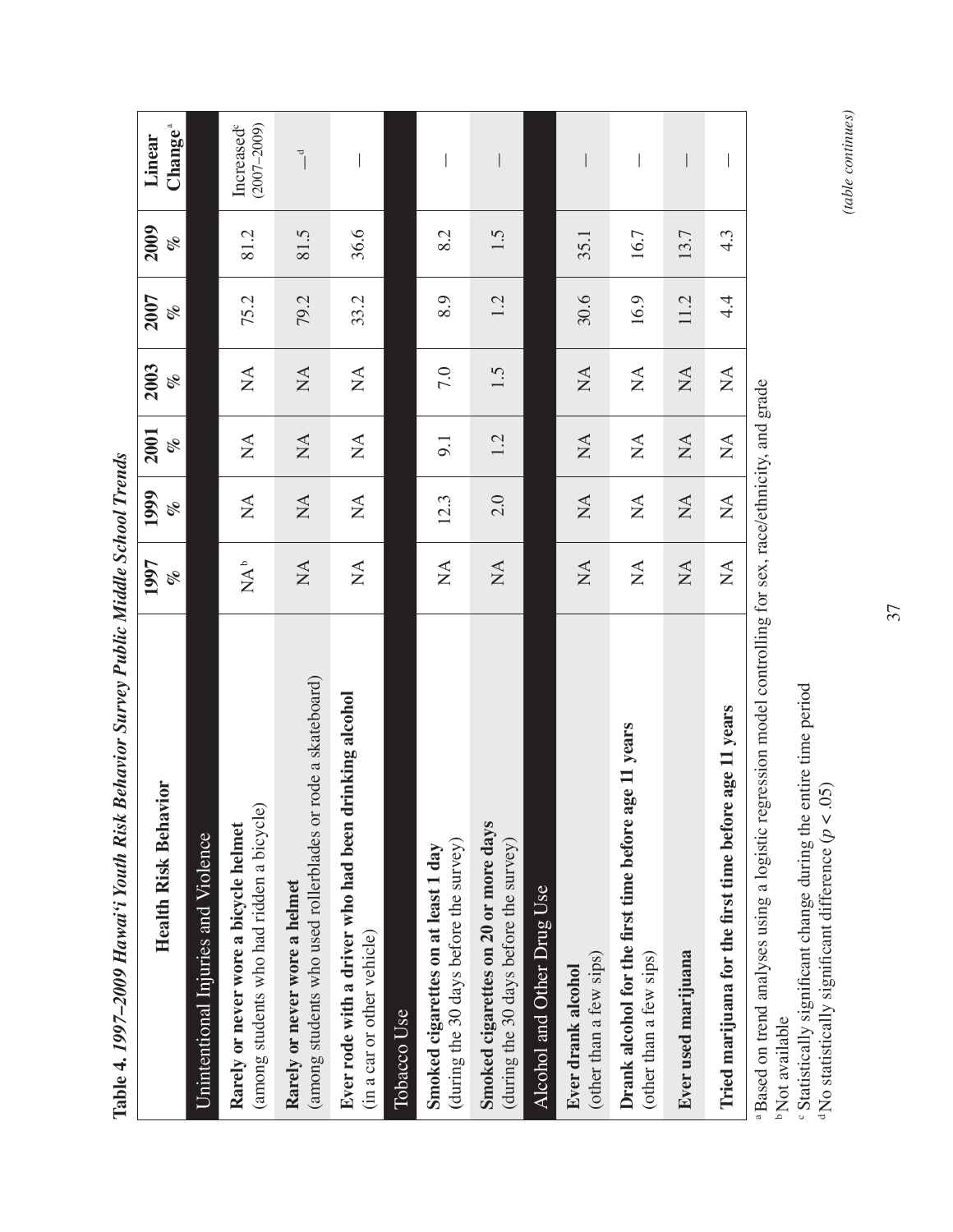| <b>UNIVARD COTTLE</b><br><b>THRACK DOMINI</b><br>$\frac{1}{2}$<br>an un u<br><b>NAME</b>                             |                                     |                                            |                                |                                |      |         |                              |
|----------------------------------------------------------------------------------------------------------------------|-------------------------------------|--------------------------------------------|--------------------------------|--------------------------------|------|---------|------------------------------|
|                                                                                                                      | 1997                                | 1999                                       | 2001                           | 2003                           | 2007 | 2009    | Linear                       |
| <b>Health Risk Behavior</b>                                                                                          | of                                  | olo                                        | of                             | olo                            | of   | of      | Change                       |
| Alcohol and Other Drug Use cont.                                                                                     |                                     |                                            |                                |                                |      |         |                              |
| (for example, powder, crack, or freebase)<br>Ever used any form of cocaine                                           | $\sum_{i=1}^{n}$                    | $\stackrel{\triangle}{\simeq}$             | $\stackrel{\Delta}{\simeq}$    | $\stackrel{\Delta}{\geq}$      | 1.5  | $1.7\,$ |                              |
| of spray cans, or<br>Ever sniffed glue, breathed the contents<br>inhaled any paints or sprays to get high            | $\stackrel{\blacktriangle}{\simeq}$ | $\stackrel{\blacktriangle}{\simeq}$        | $\stackrel{\Delta}{\simeq}$    | $\mathop{\mathsf{NA}}$         | 8.6  | 9.8     |                              |
| Ever took steroid pills or shots without a doctor's prescription                                                     | $\sum_{i=1}^{n}$                    | $\sum_{i=1}^{n}$                           | $\mathop{\mathsf{X}}\nolimits$ | $\sum_{i=1}^{n}$               | 2.1  | 1.7     |                              |
| <b>Sexual Behaviors</b>                                                                                              |                                     |                                            |                                |                                |      |         |                              |
| Ever had sexual intercourse                                                                                          | $\sum_{i=1}^{n}$                    | $\sum_{i=1}^{n}$                           | $\stackrel{\Delta}{\simeq}$    | 9.8                            | 8.7  | 12.5    | $(2003 - 2009)$<br>Increased |
| before age 11 years<br>Had sexual intercourse for the first time                                                     | $\sum_{i=1}^{n}$                    | $\sum_{i=1}^{n}$                           | $\stackrel{\Delta}{\geq}$      | $\sum_{i=1}^{n}$               | 1.9  | 3.3     |                              |
| or more persons<br>Ever had sexual intercourse with three                                                            | $\sum_{i=1}^{n}$                    | $\mathop{\leq}\limits_{}^{\blacktriangle}$ | $\sum_{i=1}^{n}$               | $\mathbb{X}^{\mathsf{A}}$      | 2.8  | 4.2     |                              |
| Weight Management and Dietary Behaviors                                                                              |                                     |                                            |                                |                                |      |         |                              |
| overweight<br>Described themselves as slightly or very                                                               | 31.1                                | 32.9                                       | 26.0                           | 27.1                           | 31.4 | 27.1    |                              |
| Were trying to lose weight                                                                                           | 44.5                                | 46.7                                       | 49.3                           | 48.5                           | 51.1 | 51.4    | Increased                    |
| from gaining weight<br>Ever exercised to lose weight or to keep                                                      | $\sum_{i=1}^{n}$                    | $\sum_{i=1}^{n}$                           | $\sum_{i=1}^{n}$               | $\sum_{i=1}^{n}$               | 73.6 | 70.2    |                              |
| Ever ate less food, fewer calories, or foods low in fat to lose<br>weight or to keep from gaining weight             | $\sum_{i=1}^{n}$                    | $\mathbb{X}^{\mathsf{A}}$                  | $\sum$                         | $\sum_{i=1}^{n}$               | 47.7 | 45.2    |                              |
| Ever went without eating for 24 or more hours (also called<br>fasting) to lose weight or to keep from gaining weight | $\stackrel{\blacktriangle}{\geq}$   | $\stackrel{\Delta}{\geq}$                  | $\stackrel{\triangle}{\simeq}$ | $\stackrel{\triangle}{\simeq}$ | 15.5 | 14.9    |                              |

Table 4. 1997-2009 Hawai'i YRBS Public Middle School Trends cont. **Table 4.** *1997–2009 Hawai'i YRBS Public Middle School Trends cont.*  $\qquad \qquad (table~continues)$ *(table continues)*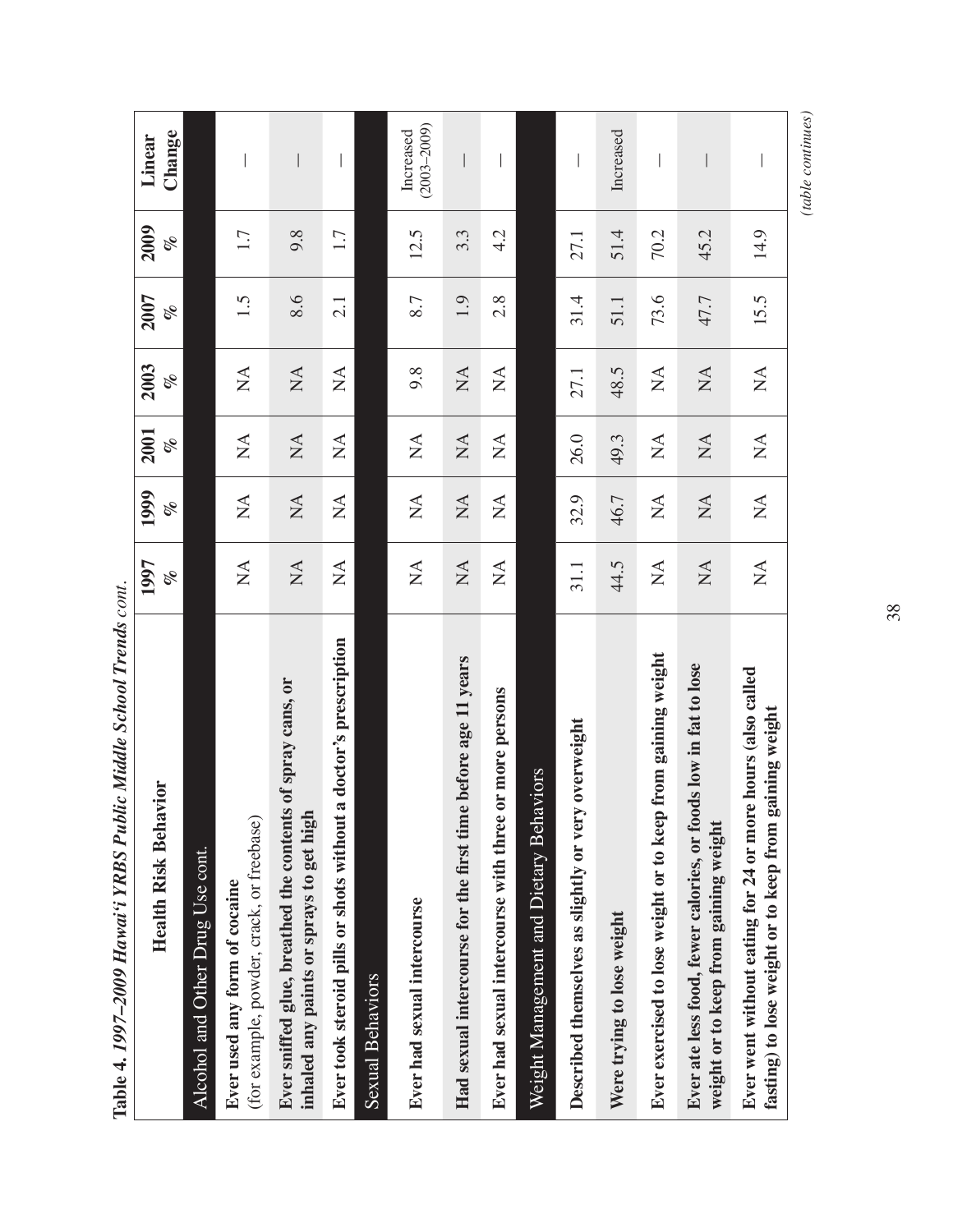| Table 4. 1997-2009 Hawai'i YRBS Public Middle School Trends cont.                                                                                                                                                                 |                                |                                |                                |                           |             |                  |                              |
|-----------------------------------------------------------------------------------------------------------------------------------------------------------------------------------------------------------------------------------|--------------------------------|--------------------------------|--------------------------------|---------------------------|-------------|------------------|------------------------------|
| <b>Health Risk Behavior</b>                                                                                                                                                                                                       | 1997<br>olo                    | 1999<br>olo                    | 2001<br>of                     | 2003<br>olo               | 2007<br>olo | 2009<br>of       | Change<br>Linear             |
| Weight Management and Dietary Behaviors cont.                                                                                                                                                                                     |                                |                                |                                |                           |             |                  |                              |
| to lose weight or to<br>Ever took diet pills, powders, or liquids<br>keep from gaining weight<br>(without a doctor's advice)                                                                                                      | $\mathop{\mathsf{X}}\nolimits$ | $\sum_{i=1}^{n}$               | $\mathbb{A}$                   | $\sum_{i=1}^{n}$          | 4.0         | $4.\overline{8}$ |                              |
| Ever vomited or took laxatives to lose weight or to keep from<br>gaining weight                                                                                                                                                   | $\sum_{i=1}^{n}$               | $\mathbb{A}$                   | $\mathbb{X}^{\mathsf{A}}$      | $\sum_{i=1}^{n}$          | 5.3         | 5.5              |                              |
| Physical Activity                                                                                                                                                                                                                 |                                |                                |                                |                           |             |                  |                              |
| day on 5 or more days<br>(doing any kind of physical activity that increased their heart rate<br>and made them breathe hard some of the time during the 7 days<br>Physically active at least 60 minutes per<br>before the survey) | $\sum_{i=1}^{n}$               | $\sum_{i=1}^{n}$               | $\mathop{\mathsf{X}}\nolimits$ | $\mathbb{X}^{\mathsf{A}}$ | 40.4        | 44.8             |                              |
| Attended physical education (PE) classes on 1 or more days in<br>(when they were in school)<br>an average week                                                                                                                    | $\sum_{i=1}^{n}$               | $\sum_{i=1}^{n}$               | $\sum_{i=1}^{n}$               | $\sum_{i=1}^{n}$          | 51.9        | 69.9             | $(2007 - 2009)$<br>Increased |
| Attended physical education (PE) classes 5 days in an average<br>(when they were in school)<br>week                                                                                                                               | $\sum$                         | $\mathop{\mathsf{NA}}$         | $\stackrel{\Delta}{\simeq}$    | $\sum_{i=1}^{n}$          | 14.7        | 19.0             |                              |
| day<br>Watched television 3 or more hours per<br>(on an average school day)                                                                                                                                                       | $\sum_{i=1}^{n}$               | $\sum_{i=1}^{n}$               | $\sum_{i=1}^{n}$               | 43.3                      | 39.5        | 39.8             | $(2003 - 2009)$<br>Decreased |
| during the 12 months<br>(run by their school or community groups<br>Played on at least one sports teams<br>before the survey)                                                                                                     | $\sum_{i=1}^{n}$               | $\mathop{\mathsf{X}}\nolimits$ | $\sum_{i=1}^{n}$               | $\sum_{i=1}^{n}$          | 57.0        | 59.3             |                              |

 $\frac{1}{2}$  $\mathbf{r}$ × Č  $\overline{u}$  $\ddot{\phantom{a}}$  $D_{-1}L$  $26.525$  $T$  DUUC LUUL V  $\qquad \qquad (table~continues)$ *(table continues)*